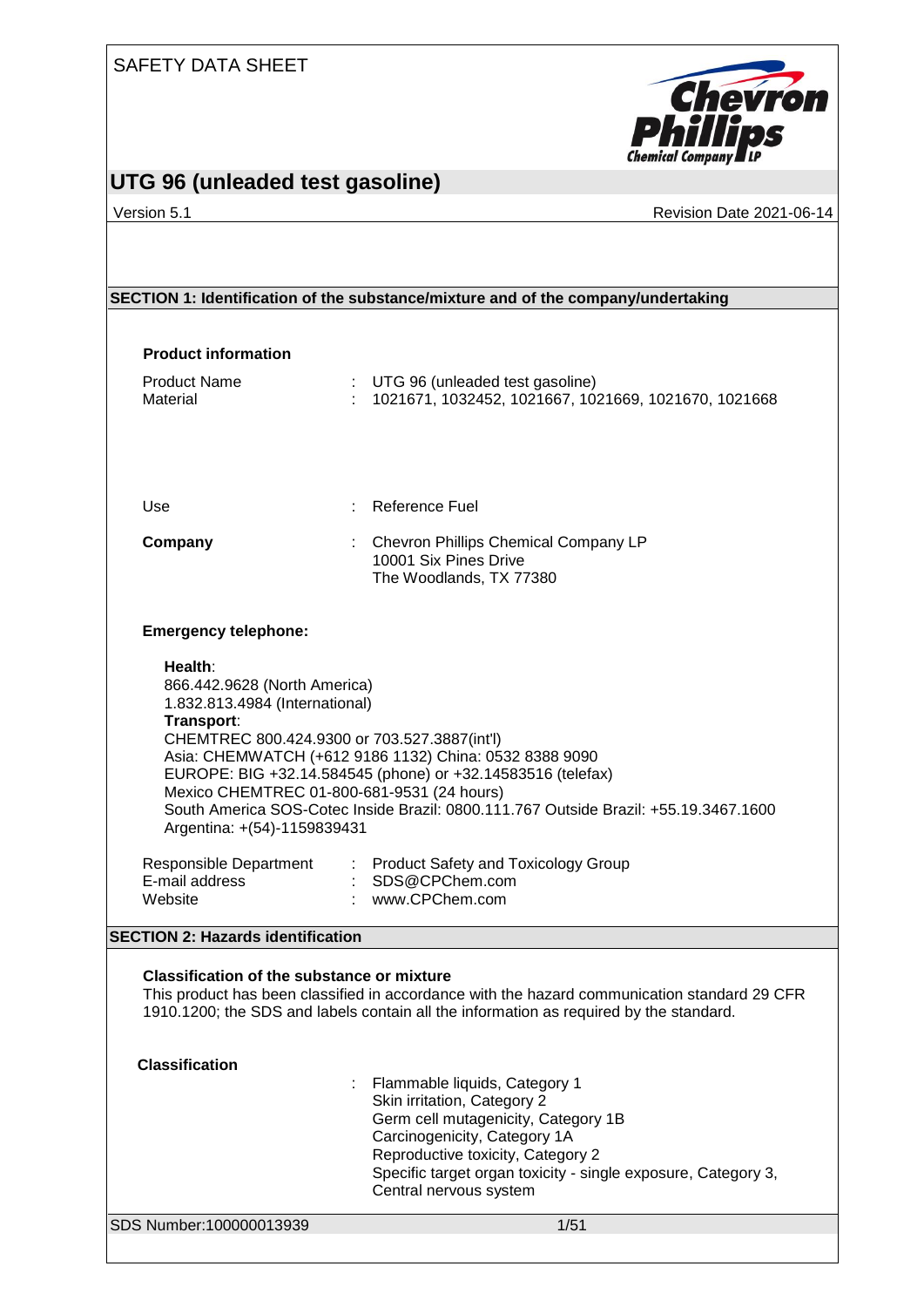| Version 5.1                     | Revision Date 2021-06-14                                                                                                                                                                                                                                                                                                                                                                                                                                                                                                                                                                                                                                                                                                                                                                                                                                                                                                                                                                                                                                                                                                                                                                                                                                                                                                                                                                                                                                                                                                                                                    |
|---------------------------------|-----------------------------------------------------------------------------------------------------------------------------------------------------------------------------------------------------------------------------------------------------------------------------------------------------------------------------------------------------------------------------------------------------------------------------------------------------------------------------------------------------------------------------------------------------------------------------------------------------------------------------------------------------------------------------------------------------------------------------------------------------------------------------------------------------------------------------------------------------------------------------------------------------------------------------------------------------------------------------------------------------------------------------------------------------------------------------------------------------------------------------------------------------------------------------------------------------------------------------------------------------------------------------------------------------------------------------------------------------------------------------------------------------------------------------------------------------------------------------------------------------------------------------------------------------------------------------|
|                                 | Specific target organ toxicity - repeated exposure, Category 2,<br>Inhalation, Auditory organs, color vision<br>Aspiration hazard, Category 1                                                                                                                                                                                                                                                                                                                                                                                                                                                                                                                                                                                                                                                                                                                                                                                                                                                                                                                                                                                                                                                                                                                                                                                                                                                                                                                                                                                                                               |
| Labeling                        |                                                                                                                                                                                                                                                                                                                                                                                                                                                                                                                                                                                                                                                                                                                                                                                                                                                                                                                                                                                                                                                                                                                                                                                                                                                                                                                                                                                                                                                                                                                                                                             |
| Symbol(s)                       |                                                                                                                                                                                                                                                                                                                                                                                                                                                                                                                                                                                                                                                                                                                                                                                                                                                                                                                                                                                                                                                                                                                                                                                                                                                                                                                                                                                                                                                                                                                                                                             |
| Signal Word                     | Danger                                                                                                                                                                                                                                                                                                                                                                                                                                                                                                                                                                                                                                                                                                                                                                                                                                                                                                                                                                                                                                                                                                                                                                                                                                                                                                                                                                                                                                                                                                                                                                      |
| <b>Hazard Statements</b>        | H224: Extremely flammable liquid and vapor.<br>H304: May be fatal if swallowed and enters airways.<br>H315: Causes skin irritation.<br>H336: May cause drowsiness or dizziness.<br>H340: May cause genetic defects.<br>H350: May cause cancer.<br>H361: Suspected of damaging fertility or the unborn child.<br>H373: May cause damage to organs (Auditory organs, color<br>vision) through prolonged or repeated exposure if inhaled.                                                                                                                                                                                                                                                                                                                                                                                                                                                                                                                                                                                                                                                                                                                                                                                                                                                                                                                                                                                                                                                                                                                                      |
| <b>Precautionary Statements</b> | <b>Prevention:</b><br>÷<br>Obtain special instructions before use.<br>P <sub>201</sub><br>P <sub>202</sub><br>Do not handle until all safety precautions have been<br>read and understood.<br>P210<br>Keep away from heat/ sparks/ open flames/ hot<br>surfaces. No smoking.<br>P233<br>Keep container tightly closed.<br>Ground/bond container and receiving equipment.<br>P240<br>P241<br>Use explosion-proof electrical/ventilating/lighting/<br>equipment.<br>P242<br>Use only non-sparking tools.<br>P243<br>Take precautionary measures against static discharge.<br>Do not breathe dust/ fume/ gas/ mist/ vapors/ spray.<br>P260<br>P264<br>Wash skin thoroughly after handling.<br>P280<br>Wear protective gloves/ protective clothing/ eye<br>protection/ face protection.<br><b>Response:</b><br>P301 + P310<br>IF SWALLOWED: Immediately call a POISON<br>CENTER/doctor.<br>P303 + P361 + P353<br>IF ON SKIN (or hair): Take off<br>immediately all contaminated clothing. Rinse skin with water/<br>shower.<br>P308 + P313<br>IF exposed or concerned: Get medical advice/<br>attention.<br>P331<br>Do NOT induce vomiting.<br>If skin irritation occurs: Get medical advice/<br>P332 + P313<br>attention.<br>P362<br>Take off contaminated clothing and wash before reuse.<br>In case of fire: Use dry sand, dry chemical or<br>P370 + P378<br>alcohol-resistant foam to extinguish.<br>Storage:<br>P403 + P235<br>Store in a well-ventilated place. Keep cool.<br>Disposal:<br>P501<br>Dispose of contents/ container to an approved waste<br>disposal plant. |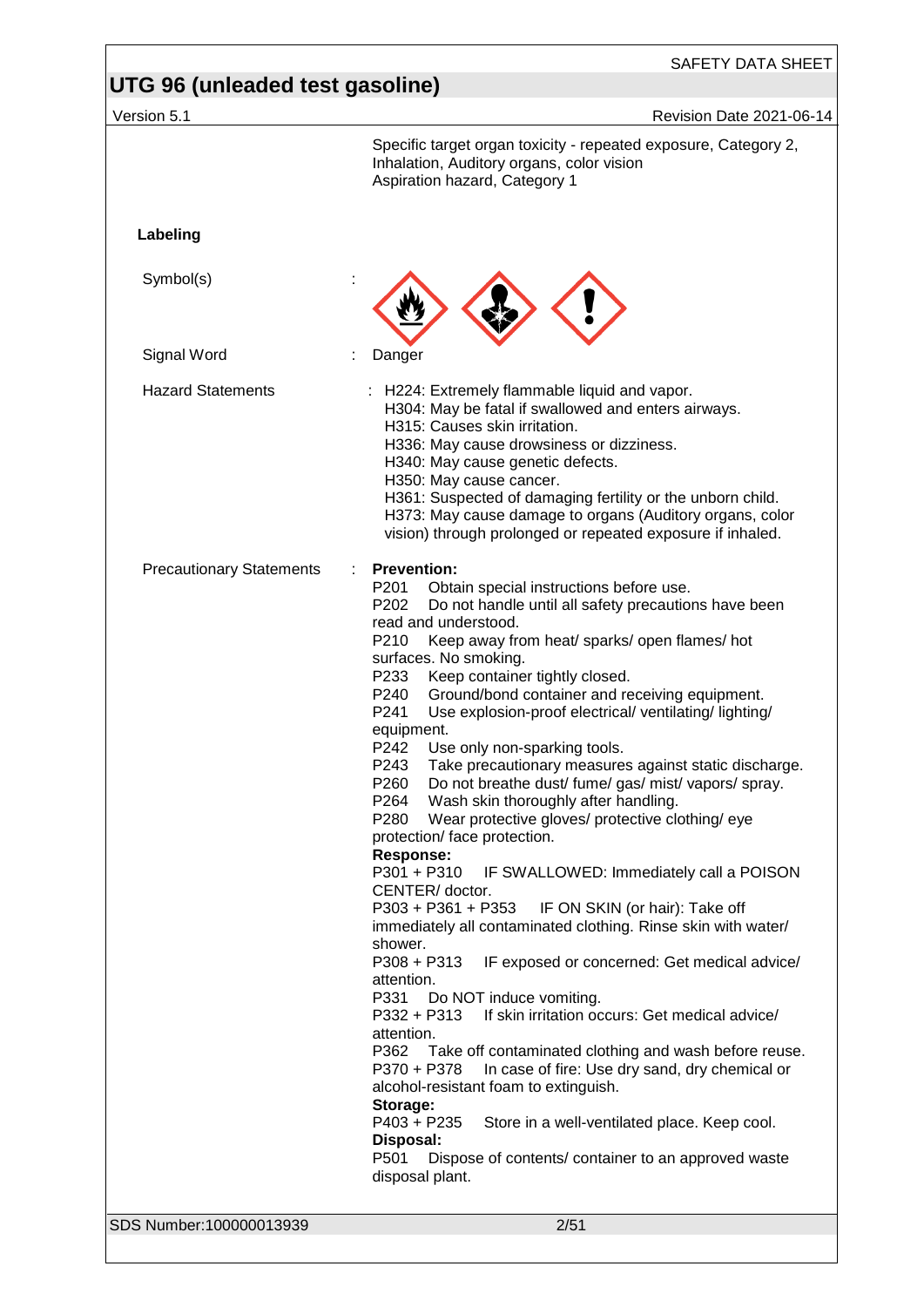| UTG 96 (unleaded test gasoline)<br>Version 5.1                                            |                |                                                       | Revision Date 2021-06-14                        |  |
|-------------------------------------------------------------------------------------------|----------------|-------------------------------------------------------|-------------------------------------------------|--|
|                                                                                           |                |                                                       |                                                 |  |
| Carcinogenicity:                                                                          |                |                                                       |                                                 |  |
| <b>IARC</b>                                                                               |                | Group 1: Carcinogenic to humans                       |                                                 |  |
|                                                                                           | <b>Benzene</b> |                                                       | $71 - 43 - 2$                                   |  |
|                                                                                           |                | Group 2B: Possibly carcinogenic to humans             |                                                 |  |
|                                                                                           |                | Naphtha, Petroleum, Heavy                             | 64741-54-4                                      |  |
|                                                                                           |                | Catalytic Cracked                                     |                                                 |  |
|                                                                                           |                | Naphtha (petroleum), light<br>catalytic reformed      | 64741-63-5                                      |  |
|                                                                                           |                | Hydrocarbons, C3-11,<br>catalytic cracker distillates | 68476-46-0                                      |  |
|                                                                                           | alkylate       | Naphtha (petroleum), light                            | 64741-66-8                                      |  |
|                                                                                           | Ethylbenzene   |                                                       | $100 - 41 - 4$                                  |  |
|                                                                                           | Naphthalene    |                                                       | $91 - 20 - 3$                                   |  |
|                                                                                           | Isoprene       |                                                       | 78-79-5                                         |  |
| <b>NTP</b>                                                                                |                | Known to be human carcinogen                          |                                                 |  |
|                                                                                           | <b>Benzene</b> |                                                       | $71 - 43 - 2$                                   |  |
|                                                                                           |                |                                                       | Reasonably anticipated to be a human carcinogen |  |
|                                                                                           | Naphthalene    |                                                       | $91 - 20 - 3$                                   |  |
|                                                                                           | Isoprene       |                                                       | 78-79-5                                         |  |
| <b>SECTION 3: Composition/information on ingredients</b><br>Synonyms<br>Molecular formula | Mixture        | Unleaded Test Gasoline-96 RON                         |                                                 |  |
|                                                                                           |                |                                                       |                                                 |  |
| Component                                                                                 |                | CAS-No.                                               | Weight %                                        |  |
| Naphtha, Petroleum, Heavy Catalytic                                                       |                | 64741-54-4                                            | $0 - 100$                                       |  |
| Cracked                                                                                   |                |                                                       |                                                 |  |
| Naphtha (petroleum), light catalytic                                                      |                | 64741-63-5                                            | $0 - 100$                                       |  |
| reformed<br>Hydrocarbons, C3-11, catalytic cracker                                        |                | 68476-46-0                                            | $0 - 100$                                       |  |
| distillates                                                                               |                |                                                       |                                                 |  |
| Naphtha (petroleum), light alkylate<br>Toluene                                            |                | 64741-66-8<br>108-88-3                                | $0 - 60$<br>$0 - 60$                            |  |
| Isopentane                                                                                |                | 78-78-4                                               | $0 - 40$                                        |  |
| 3,3-Dimethylpentane                                                                       |                | 562-49-2                                              | $0 - 60$                                        |  |
| 2,2,4-Trimethylpentane (Isooctane)                                                        |                | 540-84-1                                              | $0 - 30$                                        |  |
| Xylenes                                                                                   |                | 1330-20-7                                             | $0 - 25$                                        |  |
| C9-C11 Isoalkanes<br><b>Isoalkanes C7-8</b>                                               |                | 68551-16-6<br>70024-92-9                              | $0 - 20$<br>$0 - 20$                            |  |
| Heptane, branched, cyclic and linear                                                      |                | 426260-76-6                                           | $0 - 20$                                        |  |
| Cyclopentane                                                                              |                | 287-92-3                                              | $0 - 20$                                        |  |
| n-Heptane                                                                                 |                | 142-82-5                                              | $0 - 20$                                        |  |
| n-Butane                                                                                  |                | 106-97-8                                              | $0 - 20$<br>$0 - 20$                            |  |
| n-hexane<br>1-Hexene                                                                      |                | 110-54-3<br>592-41-6                                  | $0 - 10$                                        |  |
| Ethylbenzene                                                                              |                | $100 - 41 - 4$                                        | $0 - 10$                                        |  |
| 1,2,4-Trimethylbenzene                                                                    |                | 95-63-6                                               | $0 - 10$                                        |  |
| 2,2-Dimethylbutane<br>2-Methylpentane                                                     |                | 75-83-2<br>107-83-5                                   | $0 - 10$<br>$0 - 10$                            |  |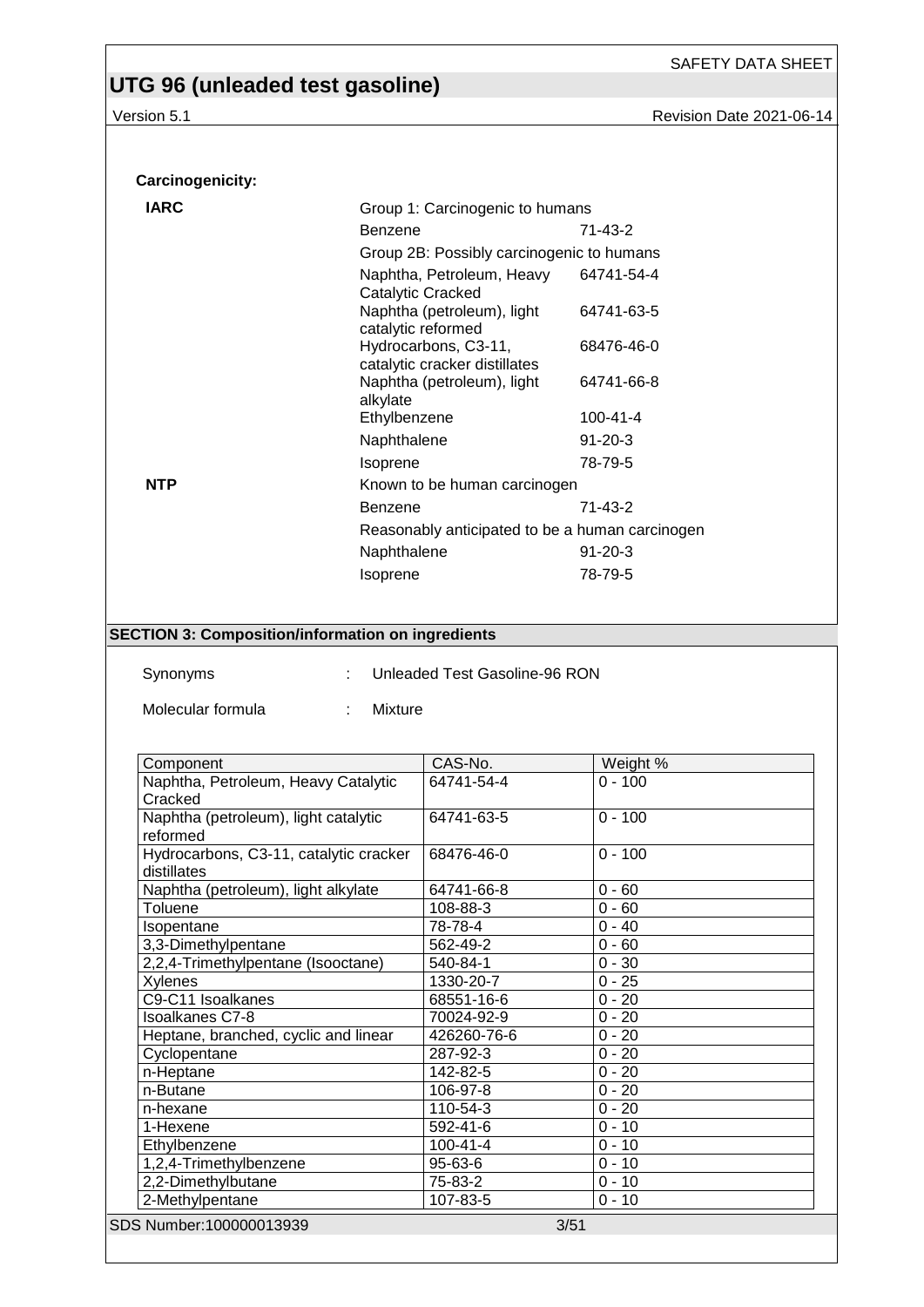#### Version 5.1 **Version 5.1** Revision Date 2021-06-14

| Naphthalene            | $91 - 20 - 3$ | $0 - 10$ |  |
|------------------------|---------------|----------|--|
| <b>Benzene</b>         | $71 - 43 - 2$ | $0 - 5$  |  |
| 3-Methylpentane        | $96-14-0$     | $0 - 5$  |  |
| 2-Methylhexane         | 591-76-4      | $0 - 5$  |  |
| Methylcyclopentane     | 96-37-7       | $0 - 5$  |  |
| 3-Methylhexane         | 589-34-4      | $0 - 5$  |  |
| 2-methyl-2-butene      | 513-35-9      | $0 - 5$  |  |
| Cyclohexane            | 110-82-7      | $0 - 5$  |  |
| 2.3-Dimethylbutane     | 79-29-8       | $0 - 5$  |  |
| 2.3-Dimethylpentane    | 565-59-3      | $0 - 5$  |  |
| 2,4-Dimethylpentane    | 108-08-7      | $0 - 5$  |  |
| n-Pentane              | 109-66-0      | $0 - 5$  |  |
| Methylcyclohexane      | 108-87-2      | $0 - 5$  |  |
| 2,3,4-Trimethylpentane | 565-75-3      | $0 - 5$  |  |
| Hydrogen Sulfide       | 7783-06-4     | $0 - 1$  |  |
| <i>Isoprene</i>        | 78-79-5       | $0 - 1$  |  |

#### **SECTION 4: First aid measures**

| General advice          | ÷. | Move out of dangerous area. Show this material safety data<br>sheet to the doctor in attendance. Material may produce a<br>serious, potentially fatal pneumonia if swallowed or vomited. |
|-------------------------|----|------------------------------------------------------------------------------------------------------------------------------------------------------------------------------------------|
| If inhaled              |    | Consult a physician after significant exposure. If unconscious,<br>place in recovery position and seek medical advice.                                                                   |
| In case of skin contact |    | : If skin irritation persists, call a physician. If on skin, rinse well<br>with water. If on clothes, remove clothes.                                                                    |
| In case of eye contact  | ÷. | Flush eyes with water as a precaution. Remove contact<br>lenses. Protect unharmed eye. Keep eye wide open while<br>rinsing. If eye irritation persists, consult a specialist.            |
| If swallowed            |    | Keep respiratory tract clear. Never give anything by mouth to<br>an unconscious person. If symptoms persist, call a physician.<br>Take victim immediately to hospital.                   |

#### **SECTION 5: Firefighting measures**

| Flash point                                       | ÷. | -37°C (-35°F)<br>Method: PMCC                                                                                           |
|---------------------------------------------------|----|-------------------------------------------------------------------------------------------------------------------------|
| Suitable extinguishing<br>media                   |    | : Alcohol-resistant foam. Carbon dioxide (CO2). Dry chemical.                                                           |
| Unsuitable extinguishing<br>media                 |    | $\therefore$ High volume water jet.                                                                                     |
| Specific hazards during fire<br>fighting          | ÷  | Do not allow run-off from fire fighting to enter drains or water<br>courses.                                            |
| Special protective<br>equipment for fire-fighters |    | : Wear self-contained breathing apparatus for firefighting if<br>necessary.                                             |
| Further information                               |    | Collect contaminated fire extinguishing water separately. This<br>must not be discharged into drains. Fire residues and |
| SDS Number:100000013939                           |    | 4/51                                                                                                                    |
|                                                   |    |                                                                                                                         |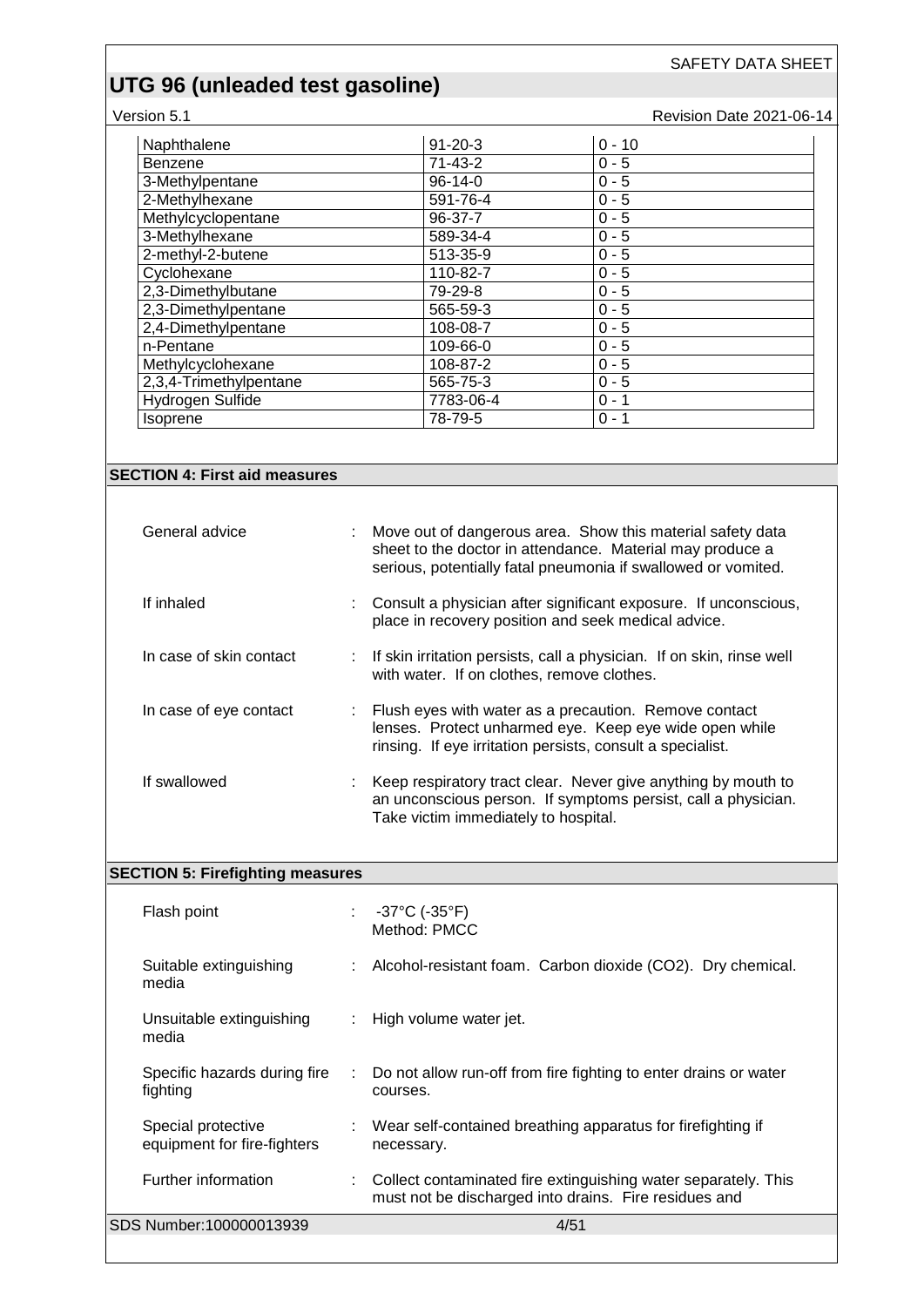| Revision Date 2021-06-14<br>contaminated fire extinguishing water must be disposed of in<br>accordance with local regulations. For safety reasons in case<br>of fire, cans should be stored separately in closed<br>containments. Use a water spray to cool fully closed<br>Do not spray on a naked flame or any incandescent material.<br>Take necessary action to avoid static electricity discharge<br>(which might cause ignition of organic vapors). Use only<br>explosion-proof equipment. Keep away from open flames, hot |
|----------------------------------------------------------------------------------------------------------------------------------------------------------------------------------------------------------------------------------------------------------------------------------------------------------------------------------------------------------------------------------------------------------------------------------------------------------------------------------------------------------------------------------|
|                                                                                                                                                                                                                                                                                                                                                                                                                                                                                                                                  |
|                                                                                                                                                                                                                                                                                                                                                                                                                                                                                                                                  |
|                                                                                                                                                                                                                                                                                                                                                                                                                                                                                                                                  |
|                                                                                                                                                                                                                                                                                                                                                                                                                                                                                                                                  |
|                                                                                                                                                                                                                                                                                                                                                                                                                                                                                                                                  |
| Use personal protective equipment. Ensure adequate<br>ventilation. Remove all sources of ignition. Evacuate<br>personnel to safe areas. Beware of vapors accumulating to<br>form explosive concentrations. Vapors can accumulate in low                                                                                                                                                                                                                                                                                          |
| Prevent product from entering drains. Prevent further leakage<br>or spillage if safe to do so. If the product contaminates rivers<br>and lakes or drains inform respective authorities.                                                                                                                                                                                                                                                                                                                                          |
| Contain spillage, and then collect with non-combustible<br>absorbent material, (e.g. sand, earth, diatomaceous earth,<br>vermiculite) and place in container for disposal according to<br>local / national regulations (see section 13).                                                                                                                                                                                                                                                                                         |
|                                                                                                                                                                                                                                                                                                                                                                                                                                                                                                                                  |
|                                                                                                                                                                                                                                                                                                                                                                                                                                                                                                                                  |
| Avoid formation of aerosol. Do not breathe vapors/dust. Avoid<br>exposure - obtain special instructions before use. Avoid<br>contact with skin and eyes. For personal protection see<br>section 8. Smoking, eating and drinking should be prohibited<br>in the application area. Take precautionary measures against<br>static discharges. Provide sufficient air exchange and/or<br>exhaust in work rooms. Open drum carefully as content may<br>be under pressure. Dispose of rinse water in accordance with                   |
| Do not spray on a naked flame or any incandescent material.<br>Take necessary action to avoid static electricity discharge<br>(which might cause ignition of organic vapors). Use only<br>explosion-proof equipment. Keep away from open flames, hot                                                                                                                                                                                                                                                                             |
|                                                                                                                                                                                                                                                                                                                                                                                                                                                                                                                                  |
| No smoking. Keep container tightly closed in a dry and well-<br>ventilated place. Containers which are opened must be<br>carefully resealed and kept upright to prevent leakage.                                                                                                                                                                                                                                                                                                                                                 |
| Observe label precautions. Electrical installations / working<br>materials must comply with the technological safety standards.                                                                                                                                                                                                                                                                                                                                                                                                  |
|                                                                                                                                                                                                                                                                                                                                                                                                                                                                                                                                  |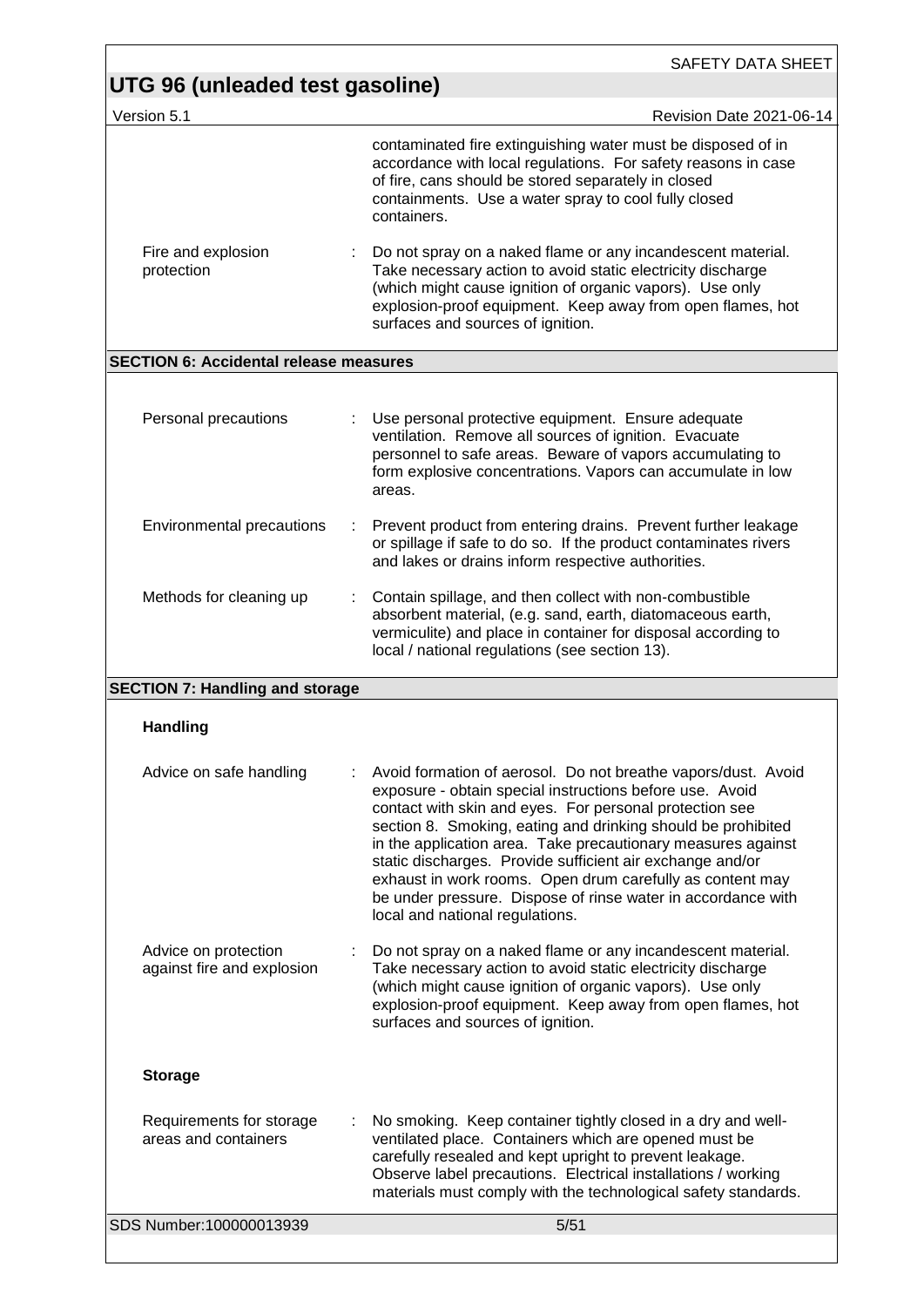# **UTG 96 (unleaded test gasoline)**

Version 5.1 **Version 5.1** Revision Date 2021-06-14

Use : Reference Fuel

#### **SECTION 8: Exposure controls/personal protection**

#### **Ingredients with workplace control parameters**

#### **Chevron Phillips Chemical Company LP**

| <b>Basis</b> | Value                                                                                                                                                                                                                                                                                                                                                                                                                    | Control parameters                                                                                                                                                                                                                                                                                                                                                                              | <b>Note</b>                                                                                                                                                                                                                                                                                                                                                                                                                                                                                                                                                                                                                                                                       |
|--------------|--------------------------------------------------------------------------------------------------------------------------------------------------------------------------------------------------------------------------------------------------------------------------------------------------------------------------------------------------------------------------------------------------------------------------|-------------------------------------------------------------------------------------------------------------------------------------------------------------------------------------------------------------------------------------------------------------------------------------------------------------------------------------------------------------------------------------------------|-----------------------------------------------------------------------------------------------------------------------------------------------------------------------------------------------------------------------------------------------------------------------------------------------------------------------------------------------------------------------------------------------------------------------------------------------------------------------------------------------------------------------------------------------------------------------------------------------------------------------------------------------------------------------------------|
| Manufacturer | <b>TWA</b>                                                                                                                                                                                                                                                                                                                                                                                                               | 1,200 mg/m3                                                                                                                                                                                                                                                                                                                                                                                     | RCP,                                                                                                                                                                                                                                                                                                                                                                                                                                                                                                                                                                                                                                                                              |
| Manufacturer | <b>TWA</b>                                                                                                                                                                                                                                                                                                                                                                                                               | 300 ppm.                                                                                                                                                                                                                                                                                                                                                                                        |                                                                                                                                                                                                                                                                                                                                                                                                                                                                                                                                                                                                                                                                                   |
|              |                                                                                                                                                                                                                                                                                                                                                                                                                          |                                                                                                                                                                                                                                                                                                                                                                                                 |                                                                                                                                                                                                                                                                                                                                                                                                                                                                                                                                                                                                                                                                                   |
|              |                                                                                                                                                                                                                                                                                                                                                                                                                          |                                                                                                                                                                                                                                                                                                                                                                                                 |                                                                                                                                                                                                                                                                                                                                                                                                                                                                                                                                                                                                                                                                                   |
| <b>Basis</b> | Value                                                                                                                                                                                                                                                                                                                                                                                                                    |                                                                                                                                                                                                                                                                                                                                                                                                 | Note                                                                                                                                                                                                                                                                                                                                                                                                                                                                                                                                                                                                                                                                              |
|              |                                                                                                                                                                                                                                                                                                                                                                                                                          |                                                                                                                                                                                                                                                                                                                                                                                                 |                                                                                                                                                                                                                                                                                                                                                                                                                                                                                                                                                                                                                                                                                   |
|              |                                                                                                                                                                                                                                                                                                                                                                                                                          |                                                                                                                                                                                                                                                                                                                                                                                                 |                                                                                                                                                                                                                                                                                                                                                                                                                                                                                                                                                                                                                                                                                   |
|              |                                                                                                                                                                                                                                                                                                                                                                                                                          |                                                                                                                                                                                                                                                                                                                                                                                                 |                                                                                                                                                                                                                                                                                                                                                                                                                                                                                                                                                                                                                                                                                   |
|              |                                                                                                                                                                                                                                                                                                                                                                                                                          |                                                                                                                                                                                                                                                                                                                                                                                                 | A4,                                                                                                                                                                                                                                                                                                                                                                                                                                                                                                                                                                                                                                                                               |
|              |                                                                                                                                                                                                                                                                                                                                                                                                                          |                                                                                                                                                                                                                                                                                                                                                                                                 |                                                                                                                                                                                                                                                                                                                                                                                                                                                                                                                                                                                                                                                                                   |
|              |                                                                                                                                                                                                                                                                                                                                                                                                                          |                                                                                                                                                                                                                                                                                                                                                                                                 |                                                                                                                                                                                                                                                                                                                                                                                                                                                                                                                                                                                                                                                                                   |
|              |                                                                                                                                                                                                                                                                                                                                                                                                                          |                                                                                                                                                                                                                                                                                                                                                                                                 |                                                                                                                                                                                                                                                                                                                                                                                                                                                                                                                                                                                                                                                                                   |
|              |                                                                                                                                                                                                                                                                                                                                                                                                                          |                                                                                                                                                                                                                                                                                                                                                                                                 |                                                                                                                                                                                                                                                                                                                                                                                                                                                                                                                                                                                                                                                                                   |
|              |                                                                                                                                                                                                                                                                                                                                                                                                                          |                                                                                                                                                                                                                                                                                                                                                                                                 |                                                                                                                                                                                                                                                                                                                                                                                                                                                                                                                                                                                                                                                                                   |
|              |                                                                                                                                                                                                                                                                                                                                                                                                                          |                                                                                                                                                                                                                                                                                                                                                                                                 |                                                                                                                                                                                                                                                                                                                                                                                                                                                                                                                                                                                                                                                                                   |
|              |                                                                                                                                                                                                                                                                                                                                                                                                                          |                                                                                                                                                                                                                                                                                                                                                                                                 |                                                                                                                                                                                                                                                                                                                                                                                                                                                                                                                                                                                                                                                                                   |
|              |                                                                                                                                                                                                                                                                                                                                                                                                                          |                                                                                                                                                                                                                                                                                                                                                                                                 |                                                                                                                                                                                                                                                                                                                                                                                                                                                                                                                                                                                                                                                                                   |
|              |                                                                                                                                                                                                                                                                                                                                                                                                                          |                                                                                                                                                                                                                                                                                                                                                                                                 |                                                                                                                                                                                                                                                                                                                                                                                                                                                                                                                                                                                                                                                                                   |
|              |                                                                                                                                                                                                                                                                                                                                                                                                                          |                                                                                                                                                                                                                                                                                                                                                                                                 |                                                                                                                                                                                                                                                                                                                                                                                                                                                                                                                                                                                                                                                                                   |
|              |                                                                                                                                                                                                                                                                                                                                                                                                                          |                                                                                                                                                                                                                                                                                                                                                                                                 |                                                                                                                                                                                                                                                                                                                                                                                                                                                                                                                                                                                                                                                                                   |
| OSHA Z-1-A   | <b>TWA</b>                                                                                                                                                                                                                                                                                                                                                                                                               | 400 ppm, 1,600 mg/m3                                                                                                                                                                                                                                                                                                                                                                            |                                                                                                                                                                                                                                                                                                                                                                                                                                                                                                                                                                                                                                                                                   |
|              |                                                                                                                                                                                                                                                                                                                                                                                                                          |                                                                                                                                                                                                                                                                                                                                                                                                 |                                                                                                                                                                                                                                                                                                                                                                                                                                                                                                                                                                                                                                                                                   |
|              |                                                                                                                                                                                                                                                                                                                                                                                                                          |                                                                                                                                                                                                                                                                                                                                                                                                 |                                                                                                                                                                                                                                                                                                                                                                                                                                                                                                                                                                                                                                                                                   |
|              |                                                                                                                                                                                                                                                                                                                                                                                                                          |                                                                                                                                                                                                                                                                                                                                                                                                 |                                                                                                                                                                                                                                                                                                                                                                                                                                                                                                                                                                                                                                                                                   |
|              |                                                                                                                                                                                                                                                                                                                                                                                                                          |                                                                                                                                                                                                                                                                                                                                                                                                 |                                                                                                                                                                                                                                                                                                                                                                                                                                                                                                                                                                                                                                                                                   |
|              | <b>TWA</b>                                                                                                                                                                                                                                                                                                                                                                                                               |                                                                                                                                                                                                                                                                                                                                                                                                 |                                                                                                                                                                                                                                                                                                                                                                                                                                                                                                                                                                                                                                                                                   |
|              |                                                                                                                                                                                                                                                                                                                                                                                                                          |                                                                                                                                                                                                                                                                                                                                                                                                 |                                                                                                                                                                                                                                                                                                                                                                                                                                                                                                                                                                                                                                                                                   |
| <b>ACGIH</b> | <b>TWA</b>                                                                                                                                                                                                                                                                                                                                                                                                               |                                                                                                                                                                                                                                                                                                                                                                                                 |                                                                                                                                                                                                                                                                                                                                                                                                                                                                                                                                                                                                                                                                                   |
|              |                                                                                                                                                                                                                                                                                                                                                                                                                          |                                                                                                                                                                                                                                                                                                                                                                                                 |                                                                                                                                                                                                                                                                                                                                                                                                                                                                                                                                                                                                                                                                                   |
|              | <b>TWA</b>                                                                                                                                                                                                                                                                                                                                                                                                               |                                                                                                                                                                                                                                                                                                                                                                                                 |                                                                                                                                                                                                                                                                                                                                                                                                                                                                                                                                                                                                                                                                                   |
| OSHA Z-1-A   |                                                                                                                                                                                                                                                                                                                                                                                                                          | 150 ppm, 655 mg/m3                                                                                                                                                                                                                                                                                                                                                                              |                                                                                                                                                                                                                                                                                                                                                                                                                                                                                                                                                                                                                                                                                   |
| OSHA Z-1-A   | <b>TWA</b>                                                                                                                                                                                                                                                                                                                                                                                                               |                                                                                                                                                                                                                                                                                                                                                                                                 |                                                                                                                                                                                                                                                                                                                                                                                                                                                                                                                                                                                                                                                                                   |
| <b>ACGIH</b> | <b>TWA</b>                                                                                                                                                                                                                                                                                                                                                                                                               | 100 ppm,                                                                                                                                                                                                                                                                                                                                                                                        | A4,                                                                                                                                                                                                                                                                                                                                                                                                                                                                                                                                                                                                                                                                               |
| <b>ACGIH</b> | <b>STEL</b>                                                                                                                                                                                                                                                                                                                                                                                                              | 150 ppm,                                                                                                                                                                                                                                                                                                                                                                                        | A4,                                                                                                                                                                                                                                                                                                                                                                                                                                                                                                                                                                                                                                                                               |
| OSHA Z-1-A   | <b>TWA</b>                                                                                                                                                                                                                                                                                                                                                                                                               | 800 ppm, 1,900 mg/m3                                                                                                                                                                                                                                                                                                                                                                            |                                                                                                                                                                                                                                                                                                                                                                                                                                                                                                                                                                                                                                                                                   |
| <b>ACGIH</b> | <b>STEL</b>                                                                                                                                                                                                                                                                                                                                                                                                              | 1,000 ppm,                                                                                                                                                                                                                                                                                                                                                                                      | CNS impair, EX,                                                                                                                                                                                                                                                                                                                                                                                                                                                                                                                                                                                                                                                                   |
| <b>ACGIH</b> | <b>TWA</b>                                                                                                                                                                                                                                                                                                                                                                                                               | 200 mg/m3                                                                                                                                                                                                                                                                                                                                                                                       | A3, Skin,                                                                                                                                                                                                                                                                                                                                                                                                                                                                                                                                                                                                                                                                         |
| OSHA Z-1     | <b>TWA</b>                                                                                                                                                                                                                                                                                                                                                                                                               |                                                                                                                                                                                                                                                                                                                                                                                                 |                                                                                                                                                                                                                                                                                                                                                                                                                                                                                                                                                                                                                                                                                   |
| OSHA Z-1-A   | <b>TWA</b>                                                                                                                                                                                                                                                                                                                                                                                                               |                                                                                                                                                                                                                                                                                                                                                                                                 |                                                                                                                                                                                                                                                                                                                                                                                                                                                                                                                                                                                                                                                                                   |
|              |                                                                                                                                                                                                                                                                                                                                                                                                                          |                                                                                                                                                                                                                                                                                                                                                                                                 |                                                                                                                                                                                                                                                                                                                                                                                                                                                                                                                                                                                                                                                                                   |
|              |                                                                                                                                                                                                                                                                                                                                                                                                                          |                                                                                                                                                                                                                                                                                                                                                                                                 |                                                                                                                                                                                                                                                                                                                                                                                                                                                                                                                                                                                                                                                                                   |
|              |                                                                                                                                                                                                                                                                                                                                                                                                                          |                                                                                                                                                                                                                                                                                                                                                                                                 |                                                                                                                                                                                                                                                                                                                                                                                                                                                                                                                                                                                                                                                                                   |
|              |                                                                                                                                                                                                                                                                                                                                                                                                                          |                                                                                                                                                                                                                                                                                                                                                                                                 |                                                                                                                                                                                                                                                                                                                                                                                                                                                                                                                                                                                                                                                                                   |
|              |                                                                                                                                                                                                                                                                                                                                                                                                                          |                                                                                                                                                                                                                                                                                                                                                                                                 |                                                                                                                                                                                                                                                                                                                                                                                                                                                                                                                                                                                                                                                                                   |
|              |                                                                                                                                                                                                                                                                                                                                                                                                                          |                                                                                                                                                                                                                                                                                                                                                                                                 | A3, Skin,                                                                                                                                                                                                                                                                                                                                                                                                                                                                                                                                                                                                                                                                         |
|              |                                                                                                                                                                                                                                                                                                                                                                                                                          |                                                                                                                                                                                                                                                                                                                                                                                                 | hematologic eff, URT                                                                                                                                                                                                                                                                                                                                                                                                                                                                                                                                                                                                                                                              |
|              |                                                                                                                                                                                                                                                                                                                                                                                                                          |                                                                                                                                                                                                                                                                                                                                                                                                 | irr, eye irr, eye dam, (),                                                                                                                                                                                                                                                                                                                                                                                                                                                                                                                                                                                                                                                        |
|              |                                                                                                                                                                                                                                                                                                                                                                                                                          |                                                                                                                                                                                                                                                                                                                                                                                                 | A4, Skin,                                                                                                                                                                                                                                                                                                                                                                                                                                                                                                                                                                                                                                                                         |
|              |                                                                                                                                                                                                                                                                                                                                                                                                                          |                                                                                                                                                                                                                                                                                                                                                                                                 |                                                                                                                                                                                                                                                                                                                                                                                                                                                                                                                                                                                                                                                                                   |
| OSHA Z-1-A   | <b>TWA</b>                                                                                                                                                                                                                                                                                                                                                                                                               |                                                                                                                                                                                                                                                                                                                                                                                                 |                                                                                                                                                                                                                                                                                                                                                                                                                                                                                                                                                                                                                                                                                   |
| OSHA Z-1-A   | <b>STEL</b>                                                                                                                                                                                                                                                                                                                                                                                                              |                                                                                                                                                                                                                                                                                                                                                                                                 |                                                                                                                                                                                                                                                                                                                                                                                                                                                                                                                                                                                                                                                                                   |
| OSHA Z-1     | <b>TWA</b>                                                                                                                                                                                                                                                                                                                                                                                                               | 500 ppm, 2,000 mg/m3                                                                                                                                                                                                                                                                                                                                                                            |                                                                                                                                                                                                                                                                                                                                                                                                                                                                                                                                                                                                                                                                                   |
|              |                                                                                                                                                                                                                                                                                                                                                                                                                          |                                                                                                                                                                                                                                                                                                                                                                                                 |                                                                                                                                                                                                                                                                                                                                                                                                                                                                                                                                                                                                                                                                                   |
|              |                                                                                                                                                                                                                                                                                                                                                                                                                          |                                                                                                                                                                                                                                                                                                                                                                                                 |                                                                                                                                                                                                                                                                                                                                                                                                                                                                                                                                                                                                                                                                                   |
| <b>ACGIH</b> | <b>STEL</b>                                                                                                                                                                                                                                                                                                                                                                                                              | 1,000 ppm,                                                                                                                                                                                                                                                                                                                                                                                      |                                                                                                                                                                                                                                                                                                                                                                                                                                                                                                                                                                                                                                                                                   |
| OSHA Z-1-A   | <b>TWA</b>                                                                                                                                                                                                                                                                                                                                                                                                               | 500 ppm, 1,800 mg/m3                                                                                                                                                                                                                                                                                                                                                                            |                                                                                                                                                                                                                                                                                                                                                                                                                                                                                                                                                                                                                                                                                   |
| OSHA Z-1-A   | <b>STEL</b>                                                                                                                                                                                                                                                                                                                                                                                                              | 1,000 ppm, 3,600 mg/m3                                                                                                                                                                                                                                                                                                                                                                          |                                                                                                                                                                                                                                                                                                                                                                                                                                                                                                                                                                                                                                                                                   |
|              |                                                                                                                                                                                                                                                                                                                                                                                                                          | 400 ppm,                                                                                                                                                                                                                                                                                                                                                                                        |                                                                                                                                                                                                                                                                                                                                                                                                                                                                                                                                                                                                                                                                                   |
|              |                                                                                                                                                                                                                                                                                                                                                                                                                          |                                                                                                                                                                                                                                                                                                                                                                                                 |                                                                                                                                                                                                                                                                                                                                                                                                                                                                                                                                                                                                                                                                                   |
| <b>ACGIH</b> | <b>TWA</b>                                                                                                                                                                                                                                                                                                                                                                                                               |                                                                                                                                                                                                                                                                                                                                                                                                 |                                                                                                                                                                                                                                                                                                                                                                                                                                                                                                                                                                                                                                                                                   |
| <b>ACGIH</b> | <b>STEL</b>                                                                                                                                                                                                                                                                                                                                                                                                              | 500 ppm,                                                                                                                                                                                                                                                                                                                                                                                        |                                                                                                                                                                                                                                                                                                                                                                                                                                                                                                                                                                                                                                                                                   |
| <b>ACGIH</b> | <b>TWA</b>                                                                                                                                                                                                                                                                                                                                                                                                               | 400 ppm,                                                                                                                                                                                                                                                                                                                                                                                        |                                                                                                                                                                                                                                                                                                                                                                                                                                                                                                                                                                                                                                                                                   |
| <b>ACGIH</b> | <b>STEL</b>                                                                                                                                                                                                                                                                                                                                                                                                              | 500 ppm,                                                                                                                                                                                                                                                                                                                                                                                        |                                                                                                                                                                                                                                                                                                                                                                                                                                                                                                                                                                                                                                                                                   |
| <b>ACGIH</b> | <b>TWA</b>                                                                                                                                                                                                                                                                                                                                                                                                               | 0.5 ppm,                                                                                                                                                                                                                                                                                                                                                                                        | A1, Skin,                                                                                                                                                                                                                                                                                                                                                                                                                                                                                                                                                                                                                                                                         |
| <b>ACGIH</b> | <b>STEL</b>                                                                                                                                                                                                                                                                                                                                                                                                              | 2.5 ppm,                                                                                                                                                                                                                                                                                                                                                                                        | A1, Skin,                                                                                                                                                                                                                                                                                                                                                                                                                                                                                                                                                                                                                                                                         |
| OSHA Z-1-A   | <b>TWA</b>                                                                                                                                                                                                                                                                                                                                                                                                               | 1 ppm,                                                                                                                                                                                                                                                                                                                                                                                          |                                                                                                                                                                                                                                                                                                                                                                                                                                                                                                                                                                                                                                                                                   |
| OSHA Z-1-A   | CEIL                                                                                                                                                                                                                                                                                                                                                                                                                     | 5 ppm,                                                                                                                                                                                                                                                                                                                                                                                          |                                                                                                                                                                                                                                                                                                                                                                                                                                                                                                                                                                                                                                                                                   |
|              | OSHA Z-1-A<br>OSHA Z-1<br><b>ACGIH</b><br>OSHA Z-2<br>OSHA Z-2<br>OSHA Z-2<br>OSHA Z-1-A<br>OSHA Z-1-A<br>OSHA Z-1-A<br>OSHA Z-1<br><b>ACGIH</b><br><b>ACGIH</b><br><b>ACGIH</b><br>OSHA Z-1<br><b>ACGIH</b><br>OSHA Z-1<br>OSHA Z-1-A<br>OSHA Z-1-A<br><b>ACGIH</b><br>OSHA <sub>Z-1</sub><br>ACGIH<br><b>ACGIH</b><br>OSHA Z-1<br>OSHA Z-1-A<br><b>ACGIH</b><br><b>ACGIH</b><br>OSHA Z-1<br>OSHA Z-1-A<br><b>ACGIH</b> | <b>TWA</b><br><b>TWA</b><br><b>TWA</b><br><b>TWA</b><br>CEIL<br>Peak<br><b>TWA</b><br><b>STEL</b><br><b>TWA</b><br><b>TWA</b><br><b>TWA</b><br><b>STEL</b><br><b>TWA</b><br><b>TWA</b><br><b>TWA</b><br><b>TWA</b><br><b>STEL</b><br><b>STEL</b><br><b>STEL</b><br><b>TWA</b><br><b>STEL</b><br><b>TWA</b><br><b>TWA</b><br><b>TWA</b><br><b>STEL</b><br><b>TWA</b><br><b>TWA</b><br><b>TWA</b> | Control parameters<br>400 ppm, 1,600 mg/m3<br>500 ppm, 2,000 mg/m3<br>20 ppm,<br>200 ppm,<br>300 ppm,<br>500 ppm,<br>100 ppm, 375 mg/m3<br>150 ppm, 560 mg/m3<br>400 ppm, 1,600 mg/m3<br>500 ppm, 2,000 mg/m3<br>400 ppm,<br>500 ppm,<br>1,000 ppm,<br>500 ppm, 2,000 mg/m3<br>300 ppm,<br>500 ppm, 2,000 mg/m3<br>400 ppm, 1,600 mg/m3<br>500 ppm, 2,000 mg/m3<br>400 ppm,<br>500 ppm,<br>100 ppm, 435 mg/m3<br>100 ppm, 435 mg/m3<br>500 ppm, 2,000 mg/m3<br>400 ppm, 1,600 mg/m3<br>400 ppm,<br>500 ppm,<br>500 ppm, 2,000 mg/m3<br>400 ppm, 1,600 mg/m3<br>10 ppm,<br>15 ppm,<br>10 ppm, 50 mg/m3<br>10 ppm, 50 mg/m3<br>15 ppm, 75 mg/m3<br>400 ppm, 1,600 mg/m3<br>500 ppm, |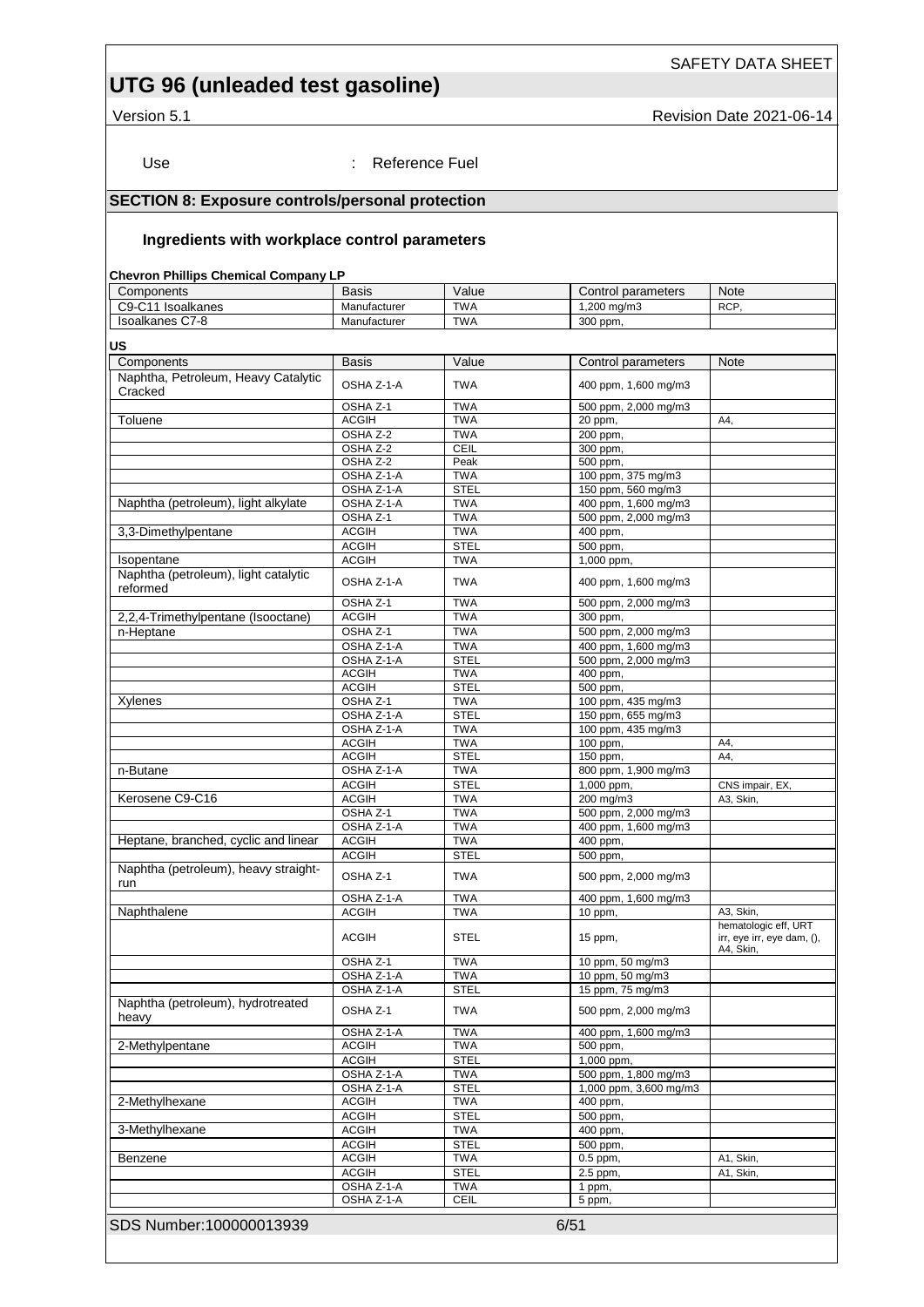Version 5.1 **Version 5.1** Revision Date 2021-06-14

|                                                                                             | OSHA Z-2                    | Peak        | 50 ppm,                |                                  |
|---------------------------------------------------------------------------------------------|-----------------------------|-------------|------------------------|----------------------------------|
|                                                                                             | OSHA 29 CFR<br>1910.1028(c) | <b>TWA</b>  | 1 ppm,                 |                                  |
|                                                                                             | OSHA 29 CFR<br>1910.1028(c) | <b>STEL</b> | 5 ppm,                 |                                  |
|                                                                                             | <b>OSHA CARC</b>            | PEL         | 1 ppm,                 |                                  |
|                                                                                             | <b>OSHA CARC</b>            | <b>STEL</b> | 5 ppm,                 |                                  |
| 3-Methylpentane                                                                             | <b>ACGIH</b>                | <b>TWA</b>  | 500 ppm,               |                                  |
|                                                                                             | <b>ACGIH</b>                | <b>STEL</b> | 1.000 ppm.             |                                  |
|                                                                                             | OSHA Z-1-A                  | <b>TWA</b>  | 500 ppm, 1,800 mg/m3   |                                  |
|                                                                                             | OSHA Z-1-A                  | <b>STEL</b> | 1,000 ppm, 3,600 mg/m3 |                                  |
| n-hexane                                                                                    | <b>ACGIH</b>                | <b>TWA</b>  | 50 ppm,                | Skin.                            |
|                                                                                             | OSHA Z-1                    | <b>TWA</b>  | 500 ppm, 1,800 mg/m3   |                                  |
|                                                                                             | OSHA Z-1-A                  | <b>TWA</b>  | 50 ppm, 180 mg/m3      |                                  |
| Methylcyclopentane                                                                          | <b>ACGIH</b>                | <b>TWA</b>  | 500 ppm,               | CNS impair, URT irr,<br>eye irr, |
|                                                                                             | <b>ACGIH</b>                | <b>STEL</b> | 1,000 ppm,             | CNS impair, URT irr,<br>eye irr, |
|                                                                                             | OSHA Z-1-A                  | <b>TWA</b>  | 500 ppm, 1,800 mg/m3   |                                  |
|                                                                                             | OSHA Z-1-A                  | <b>STEL</b> | 1,000 ppm, 3,600 mg/m3 |                                  |
| 1,2,4-Trimethylbenzene                                                                      | <b>ACGIH</b>                | <b>TWA</b>  | 25 ppm,                |                                  |
|                                                                                             | OSHA Z-1-A                  | <b>TWA</b>  | 25 ppm, 125 mg/m3      |                                  |
| Ethylbenzene                                                                                | OSHA <sub>Z-1</sub>         | <b>TWA</b>  | 100 ppm, 435 mg/m3     |                                  |
|                                                                                             | OSHA Z-1-A                  | <b>TWA</b>  | 100 ppm, 435 mg/m3     |                                  |
|                                                                                             | OSHA Z-1-A                  | <b>STEL</b> | 125 ppm, 545 mg/m3     |                                  |
|                                                                                             | <b>ACGIH</b>                | <b>TWA</b>  | 20 ppm,                | A3,                              |
| n-Pentane                                                                                   | OSHA Z-1                    | <b>TWA</b>  | 1,000 ppm, 2,950 mg/m3 |                                  |
|                                                                                             | OSHA Z-1-A                  | <b>TWA</b>  | 600 ppm, 1,800 mg/m3   |                                  |
|                                                                                             | OSHA Z-1-A                  | <b>STEL</b> | 750 ppm, 2,250 mg/m3   |                                  |
|                                                                                             | <b>ACGIH</b>                | <b>TWA</b>  | 1,000 ppm,             |                                  |
| 2,3-Dimethylpentane                                                                         | <b>ACGIH</b>                | <b>TWA</b>  | 400 ppm,               |                                  |
|                                                                                             | <b>ACGIH</b>                | <b>STEL</b> |                        |                                  |
|                                                                                             | <b>ACGIH</b>                | <b>TWA</b>  | 500 ppm,               |                                  |
| 2,4-Dimethylpentane                                                                         |                             |             | 400 ppm,               |                                  |
|                                                                                             | <b>ACGIH</b>                | <b>STEL</b> | 500 ppm,               |                                  |
| 2,3-Dimethylbutane                                                                          | <b>ACGIH</b>                | <b>TWA</b>  | 500 ppm,               |                                  |
|                                                                                             | <b>ACGIH</b>                | <b>STEL</b> | 1,000 ppm,             |                                  |
|                                                                                             | OSHA Z-1-A                  | <b>TWA</b>  | 500 ppm, 1,800 mg/m3   |                                  |
|                                                                                             | OSHA Z-1-A                  | <b>STEL</b> | 1,000 ppm, 3,600 mg/m3 |                                  |
| 2-Methylheptane                                                                             | <b>ACGIH</b>                | <b>TWA</b>  | 300 ppm,               |                                  |
| n-Octane                                                                                    | OSHA <sub>Z-1</sub>         | <b>TWA</b>  | 500 ppm, 2,350 mg/m3   |                                  |
|                                                                                             | OSHA Z-1-A                  | <b>TWA</b>  | 300 ppm, 1,450 mg/m3   |                                  |
|                                                                                             | OSHA Z-1-A                  | <b>STEL</b> | 375 ppm, 1,800 mg/m3   |                                  |
|                                                                                             | <b>ACGIH</b>                | <b>TWA</b>  | 300 ppm,               |                                  |
| 4-Methylheptane                                                                             | <b>ACGIH</b>                | <b>TWA</b>  | 300 ppm,               |                                  |
| 2,3,4-Trimethylpentane                                                                      | <b>ACGIH</b>                | <b>TWA</b>  | 300 ppm,               |                                  |
| () Adopted values or notations enclosed are those for which changes are proposed in the NIC |                             |             |                        |                                  |

A1 Confirmed human carcinogen

A3 Confirmed animal carcinogen with unknown relevance to humans

A4 Not classifiable as a human carcinogen

CNS impair Central Nervous System impairment

EX Explosion hazard: the substance is a flammable asphyxiant or excursions above the TLV ® could approach 10% of the lower explosive limit.

eye dam Eye damage

eye irr Eye irritation

hematologic eff Hematologic effects

Skin Danger of cutaneous absorption

URT irr Upper Respiratory Tract irritation

#### **Immediately Dangerous to Life or Health Concentrations (IDLH)**

| Substance name          | CAS-No.   | Control parameters                                                                              | Update     |
|-------------------------|-----------|-------------------------------------------------------------------------------------------------|------------|
| Toluene                 | 108-88-3  | Immediately Dangerous to Life or Health<br><b>Concentration Value</b><br>500 parts per million  | 1995-03-01 |
| n-Heptane               | 142-82-5  | Immediately Dangerous to Life or Health<br><b>Concentration Value</b><br>750 parts per million  | 1995-03-01 |
| Xylenes                 | 1330-20-7 | Immediately Dangerous to Life or Health<br><b>Concentration Value</b><br>900 parts per million  | 2017-09-01 |
| n-Butane                | 106-97-8  | Immediately Dangerous to Life or Health<br><b>Concentration Value</b><br>1600 parts per million | 2017-02-03 |
|                         |           |                                                                                                 |            |
| SDS Number:100000013939 |           | 7/51                                                                                            |            |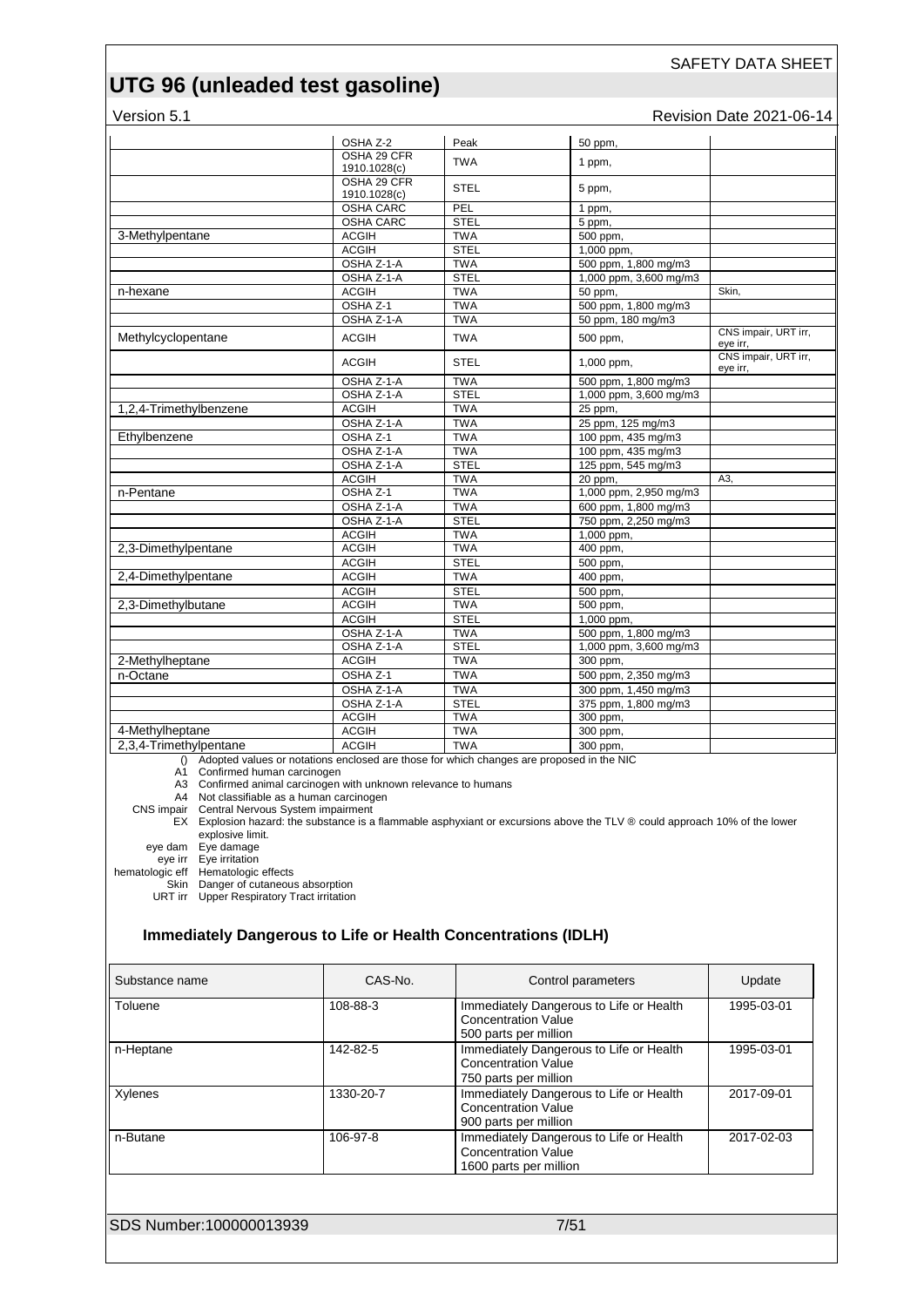Version 5.1 **New Search 2021-06-14** Revision Date 2021-06-14

| Naphthalene             | $91 - 20 - 3$  | Immediately Dangerous to Life or Health<br><b>Concentration Value</b><br>250 parts per million  | 1995-03-01 |
|-------------------------|----------------|-------------------------------------------------------------------------------------------------|------------|
| Benzene                 | $71 - 43 - 2$  | Immediately Dangerous to Life or Health<br><b>Concentration Value</b><br>500 parts per million  | 1995-03-01 |
| n-hexane                | 110-54-3       | Immediately Dangerous to Life or Health<br><b>Concentration Value</b><br>1100 parts per million | 1995-03-01 |
| Ethylbenzene            | $100 - 41 - 4$ | Immediately Dangerous to Life or Health<br><b>Concentration Value</b><br>800 parts per million  | 1995-03-01 |
| n-Pentane               | 109-66-0       | Immediately Dangerous to Life or Health<br><b>Concentration Value</b><br>1500 parts per million | 1995-03-01 |
| n-Octane                | 111-65-9       | Immediately Dangerous to Life or Health<br><b>Concentration Value</b><br>1000 parts per million | 1995-03-01 |
| Toluene                 | 108-88-3       | Immediately Dangerous to Life or Health<br><b>Concentration Value</b><br>500 parts per million  | 1995-03-01 |
| n-Heptane               | 142-82-5       | Immediately Dangerous to Life or Health<br><b>Concentration Value</b><br>750 parts per million  | 1995-03-01 |
| Xylenes                 | 1330-20-7      | Immediately Dangerous to Life or Health<br><b>Concentration Value</b><br>900 parts per million  | 2017-09-01 |
| n-Butane                | 106-97-8       | Immediately Dangerous to Life or Health<br><b>Concentration Value</b><br>1600 parts per million | 2017-02-03 |
| Naphthalene             | $91 - 20 - 3$  | Immediately Dangerous to Life or Health<br><b>Concentration Value</b><br>250 parts per million  | 1995-03-01 |
| Benzene                 | $71-43-2$      | Immediately Dangerous to Life or Health<br><b>Concentration Value</b><br>500 parts per million  | 1995-03-01 |
| n-hexane                | 110-54-3       | Immediately Dangerous to Life or Health<br><b>Concentration Value</b><br>1100 parts per million | 1995-03-01 |
| Ethylbenzene            | $100 - 41 - 4$ | Immediately Dangerous to Life or Health<br><b>Concentration Value</b><br>800 parts per million  | 1995-03-01 |
| n-Pentane               | 109-66-0       | Immediately Dangerous to Life or Health<br><b>Concentration Value</b><br>1500 parts per million | 1995-03-01 |
| n-Octane                | 111-65-9       | Immediately Dangerous to Life or Health<br><b>Concentration Value</b><br>1000 parts per million | 1995-03-01 |
| Methylcyclohexane       | 108-87-2       | Immediately Dangerous to Life or Health<br><b>Concentration Value</b><br>1200 parts per million | 1995-03-01 |
| Cyclohexane             | 110-82-7       | Immediately Dangerous to Life or Health<br><b>Concentration Value</b><br>1300 parts per million | 1995-03-01 |
| Propane                 | 74-98-6        | Immediately Dangerous to Life or Health<br><b>Concentration Value</b><br>2100 parts per million | 1995-03-01 |
| Toluene                 | 108-88-3       | Immediately Dangerous to Life or Health<br><b>Concentration Value</b><br>500 parts per million  | 1995-03-01 |
| Xylenes                 | 1330-20-7      | Immediately Dangerous to Life or Health<br><b>Concentration Value</b><br>900 parts per million  | 2017-09-01 |
| n-Heptane               | 142-82-5       | Immediately Dangerous to Life or Health<br><b>Concentration Value</b><br>750 parts per million  | 1995-03-01 |
| n-Butane                | 106-97-8       | Immediately Dangerous to Life or Health<br><b>Concentration Value</b><br>1600 parts per million | 2017-02-03 |
| n-hexane                | 110-54-3       | Immediately Dangerous to Life or Health<br><b>Concentration Value</b><br>1100 parts per million | 1995-03-01 |
| SDS Number:100000013939 |                | 8/51                                                                                            |            |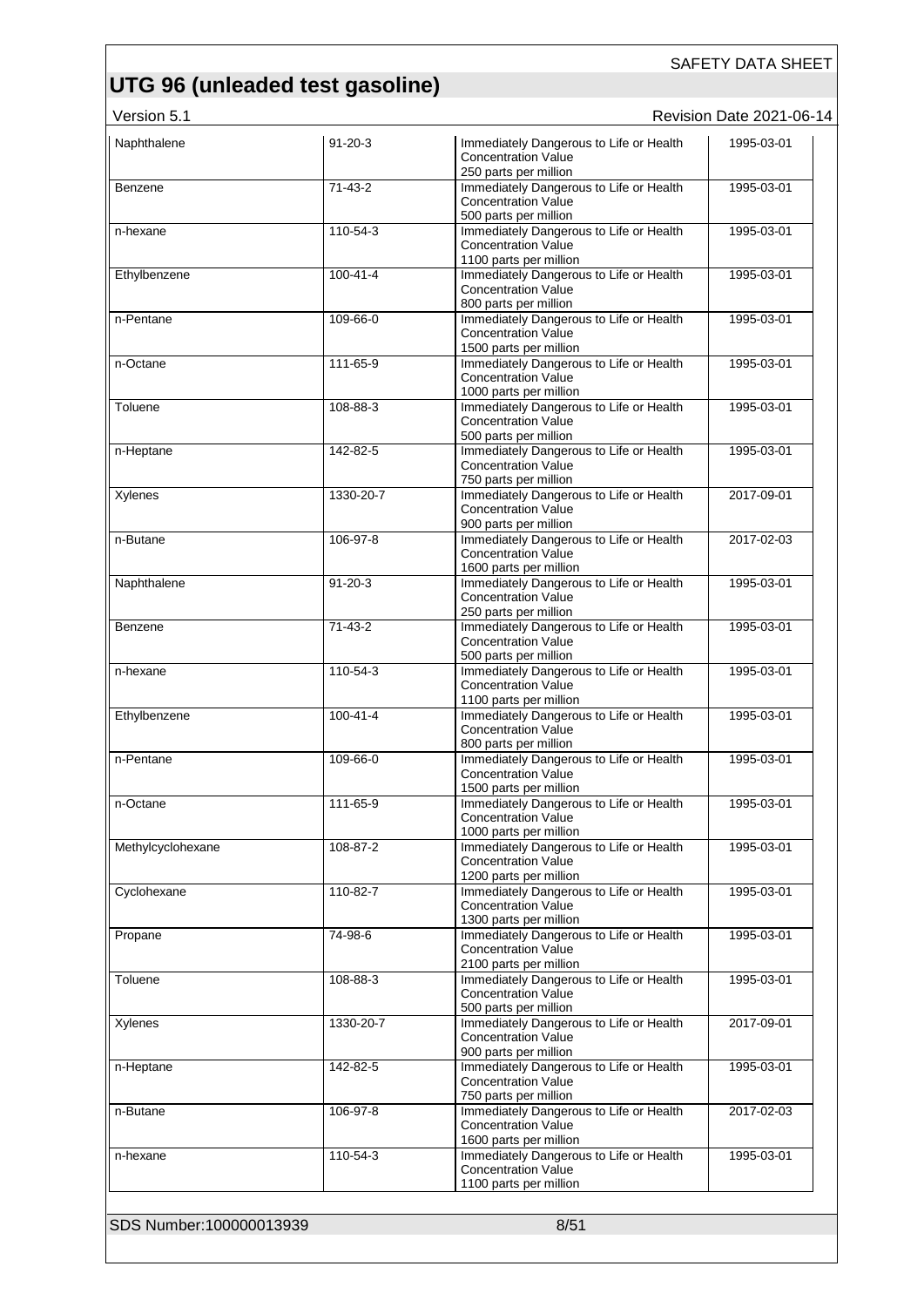#### Version 5.1 **New Search 2021-06-14** Revision Date 2021-06-14

| Ethylbenzene      | 100-41-4      | Immediately Dangerous to Life or Health<br><b>Concentration Value</b><br>800 parts per million  | 1995-03-01 |
|-------------------|---------------|-------------------------------------------------------------------------------------------------|------------|
| Naphthalene       | $91 - 20 - 3$ | Immediately Dangerous to Life or Health<br><b>Concentration Value</b><br>250 parts per million  | 1995-03-01 |
| Benzene           | 71-43-2       | Immediately Dangerous to Life or Health<br><b>Concentration Value</b><br>500 parts per million  | 1995-03-01 |
| Cyclohexane       | 110-82-7      | Immediately Dangerous to Life or Health<br><b>Concentration Value</b><br>1300 parts per million | 1995-03-01 |
| n-Pentane         | 109-66-0      | Immediately Dangerous to Life or Health<br><b>Concentration Value</b><br>1500 parts per million | 1995-03-01 |
| Methylcyclohexane | 108-87-2      | Immediately Dangerous to Life or Health<br><b>Concentration Value</b><br>1200 parts per million | 1995-03-01 |
| Hydrogen Sulfide  | 7783-06-4     | Immediately Dangerous to Life or Health<br><b>Concentration Value</b><br>100 parts per million  | 1995-03-01 |

#### **Biological exposure indices**

**US**

| Substance name | CAS-No.        | Control parameters                                                                               | Sampling time                                                     | Update     |
|----------------|----------------|--------------------------------------------------------------------------------------------------|-------------------------------------------------------------------|------------|
| Toluene        | 108-88-3       | (In blood)<br>Toluene: 0.02 mg/l                                                                 | Prior to last shift<br>of workweek                                | 2010-03-01 |
|                |                | (Urine)<br>Toluene: 0.03 mg/l                                                                    | End of shift (As<br>soon as possible<br>after exposure<br>ceases) | 2010-03-01 |
|                |                | o-Cresol:<br>0.3 mg/g Creatinine<br>Background (Urine)<br>With<br>hydrolyses ()                  | End of shift (As<br>soon as possible<br>after exposure<br>ceases) | 2010-03-01 |
| Xylenes        | 1330-20-7      | Methylhippuric acids:<br>$1.5$ g/g<br>creatinine (Urine)                                         | End of shift (As<br>soon as possible<br>after exposure<br>ceases) | 2013-03-01 |
| n-hexane       | 110-54-3       | 2,5-Hexanedione: 0.5 mg/l<br>Without hydrolysis (Urine)                                          | End of shift                                                      | 2020-02-01 |
| Ethylbenzene   | $100 - 41 - 4$ | Sum of mandelic acid and phenyl<br>glyoxylic acid:<br>0.15 g/g creatinine<br>Nonspecific (Urine) | End of shift (As<br>soon as possible<br>after exposure<br>ceases) | 2016-03-01 |
| Benzene        | $71-43-2$      | S-Phenylmercapturic acid:<br>25<br>µg/g creatinine Background (Urine)                            | End of shift (As<br>soon as possible<br>after exposure<br>ceases) | 2010-03-01 |
|                |                | t.t-Muconic acid:<br>$500 \mu g/g$<br>creatinine Background (Urine)                              | End of shift (As<br>soon as possible<br>after exposure<br>ceases) | 2010-03-01 |

#### **Engineering measures**

Adequate ventilation to control airborned concentrations below the exposure guidelines/limits. Consider the potential hazards of this material (see Section 2), applicable exposure limits, job activities, and other substances in the work place when designing engineering controls and selecting personal protective equipment. If engineering controls or work practices are not adequate to prevent exposure to harmful levels of this material, the personal protective equipment listed below is recommended. The user should read and understand all instructions and limitations supplied with the equipment since protection is usually provided for a limited time or under certain circumstances.

#### **Personal protective equipment**

Respiratory protection : Wear a supplied-air NIOSH approved respirator unless ventilation or other engineering controls are adequate to

SDS Number:100000013939 9/51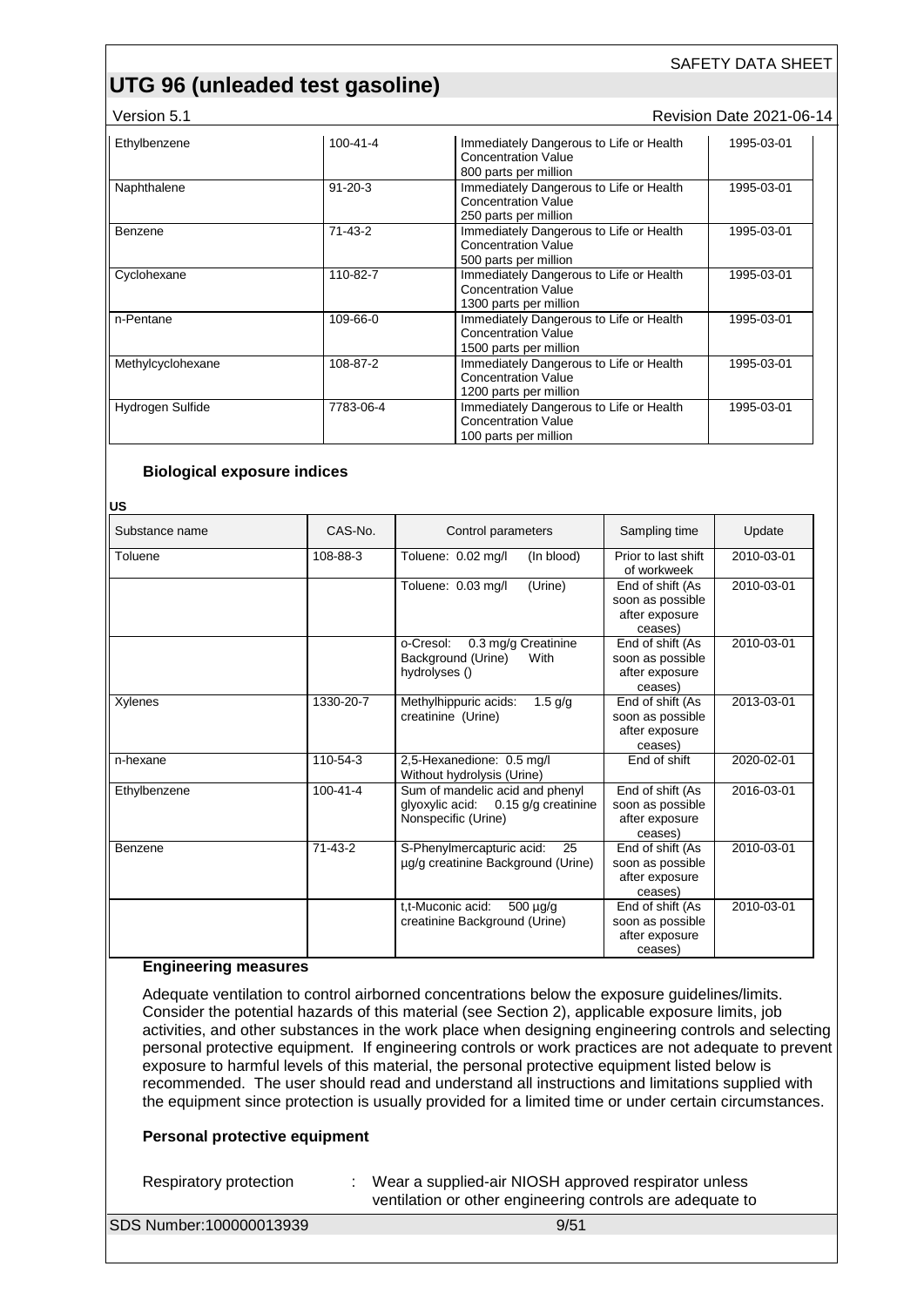| UTG 96 (unleaded test gasoline)                       | <b>SAFETY DATA SHEET</b>                                                                                                                                                                                                                                                                                                                                                                                                                                                                                                                                                  |
|-------------------------------------------------------|---------------------------------------------------------------------------------------------------------------------------------------------------------------------------------------------------------------------------------------------------------------------------------------------------------------------------------------------------------------------------------------------------------------------------------------------------------------------------------------------------------------------------------------------------------------------------|
| Version 5.1                                           | Revision Date 2021-06-14                                                                                                                                                                                                                                                                                                                                                                                                                                                                                                                                                  |
|                                                       | maintain minimal oxygen content of 19.5% by volume under<br>normal atmospheric pressure. Wear a NIOSH approved<br>respirator that provides protection when working with this<br>material if exposure to harmful levels of airborne material may<br>occur, such as: Air-Purifying Respirator for Organic Vapors.<br>Use a positive pressure, air-supplying respirator if there is<br>potential for uncontrolled release, aerosolization, exposure<br>levels are not known, or other circumstances where air-<br>purifying respirators may not provide adequate protection. |
| Hand protection                                       | The suitability for a specific workplace should be discussed<br>with the producers of the protective gloves. Please observe<br>the instructions regarding permeability and breakthrough time<br>which are provided by the supplier of the gloves. Also take into<br>consideration the specific local conditions under which the<br>product is used, such as the danger of cuts, abrasion, and the<br>contact time. Gloves should be discarded and replaced if there<br>is any indication of degradation or chemical breakthrough.                                         |
| Eye protection                                        | Eye wash bottle with pure water. Tightly fitting safety goggles.                                                                                                                                                                                                                                                                                                                                                                                                                                                                                                          |
| Skin and body protection                              | Choose body protection in relation to its type, to the<br>concentration and amount of dangerous substances, and to the<br>specific work-place. Wear as appropriate:. Flame retardant<br>antistatic protective clothing. Workers should wear antistatic<br>footwear.                                                                                                                                                                                                                                                                                                       |
| Hygiene measures                                      | When using do not eat or drink. When using do not smoke.<br>Wash hands before breaks and at the end of workday.                                                                                                                                                                                                                                                                                                                                                                                                                                                           |
| <b>SECTION 9: Physical and chemical properties</b>    |                                                                                                                                                                                                                                                                                                                                                                                                                                                                                                                                                                           |
| Information on basic physical and chemical properties |                                                                                                                                                                                                                                                                                                                                                                                                                                                                                                                                                                           |
| Appearance                                            |                                                                                                                                                                                                                                                                                                                                                                                                                                                                                                                                                                           |
| Form<br>Physical state<br>Color<br>Odor               | liquid<br>liquid<br>Yellow, pale<br>: Mild                                                                                                                                                                                                                                                                                                                                                                                                                                                                                                                                |
| Safety data                                           |                                                                                                                                                                                                                                                                                                                                                                                                                                                                                                                                                                           |
| Flash point                                           | $-37^{\circ}$ C (-35 $^{\circ}$ F)<br>Method: PMCC                                                                                                                                                                                                                                                                                                                                                                                                                                                                                                                        |
| Lower explosion limit                                 | : No data available                                                                                                                                                                                                                                                                                                                                                                                                                                                                                                                                                       |
| Upper explosion limit                                 | : No data available                                                                                                                                                                                                                                                                                                                                                                                                                                                                                                                                                       |
| Molecular formula                                     | : Mixture                                                                                                                                                                                                                                                                                                                                                                                                                                                                                                                                                                 |
| Molecular weight                                      | : Not applicable                                                                                                                                                                                                                                                                                                                                                                                                                                                                                                                                                          |
| pH                                                    | Not applicable                                                                                                                                                                                                                                                                                                                                                                                                                                                                                                                                                            |
| Pour point                                            | : No data available                                                                                                                                                                                                                                                                                                                                                                                                                                                                                                                                                       |
| Boiling point/boiling range                           | : $33.8 - 204$ °C (92.8-399°F)                                                                                                                                                                                                                                                                                                                                                                                                                                                                                                                                            |
| SDS Number:100000013939                               | 10/51                                                                                                                                                                                                                                                                                                                                                                                                                                                                                                                                                                     |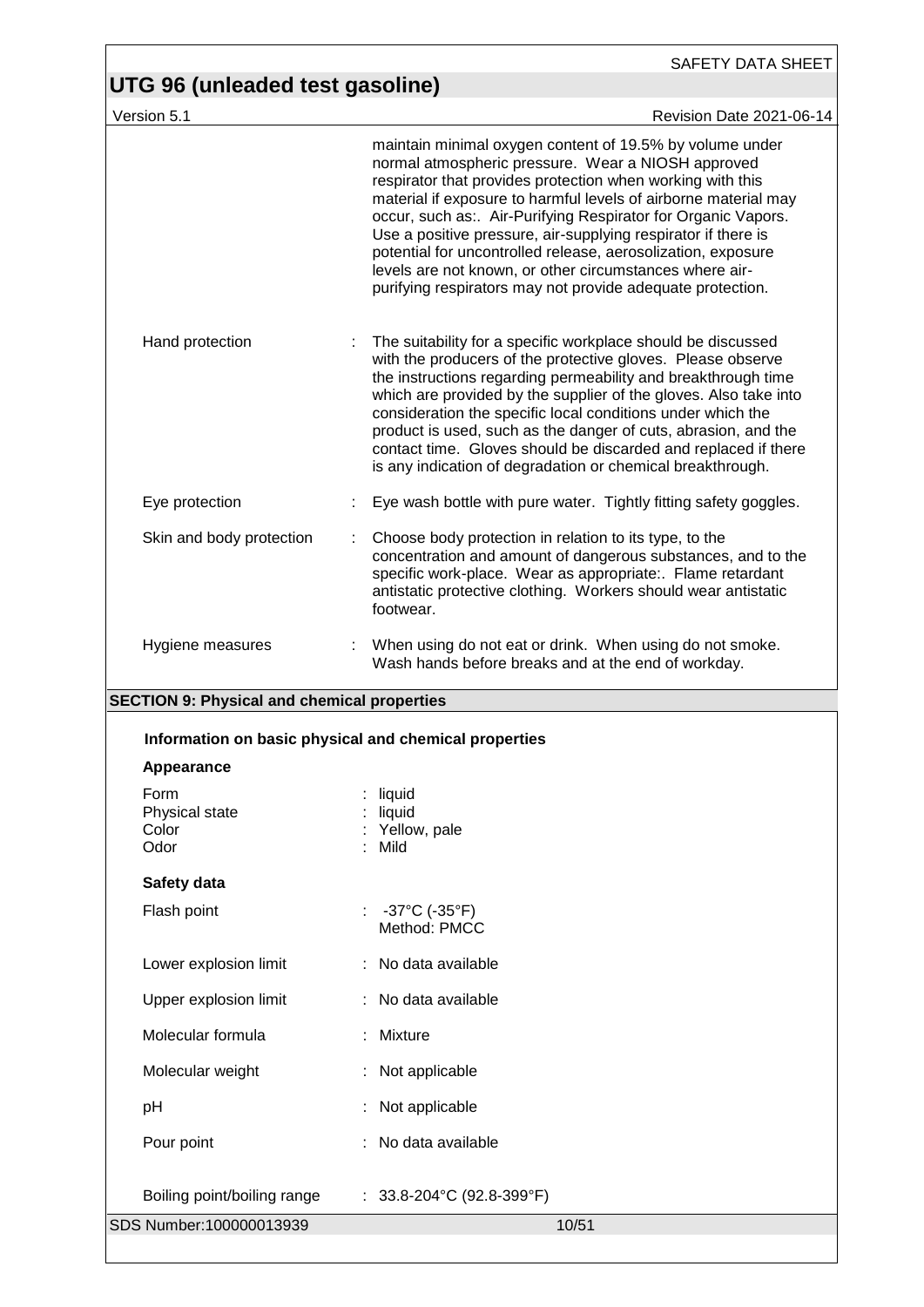# **UTG 96 (unleaded test gasoline)**

Version 5.1 **Version 5.1** Revision Date 2021-06-14

| Vapor pressure                                                      | $: 9.00$ PSI<br>at 38°C (100°F)                                                                                                              |  |
|---------------------------------------------------------------------|----------------------------------------------------------------------------------------------------------------------------------------------|--|
| Relative density                                                    | : 0.74<br>at 16 °C (61 °F)                                                                                                                   |  |
| Water solubility                                                    | : negligible                                                                                                                                 |  |
| Partition coefficient: n-<br>octanol/water                          | : No data available                                                                                                                          |  |
| Viscosity, kinematic                                                | : No data available                                                                                                                          |  |
| Relative vapor density                                              | : 3.8<br>$(Air = 1.0)$                                                                                                                       |  |
| Evaporation rate                                                    | : No data available                                                                                                                          |  |
|                                                                     |                                                                                                                                              |  |
| <b>SECTION 10: Stability and reactivity</b>                         |                                                                                                                                              |  |
| <b>Reactivity</b>                                                   | : Stable under recommended storage conditions.                                                                                               |  |
| <b>Chemical stability</b>                                           | : This material is considered stable under normal ambient and<br>anticipated storage and handling conditions of temperature<br>and pressure. |  |
| Possibility of hazardous reactions                                  |                                                                                                                                              |  |
| <b>Hazardous reactions</b>                                          | : Hazardous reactions: Vapors may form explosive mixture with<br>air.                                                                        |  |
| <b>Conditions to avoid</b>                                          | : Heat, flames and sparks.                                                                                                                   |  |
| Other data                                                          | : No decomposition if stored and applied as directed.                                                                                        |  |
| <b>SECTION 11: Toxicological information</b>                        |                                                                                                                                              |  |
|                                                                     |                                                                                                                                              |  |
| UTG 96 (unleaded test gasoline)<br><b>Acute oral toxicity</b>       | : Acute toxicity estimate: $> 5,000$ mg/kg<br>Method: Calculation method                                                                     |  |
| UTG 96 (unleaded test gasoline)<br><b>Acute inhalation toxicity</b> | : Acute toxicity estimate: > 40 mg/l<br>Exposure time: 4 h<br>Test atmosphere: vapor<br>Method: Calculation method                           |  |
| UTG 96 (unleaded test gasoline)<br><b>Acute dermal toxicity</b>     | : Acute toxicity estimate: $> 2,000$ mg/kg                                                                                                   |  |

SDS Number:100000013939 11/51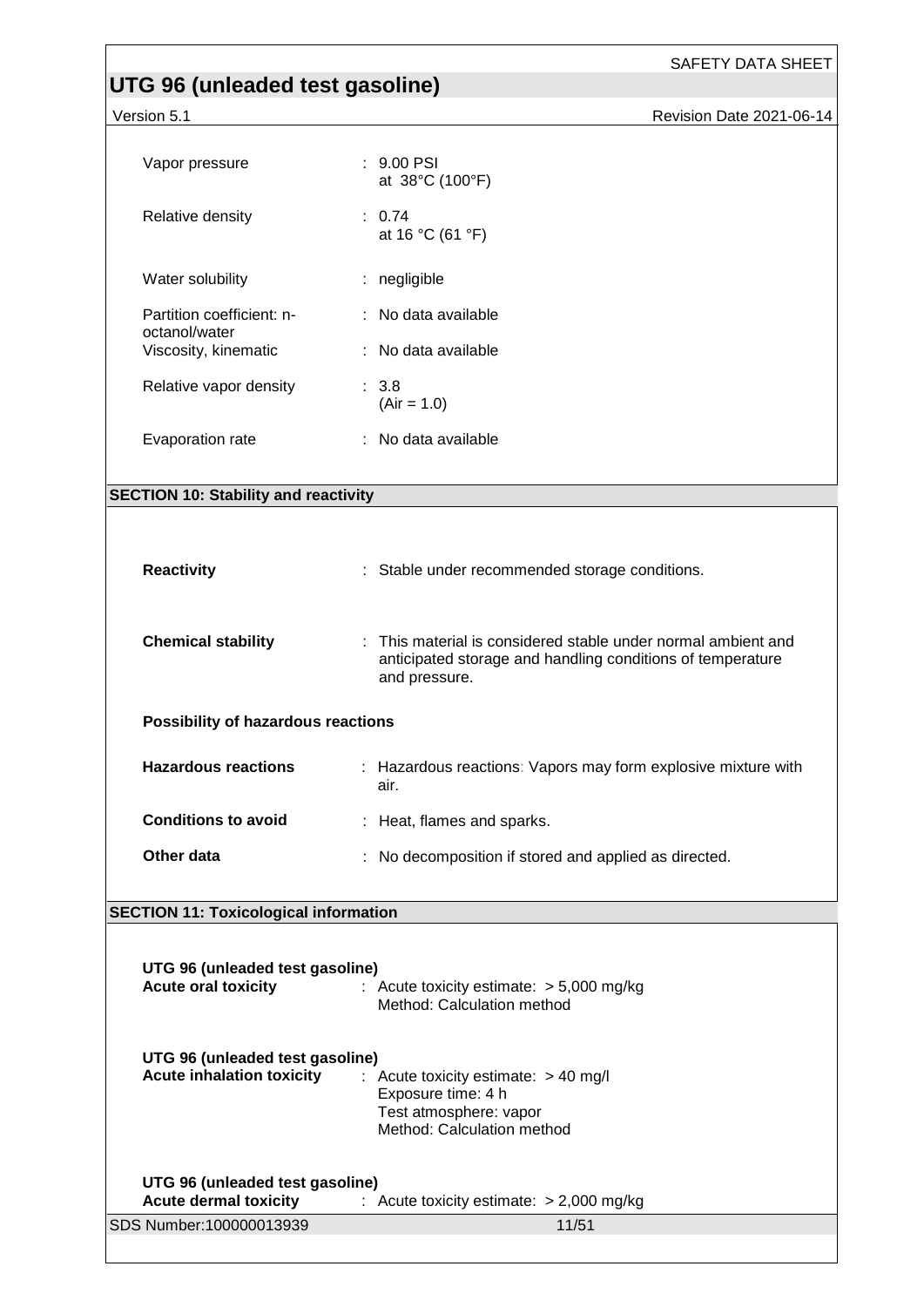#### SAFETY DATA SHEET **UTG 96 (unleaded test gasoline)**  Version 5.1 **Network 2021-06-14** Revision Date 2021-06-14 Method: Calculation method **UTG 96 (unleaded test gasoline) Skin irritation** : Skin irritation largely based on animal evidence. **UTG 96 (unleaded test gasoline) Eye irritation** : Vapors may cause irritation to the eyes, respiratory system and the skin. **UTG 96 (unleaded test gasoline) Sensitization** : Not a skin sensitizer. largely based on animal evidence. **Repeated dose toxicity** Naphtha, Petroleum, Heavy Catalytic Cracked : Species: Rat, male Sex: male Application Route: oral gavage Dose: 0, 500, 2000 mg/kg Exposure time: 28 d Number of exposures: once daily, 5 d/wk Lowest observable effect level: 500 mg/kg Species: Rabbit, male and female Sex: male and female Application Route: Dermal Dose: 200, 1000, 2000 mg/kg Exposure time: 28 d Number of exposures: 3 times/wk NOEL: > 2,000 mg/kg Method: OECD Test Guideline 410 Species: Rat, male and female Sex: male and female Application Route: Inhalation Dose: 2000, 10000, 20000 mg/m3 Exposure time: 90 d Number of exposures: 6h/d 5d/wk NOEL: > 20000 mg/m3 Method: OECD Test Guideline 413 Naphtha (petroleum), light catalytic reformed Species: Rat Application Route: Inhalation Dose: 0, 2.00, 5.85, 20.3 mg/l Exposure time: 21 day Number of exposures: 6 h/d, 5 d/wk NOEL: 20.3 mg/l Species: Rabbit Application Route: Dermal Dose: 0, 200, 1000, 2000 mg/l Exposure time: 28 day Number of exposures: 3 times/wk Lowest observable effect level: 1000 mg/l Naphtha (petroleum), light alkylate Species: Rat, male Sex: male Application Route: oral gavage

SDS Number:100000013939 12/51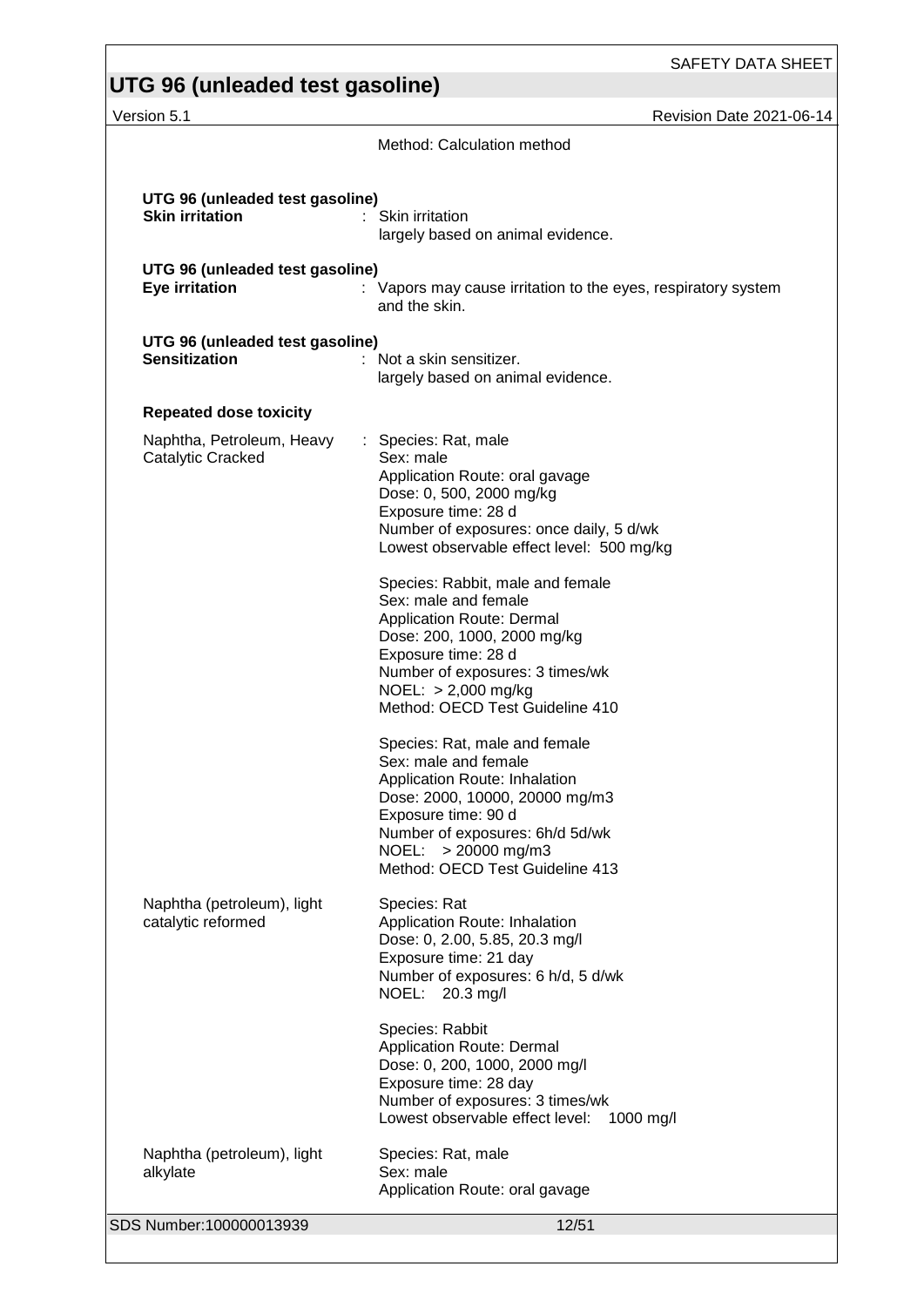| Version 5.1             | <b>Revision Date 2021-06-14</b>                                                                                                                                                                                                                                                                                                                                                            |
|-------------------------|--------------------------------------------------------------------------------------------------------------------------------------------------------------------------------------------------------------------------------------------------------------------------------------------------------------------------------------------------------------------------------------------|
|                         | Dose: 500, 2000 mg/kg<br>Exposure time: 4 wk<br>Number of exposures: once daily, 5 d/wk<br>Target Organs: Kidney<br>Information given is based on data obtained from similar<br>substances.                                                                                                                                                                                                |
|                         | Species: Rabbit, male and female<br>Sex: male and female<br>Application Route: Dermal<br>Dose: 0, 200, 1000, 2000 mg/kg<br>Exposure time: 4 wk<br>Number of exposures: 3 times/wk<br>NOEL: 1,000 mg/kg<br>Lowest observable effect level: 2,000 mg/kg<br>Method: OECD Test Guideline 410<br>Target Organs: Skin<br>Information given is based on data obtained from similar<br>substances. |
|                         | Species: Rat, male and female<br>Sex: male and female<br>Application Route: Inhalation<br>Dose: 322, 1402, 9869 mg/m3<br>Exposure time: 107 - 109 wk<br>Number of exposures: 6 h/d 5 d/wk<br>NOEL: 1402 mg/m3<br>Method: OECD Test Guideline 453<br>Information given is based on data obtained from similar<br>substances.                                                                |
|                         | Species: Mouse, male and female<br>Sex: male and female<br>Application Route: Inhalation<br>Dose: 322, 1402, 9869 mg/m3<br>Exposure time: 107- 113 wk<br>Number of exposures: 6 h/d 5 d/wk<br>NOEL: 1402 mg/m3<br>Method: OECD Test Guideline 453<br>Information given is based on data obtained from similar<br>substances.                                                               |
| Toluene                 | Species: Rat<br>Application Route: Inhalation<br>Dose: 0, 100, 625, 1250, 3000 ppm<br>Exposure time: 15 wk<br>Number of exposures: 6.5 h/d, 5 d/wk<br>NOEL: 625 ppm                                                                                                                                                                                                                        |
|                         | Species: Mouse<br>Application Route: Inhalation<br>Dose: 0, 100, 625, 1250, 3000 ppm<br>Exposure time: 14 wk<br>Number of exposures: 6.5 h/d, 5 d/wk<br>NOEL: 100 ppm                                                                                                                                                                                                                      |
| Isopentane              | Species: Rat, male and female<br>Sex: male and female<br>Application Route: Inhalation<br>Dose: 668, 2220, 6646 ppm                                                                                                                                                                                                                                                                        |
| SDS Number:100000013939 | 13/51                                                                                                                                                                                                                                                                                                                                                                                      |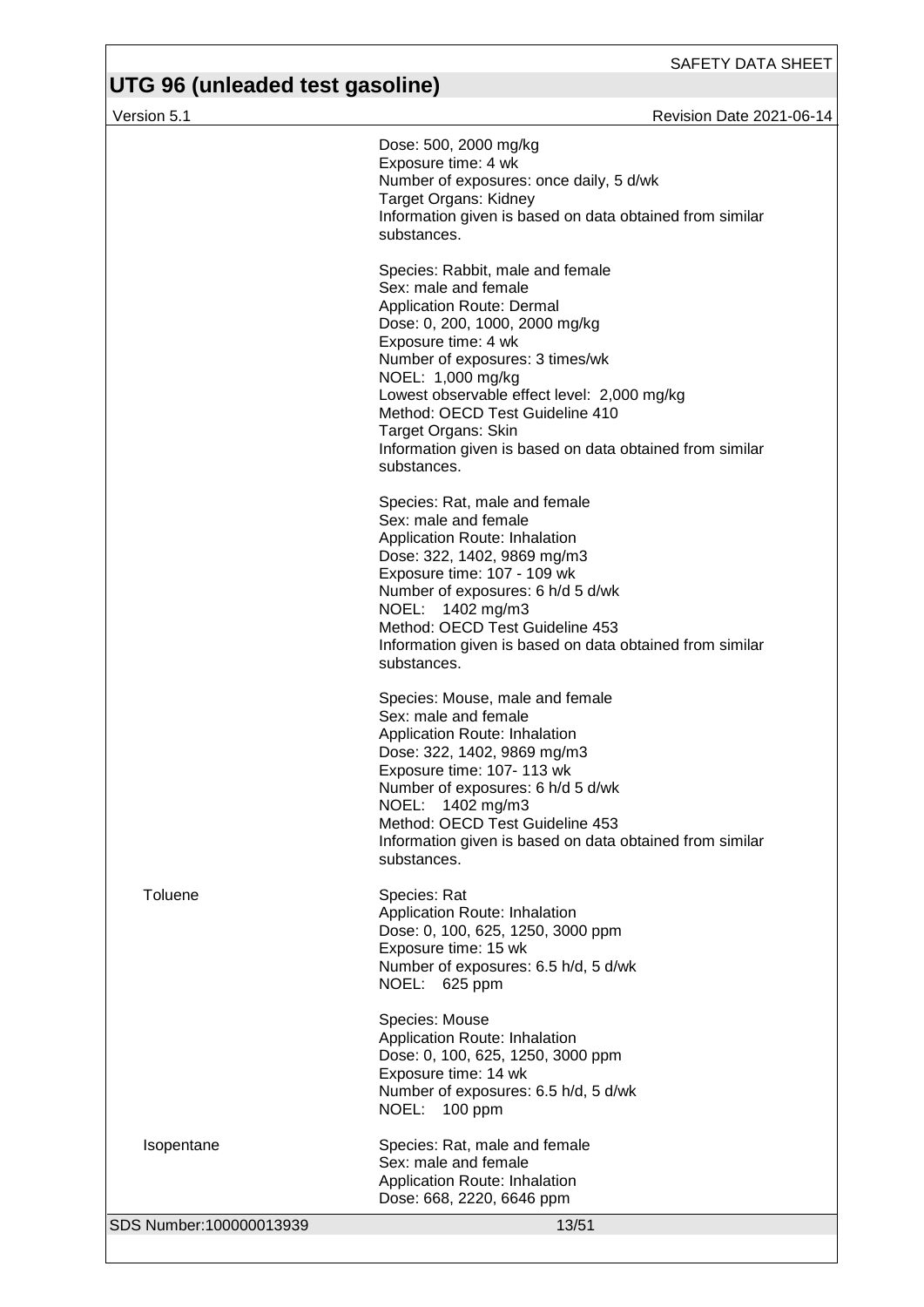# **UTG 96 (unleaded test gasoline)**

Version 5.1 **Version 5.1** Revision Date 2021-06-14

|                                            | Exposure time: 13 wk<br>Number of exposures: 6 h/d, 5 d/wk<br>NOEL: > 2220 ppm<br>Lowest observable effect level: $>$ = 6646 ppm<br>Method: OECD Guideline 413<br>Target Organs: Kidney<br>Information given is based on data obtained from similar<br>substances.                                                                                                              |
|--------------------------------------------|---------------------------------------------------------------------------------------------------------------------------------------------------------------------------------------------------------------------------------------------------------------------------------------------------------------------------------------------------------------------------------|
| 2,2,4-Trimethylpentane<br>(Isooctane)      | Species: Rat, Male and female<br>Sex: Male and female<br>Application Route: Inhalation<br>Dose: 0, 668, 2220, 6646 ppm<br>Exposure time: 13 weeks<br>Number of exposures: 6 hr/day 5 d/wk<br>NOEL: 8.117 mg/l 2220 ppm<br>Method: OECD Guideline 413<br>Information given is based on data obtained from similar<br>substances.                                                 |
| Xylenes                                    | Species: Rat<br>Application Route: oral gavage<br>Dose: 0, 62.5, 125, 250, 500, 100<br>Exposure time: 13 wk<br>Number of exposures: daily, 5 d/wk<br>NOEL: 1,000 mg/kg                                                                                                                                                                                                          |
|                                            | Species: Rat<br>Application Route: Inhalation<br>Dose: 0, 180, 460, 810 ppm<br>Exposure time: 13 wk<br>Number of exposures: 6 h/d, 5 d/wk<br>NOEL: $>810$ ppm                                                                                                                                                                                                                   |
|                                            | Species: Rat<br>Application Route: Inhalation<br>Dose: 0, 450, 900, 1800 ppm<br>Exposure time: 13 wk<br>Number of exposures: 6 h/d, 6 d/wk<br>Lowest observable effect level: 900 ppm                                                                                                                                                                                           |
| C <sub>9</sub> -C <sub>11</sub> Isoalkanes | Species: Rat, male and female<br>Sex: male and female<br>Application Route: Inhalation<br>Dose: 0, 2600, 5200, 10400 mg/3<br>Exposure time: 13 wk<br>Number of exposures: 6 h/d, 5 d/wk<br>NOEL: $> 10,400$ mg/m3<br>Method: OECD Test Guideline 413<br>No significant adverse effects were reported<br>Information given is based on data obtained from similar<br>substances. |
| <b>Isoalkanes C7-8</b>                     | Species: Rat, male and female<br>Sex: male and female<br>Application Route: Inhalation<br>Dose: 0, 400, 1200 ppm<br>Exposure time: 12 wk<br>Number of exposures: 6 hr/d, 5 d/wk<br>NOEL: 1200 ppm                                                                                                                                                                               |
| SDS Number:100000013939                    | 14/51                                                                                                                                                                                                                                                                                                                                                                           |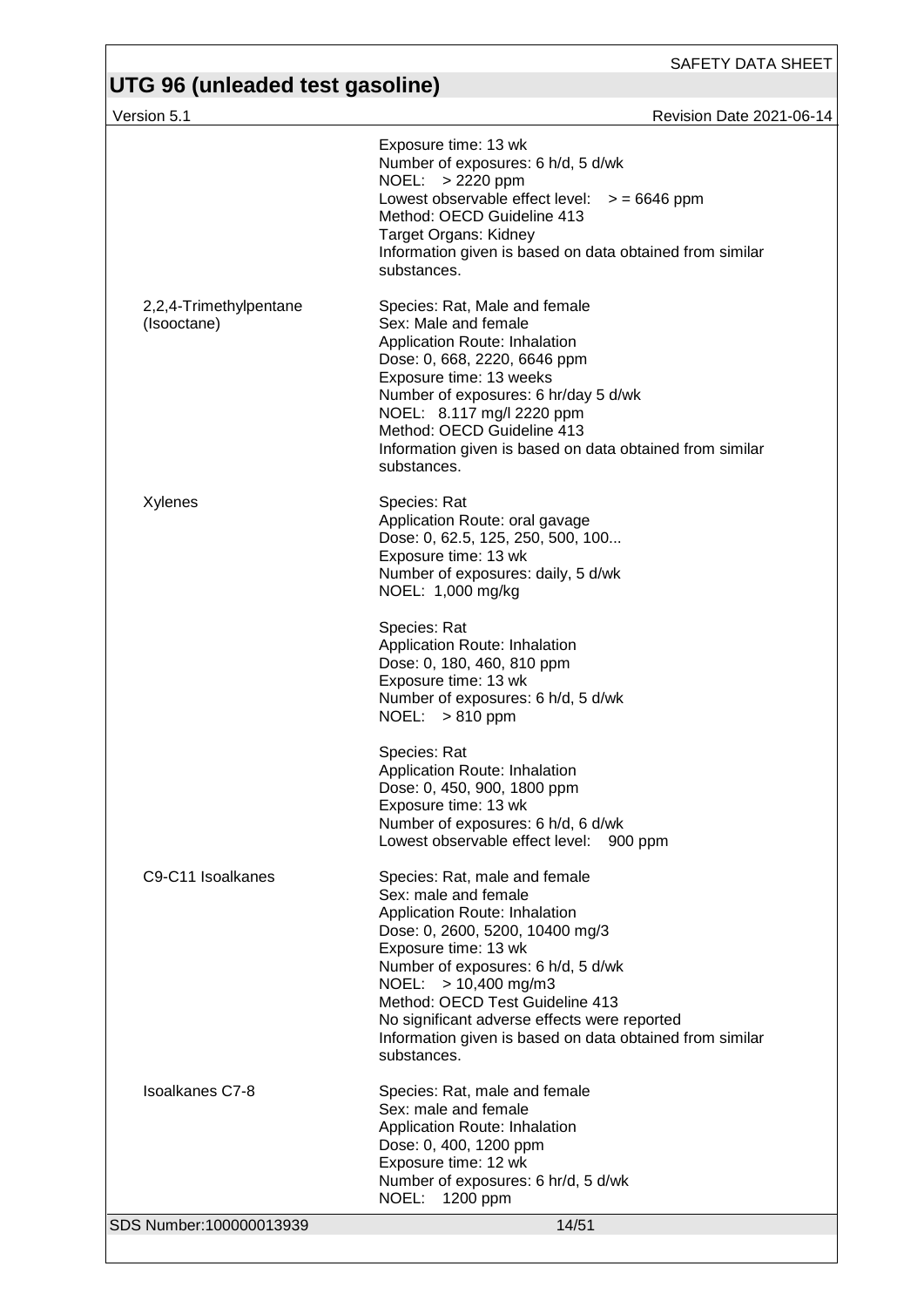| Version 5.1             | Revision Date 2021-06-14                                                                                                                                                                                                                                                                                                                                                                                                                                                                                                   |
|-------------------------|----------------------------------------------------------------------------------------------------------------------------------------------------------------------------------------------------------------------------------------------------------------------------------------------------------------------------------------------------------------------------------------------------------------------------------------------------------------------------------------------------------------------------|
|                         | Method: OECD Test Guideline 413<br>Target Organs: Kidney<br>Information given is based on data obtained from similar<br>substances.                                                                                                                                                                                                                                                                                                                                                                                        |
| Cyclopentane            | Species: Rat, males<br>Sex: males<br>Dose: 0, 0.22, 1.12, 5.29 mg/l<br>Exposure time: 28 DAYS<br>Number of exposures: 6 h/d<br>NOEL: 1.12 mg/l<br>Lowest observable effect level: 5.29 mg/l                                                                                                                                                                                                                                                                                                                                |
|                         | Species: Rat, females<br>Sex: females<br>Dose: 0, 0.22, 1.12, 5.29 mg/l<br>Exposure time: 28 DAYS<br>Number of exposures: 6 h/d<br>NOEL: 5.29 mg/l<br>Lowest observable effect level: $> 5.29$ mg/l                                                                                                                                                                                                                                                                                                                        |
| n-Heptane               | Species: Rat, male<br>Sex: male<br>Application Route: Inhalation<br>Dose: 12.47 mg/l<br>Exposure time: 16 wk<br>Number of exposures: 12 h/d, 7 d/wk<br>NOEL: 12.47 mg/l<br>No adverse effect has been observed in chronic toxicity tests.<br>Species: Rat, Male and female<br>Sex: Male and female<br>Application Route: Inhalation<br>Dose: 12.35 mg/l<br>Exposure time: 26 wk<br>Number of exposures: 6 h/d, 5 d/wk<br>Method: OECD Test Guideline 413<br>No adverse effect has been observed in chronic toxicity tests. |
| n-Butane                | Species: Rat, Male and female<br>Sex: Male and female<br>Application Route: Inhalation<br>Dose: 0, 1017, 4489 ppm<br>Exposure time: 90 day<br>Number of exposures: 6 hr/d, 5 d/wk<br>NOEL: 4489 ppm                                                                                                                                                                                                                                                                                                                        |
| n-hexane                | Species: Rat, male<br>Sex: male<br>Application Route: Inhalation<br>Dose: 3,000 ppm<br>Exposure time: 16 wks<br>Number of exposures: 12 h/d<br>Lowest observable effect level:<br>3,000 ppm<br>Target Organs: Peripheral nervous system                                                                                                                                                                                                                                                                                    |
|                         |                                                                                                                                                                                                                                                                                                                                                                                                                                                                                                                            |
| SDS Number:100000013939 | 15/51                                                                                                                                                                                                                                                                                                                                                                                                                                                                                                                      |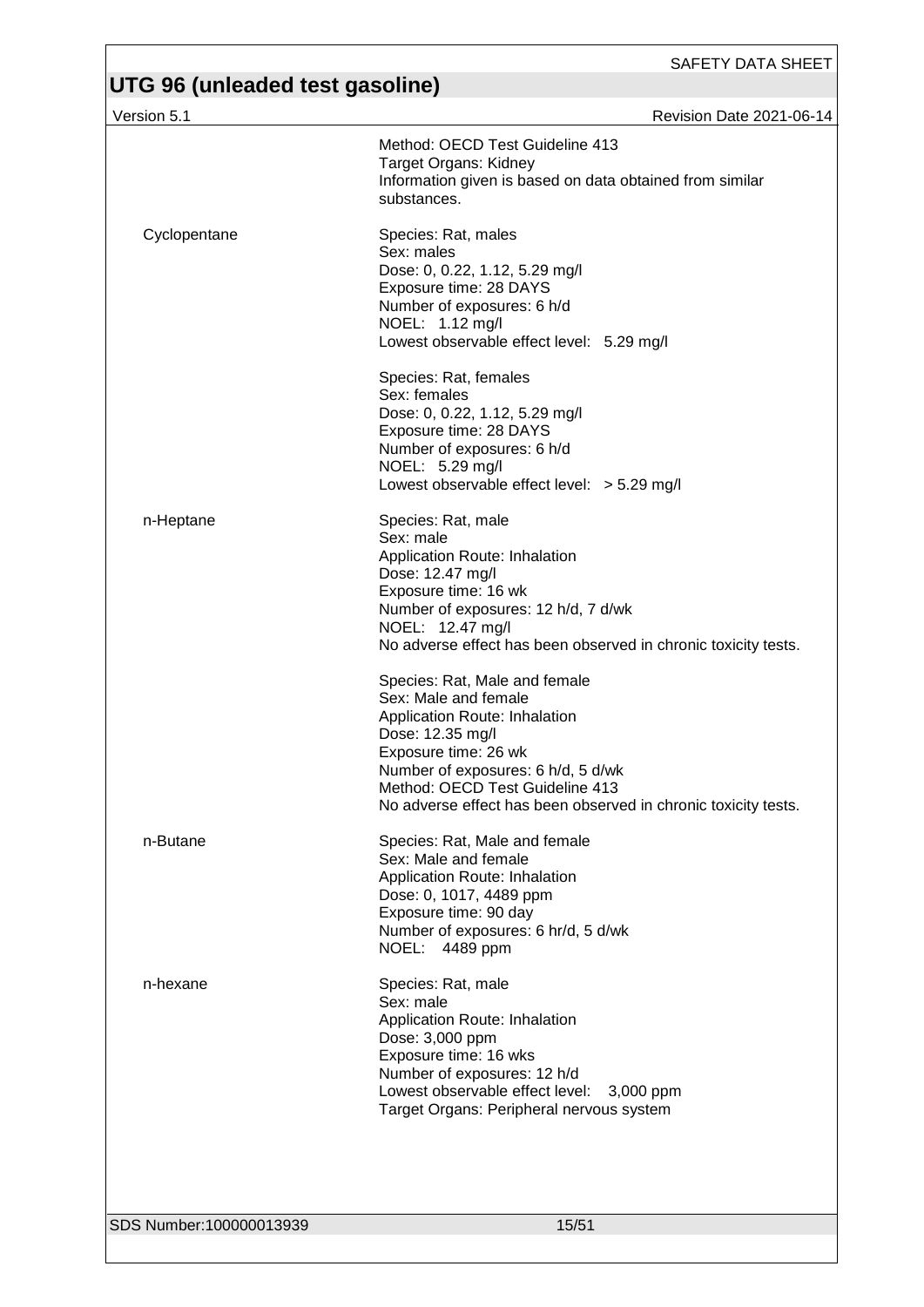## **UTG 96 (unleaded test gasoline)**

Version 5.1 **Network 2021-06-14** Revision Date 2021-06-14 SDS Number:100000013939 16/51 Species: Mouse, female Sex: female Application Route: Inhalation Dose: 500, 1,000, 4,000, 10,000 ppm Exposure time: 13 wks Number of exposures: 6h or 22h (1,000 ppm)/ 5d/wk Lowest observable effect level: 500 ppm Target Organs: Nose Species: Mouse, male Sex: male Application Route: Inhalation Dose: 500, 1,000, 4000, 10,000 ppm Exposure time: 13 wks Number of exposures: 6h or 22h (1,000 ppm)/d, 5d/wk NOEL: 500 ppm Lowest observable effect level: 1,000 ppm Target Organs: Nose Species: Rat, male Sex: male Application Route: oral gavage Dose: 568, 1,135, 3,973 mg/kg bw/day Exposure time: 90 or 120 days Number of exposures: Daily or 5d/wk (120-d study) NOEL: 568 mg/kg bw/day Lowest observable effect level: 1135 mg/kg bw/day 1-Hexene Species: Rat, male Sex: male Application Route: oral gavage Dose: 0, 10, 101, 1010, 3365 mg/kg Exposure time: 28 day Number of exposures: daily NOEL: 101 mg/kg Lowest observable effect level: 1,010 mg/kg Test substance: yes Method: OECD Test Guideline 407 Species: Rat, female Sex: female Application Route: oral gavage Dose: 0, 10, 101, 1010, 3365 mg/kg Exposure time: 28 day Number of exposures: daily NOEL: 1,010 mg/kg Lowest observable effect level: 3,365 mg/kg Test substance: yes Method: OECD Test Guideline 407 Species: Rat Application Route: Inhalation Dose: 0, 300, 1000, 3000 ppm Exposure time: 90 day Number of exposures: 6 h/d, 5 d/wk, 13 wk NOEL: 3000 ppm Test substance: yes Ethylbenzene Species: Rat, male Sex: male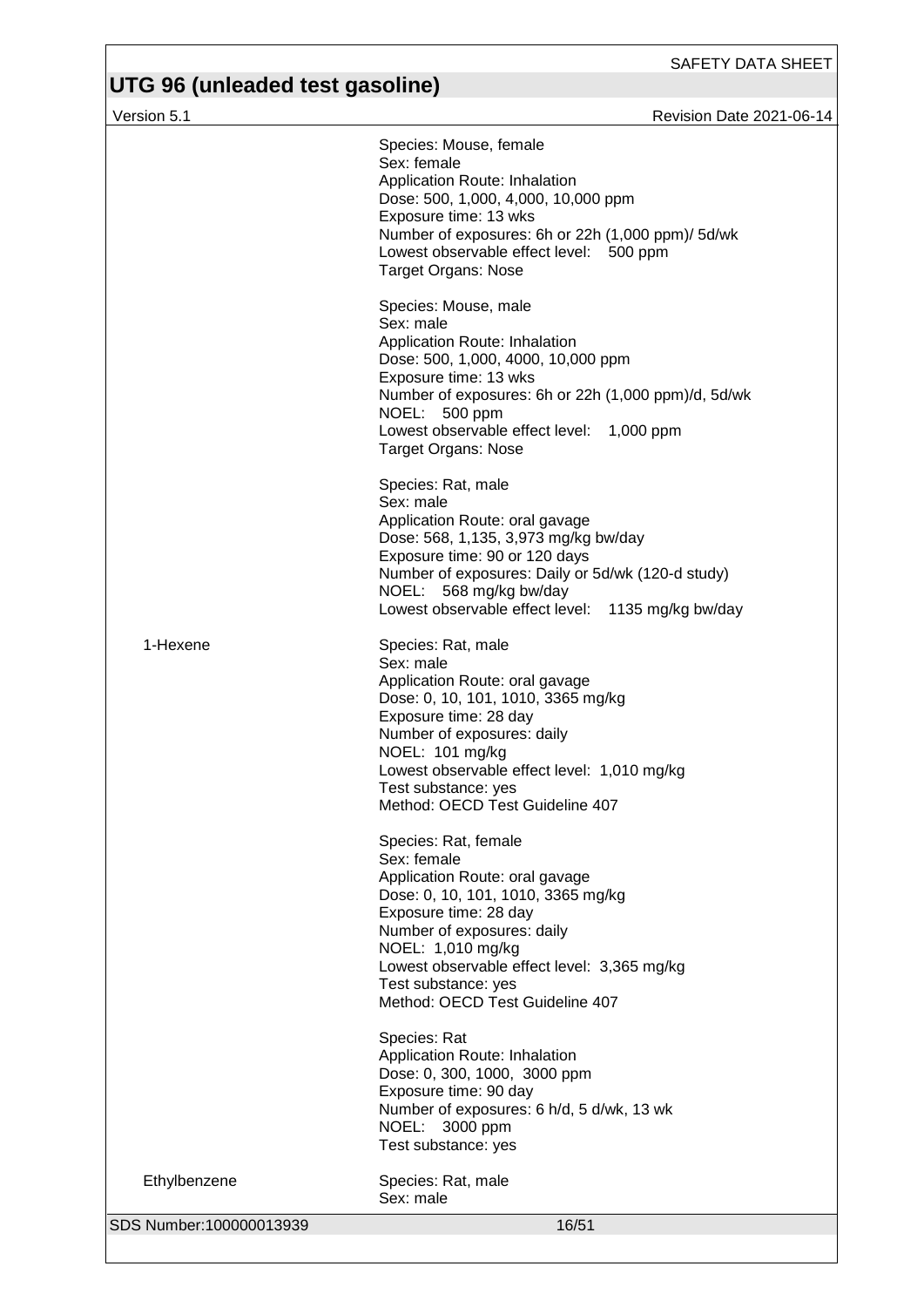| Version 5.1       | Revision Date 2021-06-14                                                                                                                                                                                                        |
|-------------------|---------------------------------------------------------------------------------------------------------------------------------------------------------------------------------------------------------------------------------|
|                   | Application Route: Inhalation<br>Dose: 200, 400, 600, 800 ppm<br>Exposure time: 13 weeks<br>Number of exposures: 6 hours/day, 6 days/week<br>NOEL: 200 ppm<br>Test substance: yes<br><b>Target Organs: Ototoxicity</b>          |
| Benzene           | Species: Rat, female<br>Sex: female<br>Application Route: oral gavage<br>Dose: 0, 25, 50, 100 mg/kg<br>Exposure time: 103 wk<br>Number of exposures: 5 d/wk<br>NOEL: $<$ 25 mg/kg<br>Lowest observable effect level: 25 mg/kg   |
|                   | Species: Rat, male<br>Sex: male<br>Application Route: oral gavage<br>Dose: 0, 50, 100, 200 mg/kg<br>Exposure time: 103 wk<br>Number of exposures: 5 d/wk<br>NOEL: $<$ 50 mg/kg<br>Lowest observable effect level: 50 mg/kg      |
|                   | Species: Mouse<br>Application Route: oral gavage<br>Dose: 0, 25, 50, 100 mg/kg<br>Exposure time: 103 wk<br>NOEL: $<$ 25 mg/kg                                                                                                   |
| 2-methyl-2-butene | Species: Rat, Male and female<br>Sex: Male and female<br>Application Route: Inhalation<br>Dose: 580, 2000, 7000 ppm<br>Exposure time: 4 wk<br>Number of exposures: 6 h/d, 7 d/wk<br>NOEL: 580 ppm<br>Method: OECD Guideline 422 |
| Cyclohexane       | Species: Rat<br>Application Route: Inhalation<br>Dose: 0, 500, 2000, 7000 ppm<br>Exposure time: 90 day<br>Number of exposures: 6 h/d, 5 d/wk<br>NOEL: 2000 ppm                                                                  |
|                   |                                                                                                                                                                                                                                 |
|                   |                                                                                                                                                                                                                                 |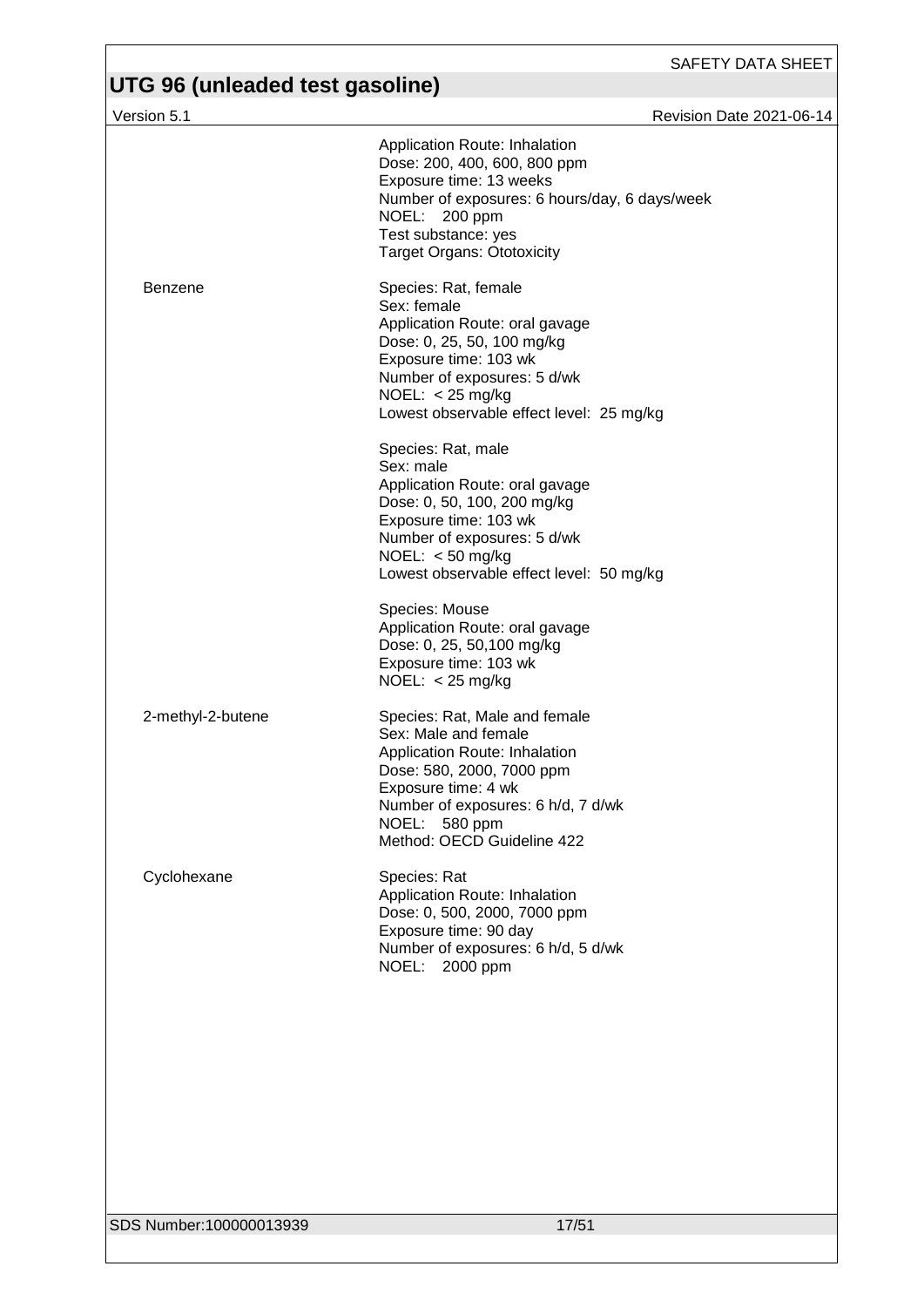| Version 5.1             |                                                                                                                                                                                                                                                                   | <b>Revision Date 2021-06-14</b> |
|-------------------------|-------------------------------------------------------------------------------------------------------------------------------------------------------------------------------------------------------------------------------------------------------------------|---------------------------------|
|                         | Species: Rat, Male and female<br>Sex: Male and female<br>Application Route: Inhalation<br>Dose: 0, 500, 2,000, 7000 ppm<br>Exposure time: 13-14 wk<br>Number of exposures: 6 hr/d, 5 d/wk<br>NOEL: 7000 ppm                                                       |                                 |
|                         | Species: Mouse, Male and female<br>Sex: Male and female<br>Application Route: Inhalation<br>Dose: 0, 500, 2000, 7000 ppm<br>Exposure time: 13-14 wk<br>Number of exposures: 6 hr/d, 5 d/wk<br>NOEL: 2000 ppm<br><b>Target Organs: Blood</b>                       |                                 |
| 2,3-Dimethylbutane      | Species: Rat<br>Application Route: oral gavage<br>Dose: 0, 500, 2000 mg/kg<br>Exposure time: 4 wk<br>Number of exposures: once a day, 5 d/wk<br>Lowest observable effect level: 500 mg/kg<br><b>Target Organs: Kidney</b>                                         |                                 |
| n-Pentane               | Species: Rat, Male and female<br>Sex: Male and female<br>Application Route: inhalation (gas)<br>Dose: 0, 5000, 10,000, 20,000 mg/m3<br>Exposure time: 13 wk<br>Number of exposures: 6 h/d, 5 d/wk<br>NOEL: 20,000 mg/m3<br>Method: OECD Test Guideline 413        |                                 |
| Methylcyclohexane       | Species: Rat, male<br>Sex: male<br>Application Route: oral gavage<br>Dose: 62.5, 250, 1000 mg/kg<br>Exposure time: 28 d<br>Number of exposures: daily, 7d/wk<br>NOEL: 250 mg/kg<br>Lowest observable effect level: 1,000 mg/kg<br>Method: OECD Guideline 422      |                                 |
|                         | Species: Rat, female<br>Sex: female<br>Application Route: oral gavage<br>Dose: 62.5, 250, 1000 mg/kg<br>Exposure time: 46 d<br>Number of exposures: daily, 7 d/wk<br>NOEL: 250 mg/kg<br>Lowest observable effect level: 1,000 mg/kg<br>Method: OECD Guideline 422 |                                 |
| Isoprene                | Species: Rat<br>Application Route: Inhalation<br>Dose: 0. 70, 220, 700, 2200, 7000<br>Exposure time: 13 wk<br>Number of exposures: 6 h/d, 5 d/wk<br>NOEL:<br>7000 ppm                                                                                             |                                 |
| SDS Number:100000013939 | 18/51                                                                                                                                                                                                                                                             |                                 |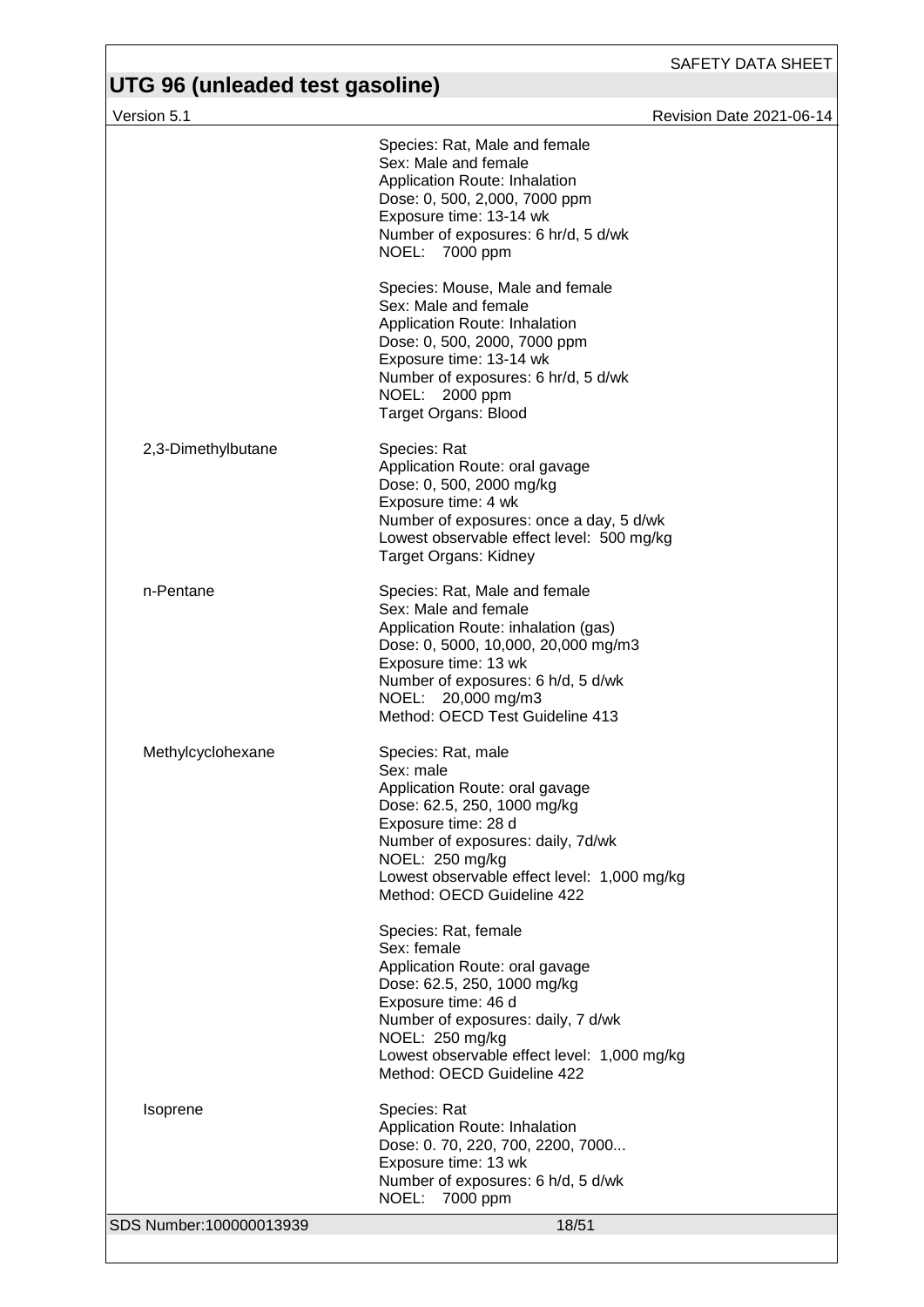# **UTG 96 (unleaded test gasoline)**

Version 5.1 Revision Date 2021-06-14

|                                                       | Species: Mouse<br>Application Route: Inhalation<br>Dose: 0. 70, 220, 700, 2200, 7000<br>Exposure time: 13 wk<br>Number of exposures: 6 h/d, 5 d/wk<br>Lowest observable effect level: 70 ppm                                                   |
|-------------------------------------------------------|------------------------------------------------------------------------------------------------------------------------------------------------------------------------------------------------------------------------------------------------|
| <b>Genotoxicity in vitro</b>                          |                                                                                                                                                                                                                                                |
| Naphtha, Petroleum, Heavy<br>Catalytic Cracked        | : Test Type: Mouse lymphoma assay<br>Result: positive                                                                                                                                                                                          |
| Naphtha (petroleum), light<br>catalytic reformed      | Test Type: Ames test<br>Result: negative                                                                                                                                                                                                       |
|                                                       | Test Type: Cytogenetic assay<br>Result: negative                                                                                                                                                                                               |
| Hydrocarbons, C3-11,<br>catalytic cracker distillates | Result: May cause genetic defects.<br>Remarks: In vitro tests showed mutagenic effects                                                                                                                                                         |
| Naphtha (petroleum), light<br>alkylate                | Test Type: Mouse lymphoma assay<br>Metabolic activation: with and without metabolic activation<br>Method: OECD Test Guideline 476<br>Result: negative<br>Remarks: Information given is based on data obtained from<br>similar substances.      |
|                                                       | Test Type: Sister chromatid exchange<br>Metabolic activation: with and without metabolic activation<br>Method: OECD Test Guideline 479<br>Result: negative<br>Remarks: Information given is based on data obtained from<br>similar substances. |
|                                                       | Test Type: Ames test<br>Metabolic activation: with and without metabolic activation<br>Method: OECD Test Guideline 471<br>Result: negative<br>Remarks: Information given is based on data obtained from<br>similar substances.                 |
| Toluene                                               | Test Type: Ames test<br>Result: negative                                                                                                                                                                                                       |
|                                                       | Test Type: Sister Chromatid Exchange Assay<br>Result: negative                                                                                                                                                                                 |
|                                                       | Test Type: Mouse lymphoma assay<br>Result: negative                                                                                                                                                                                            |
|                                                       | Test Type: Cytogenetic assay<br>Result: negative                                                                                                                                                                                               |
| Isopentane                                            | Test Type: Ames test<br>Concentration: 1, 2, 5, 8, 10%<br>Metabolic activation: with and without metabolic activation<br>Method: OECD Test Guideline 471                                                                                       |
| SDS Number:100000013939                               | 19/51                                                                                                                                                                                                                                          |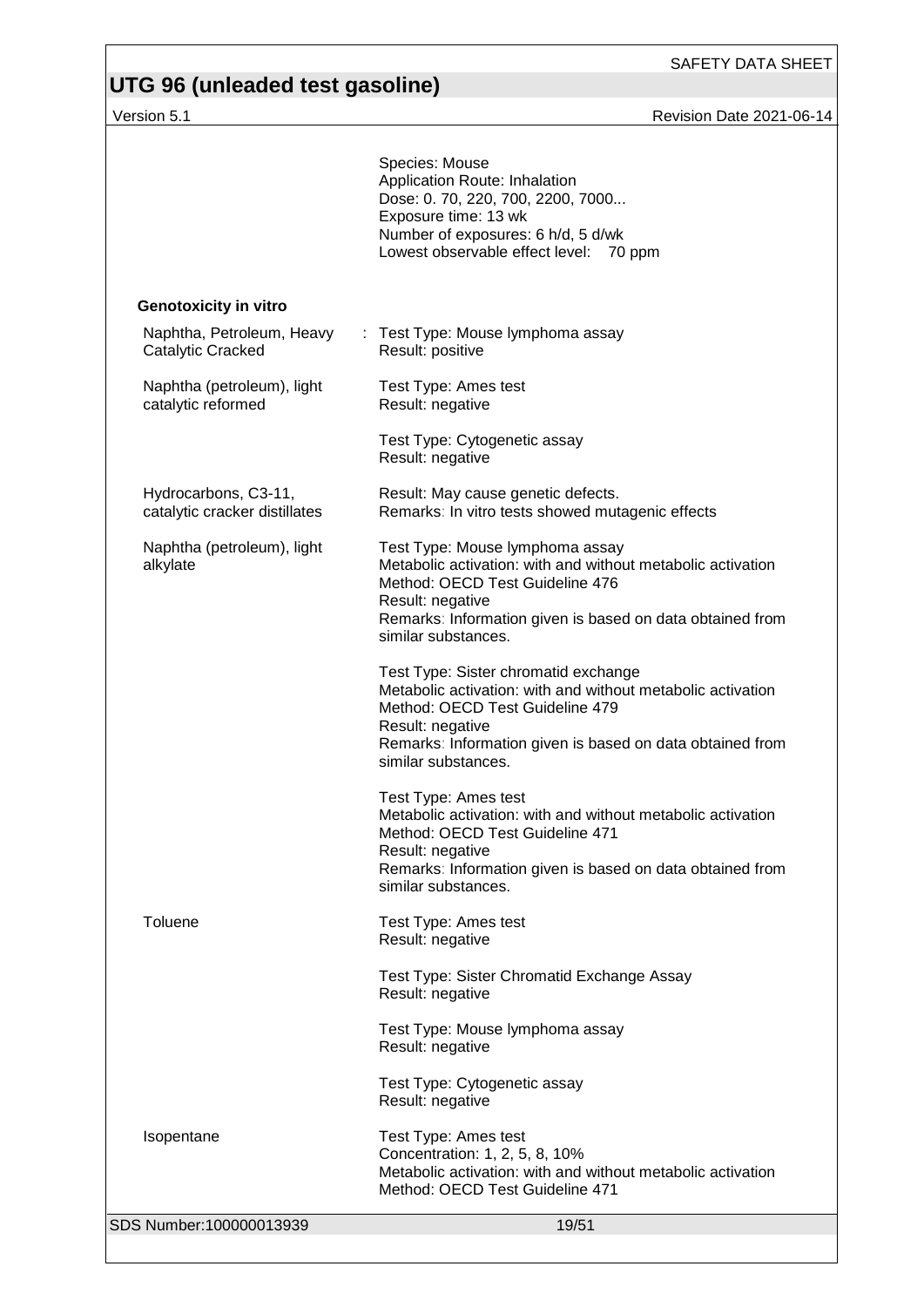# **UTG 96 (unleaded test gasoline)**

Version 5.1 Revision Date 2021-06-14

|                                       | Result: negative                                                                                                                                                                                                                                                                    |
|---------------------------------------|-------------------------------------------------------------------------------------------------------------------------------------------------------------------------------------------------------------------------------------------------------------------------------------|
|                                       | Test Type: Ames test<br>Concentration: 1, 2, 5, 8, 10, 25, 50%<br>Metabolic activation: with and without metabolic activation<br>Method: OECD Test Guideline 471<br>Result: negative<br>Remarks: Information given is based on data obtained from<br>similar substances.            |
|                                       | Test Type: Chromosome aberration test in vitro<br>Metabolic activation: with and without metabolic activation<br>Method: Mutagenicity (in vitro mammalian cytogenetic test)<br>Result: negative<br>Remarks: Information given is based on data obtained from<br>similar substances. |
| 2,2,4-Trimethylpentane<br>(Isooctane) | Test Type: Ames test<br>Method: Mutagenicity (Escherichia coli - reverse mutation<br>assay)<br>Result: negative                                                                                                                                                                     |
|                                       | Test Type: Mouse lymphoma assay<br>Method: OECD Guideline 476<br>Result: negative                                                                                                                                                                                                   |
|                                       | Test Type: Sister Chromatid Exchange Assay<br>Result: negative                                                                                                                                                                                                                      |
|                                       | Test Type: Unscheduled DNA synthesis assay<br>Result: negative                                                                                                                                                                                                                      |
| Xylenes                               | Test Type: Ames test<br>Result: negative                                                                                                                                                                                                                                            |
|                                       | Test Type: Mouse lymphoma assay<br>Result: negative                                                                                                                                                                                                                                 |
| C9-C11 Isoalkanes                     | Test Type: E. Coli bacterial reverse mutation assay<br>Result: negative                                                                                                                                                                                                             |
|                                       | Test Type: Ames test<br>Result: negative                                                                                                                                                                                                                                            |
|                                       | Test Type: Bacterial DNA repair test<br>Result: negative                                                                                                                                                                                                                            |
| <b>Isoalkanes C7-8</b>                | Test Type: Ames test<br>Result: negative                                                                                                                                                                                                                                            |
| Cyclopentane                          | Test Type: Modified Ames test<br>Concentration: 1250 microgram/plate<br>Metabolic activation: with and without metabolic activation<br>Method: see user defined free text<br>Result: negative<br>Remarks: In vitro tests did not show mutagenic effects                             |
|                                       |                                                                                                                                                                                                                                                                                     |
| SDS Number:100000013939               | 20/51                                                                                                                                                                                                                                                                               |
|                                       |                                                                                                                                                                                                                                                                                     |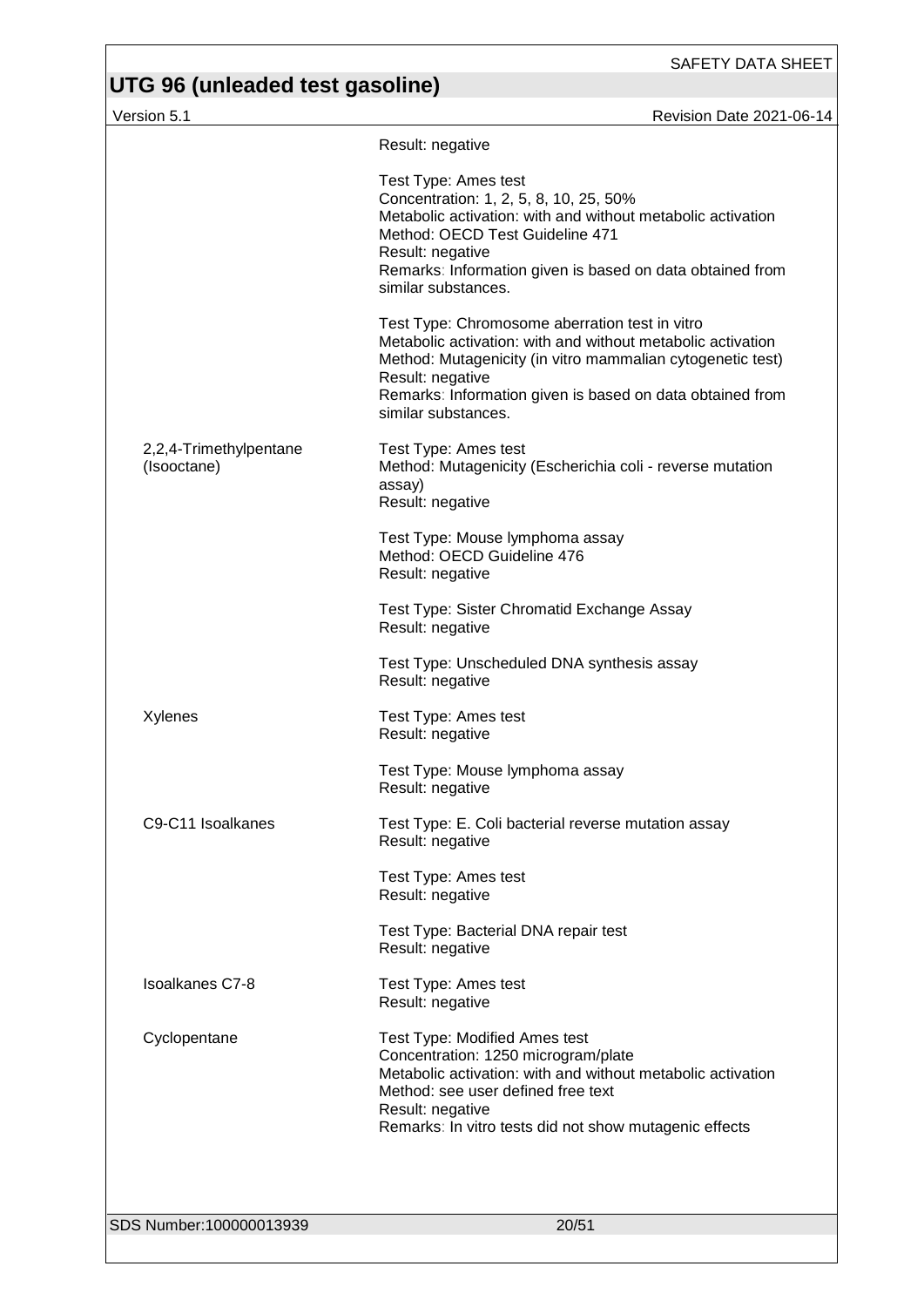| Version 5.1             | <b>Revision Date 2021-06-14</b>                                                                                                                                                                                        |
|-------------------------|------------------------------------------------------------------------------------------------------------------------------------------------------------------------------------------------------------------------|
|                         | Test Type: Mouse lymphoma assay<br>Concentration: 200 microgram/mililiter<br>Metabolic activation: with and without metabolic activation<br>Result: negative<br>Remarks: In vitro tests did not show mutagenic effects |
| n-Heptane               | Test Type: Ames test<br>Method: Mutagenicity (Escherichia coli - reverse mutation<br>assay)<br>Result: negative                                                                                                        |
|                         | Test Type: Mammalian cell gene mutation assay<br>Method: OECD Guideline 476<br>Result: negative                                                                                                                        |
|                         | Test Type: Chromosome aberration test in vitro<br>Method: OECD Guideline 473<br>Result: negative                                                                                                                       |
|                         | Test Type: Mitotic recombination<br>Result: negative                                                                                                                                                                   |
| n-Butane                | Test Type: Ames test<br>Result: negative                                                                                                                                                                               |
| n-hexane                | Test Type: Ames test<br>Metabolic activation: with and without metabolic activation<br>Method: OECD Test Guideline 471<br>Result: negative                                                                             |
|                         | Test Type: Mouse lymphoma assay<br>Metabolic activation: with and without metabolic activation<br>Method: OECD Test Guideline 476<br>Result: negative                                                                  |
|                         | Test Type: Mouse lymphoma assay<br>Metabolic activation: with and without metabolic activation<br>Method: OECD Test Guideline 476<br>Result: Positive results were obtained in some in vitro tests.                    |
| 1-Hexene                | Test Type: Ames test<br>Metabolic activation: with and without metabolic activation<br>Method: Mutagenicity (Escherichia coli - reverse mutation<br>assay)<br>Result: negative                                         |
|                         | Test Type: Unscheduled DNA synthesis assay<br>Result: negative                                                                                                                                                         |
|                         | Test Type: Mouse lymphoma assay<br>Result: negative                                                                                                                                                                    |
|                         | Test Type: Chromosome aberration test in vitro<br>Method: OECD Guideline 473<br>Result: negative                                                                                                                       |
| Ethylbenzene            | Test Type: Ames test<br>Result: negative                                                                                                                                                                               |
| SDS Number:100000013939 | 21/51                                                                                                                                                                                                                  |
|                         |                                                                                                                                                                                                                        |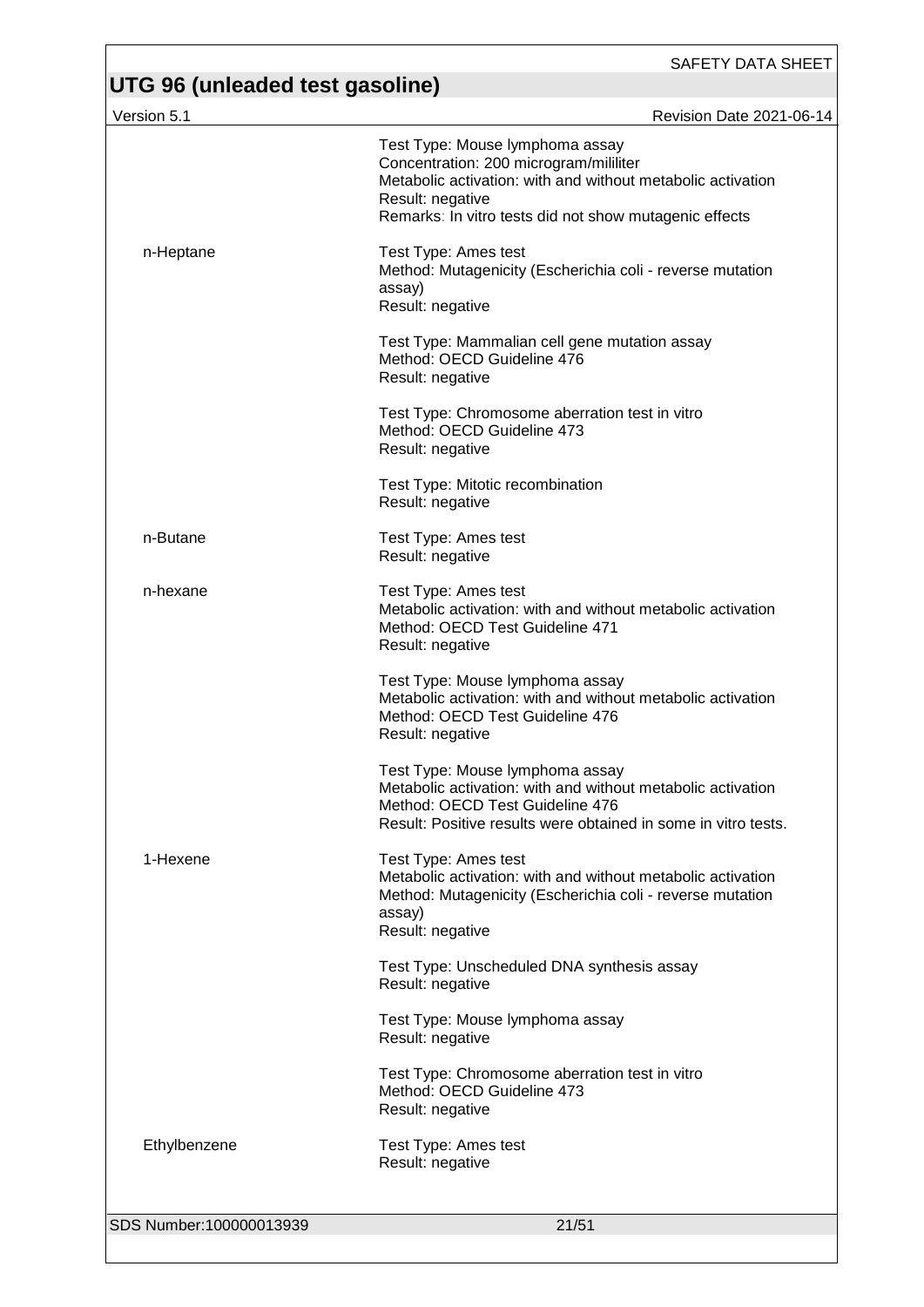| Version 5.1             | Revision Date 2021-06-14                                                                                                                                                       |
|-------------------------|--------------------------------------------------------------------------------------------------------------------------------------------------------------------------------|
|                         | Test Type: Unscheduled DNA synthesis assay<br>Result: negative                                                                                                                 |
| 2,2-Dimethylbutane      | Test Type: Ames test<br>Result: negative                                                                                                                                       |
| Naphthalene             | Test Type: Ames test<br>Result: negative                                                                                                                                       |
|                         | Test Type: Sister Chromatid Exchange Assay<br>Result: negative                                                                                                                 |
|                         | Test Type: Unscheduled DNA synthesis assay<br>Result: negative                                                                                                                 |
| <b>Benzene</b>          | Test Type: Ames test<br>Result: negative                                                                                                                                       |
|                         | Test Type: Cytogenetic assay<br>Result: positive                                                                                                                               |
|                         | Test Type: Mouse lymphoma assay<br>Result: positive                                                                                                                            |
|                         | Test Type: Sister Chromatid Exchange Assay<br>Result: negative                                                                                                                 |
| 2-methyl-2-butene       | Test Type: Ames test<br>Metabolic activation: with and without metabolic activation<br>Method: OECD Test Guideline 471<br>Result: negative                                     |
|                         | Method: OECD Test Guideline 480<br>Result: negative                                                                                                                            |
| Cyclohexane             | Test Type: Ames test<br>Metabolic activation: with and without metabolic activation<br>Method: Mutagenicity (Escherichia coli - reverse mutation<br>assay)<br>Result: negative |
|                         | Test Type: Mouse lymphoma assay<br>Metabolic activation: with and without metabolic activation<br>Result: negative                                                             |
|                         | Test Type: Mouse lymphoma assay<br>Metabolic activation: with and without metabolic activation<br>Method: OECD Guideline 476<br>Result: negative                               |
| 2,3-Dimethylbutane      | Test Type: Ames test<br>Result: negative                                                                                                                                       |
| n-Pentane               | Test Type: Ames test<br>Metabolic activation: with and without metabolic activation<br>Result: negative                                                                        |
|                         |                                                                                                                                                                                |
| SDS Number:100000013939 | 22/51                                                                                                                                                                          |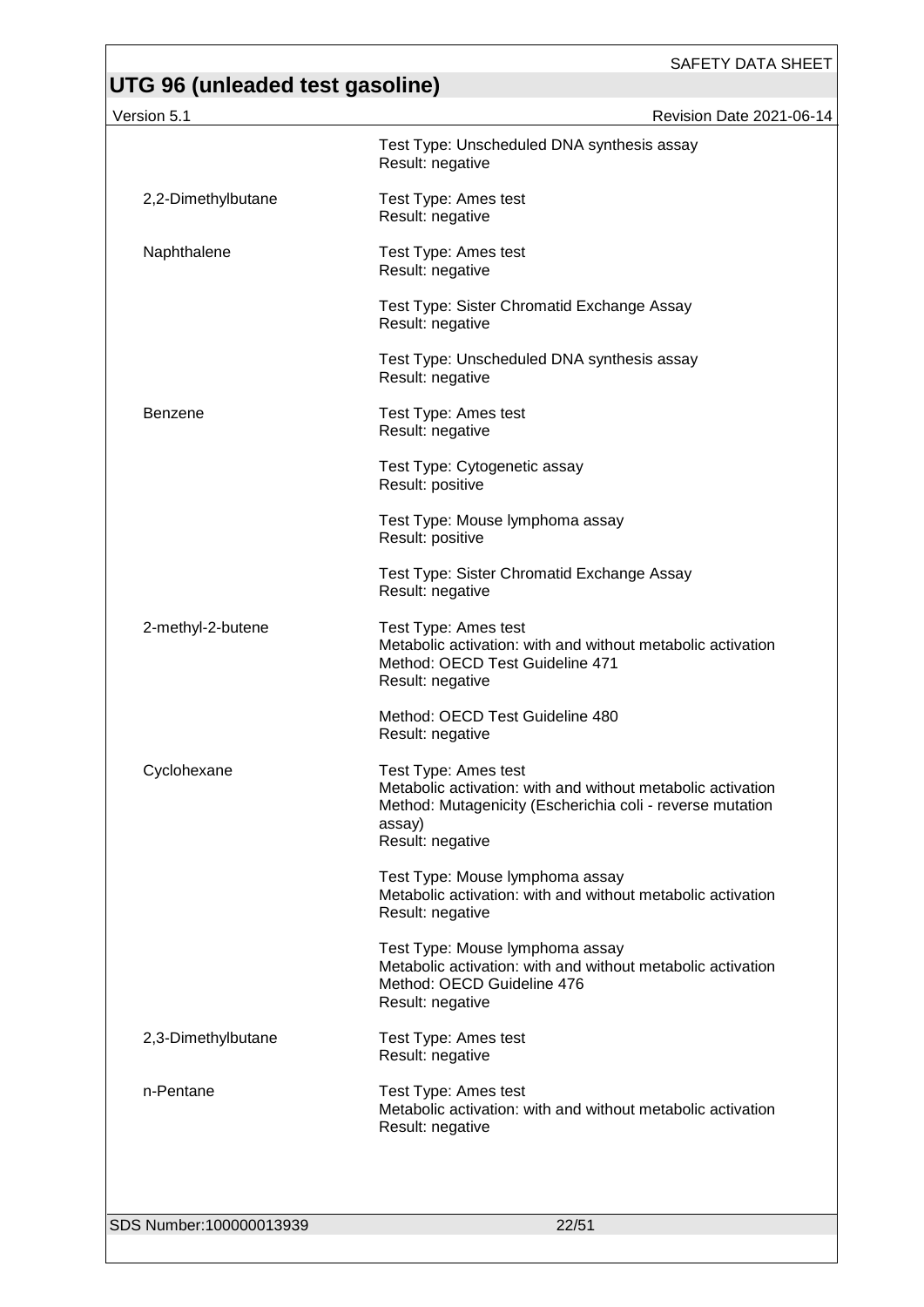| Version 5.1                                           | <b>Revision Date 2021-06-14</b>                                                                                                                                              |
|-------------------------------------------------------|------------------------------------------------------------------------------------------------------------------------------------------------------------------------------|
|                                                       | Test Type: Chromosome aberration test in vitro<br>Metabolic activation: with and without metabolic activation<br>Result: Ambiguous                                           |
| Isoprene                                              | Test Type: Ames test<br>Result: negative                                                                                                                                     |
|                                                       | Test Type: Sister Chromatid Exchange Assay<br>Result: positive                                                                                                               |
| <b>Genotoxicity in vivo</b>                           |                                                                                                                                                                              |
| Naphtha (petroleum), light<br>catalytic reformed      | : Test Type: Cytogenetic assay<br>Result: negative                                                                                                                           |
| Hydrocarbons, C3-11,<br>catalytic cracker distillates | Result: May cause genetic defects.                                                                                                                                           |
| Naphtha (petroleum), light<br>alkylate                | Test Type: In vivo micronucleus test<br>Species: Rat                                                                                                                         |
|                                                       | Cell type: Bone marrow                                                                                                                                                       |
|                                                       | Dose: 2000, 10,000, 20,000 mg/m3<br>Method: OECD Test Guideline 475                                                                                                          |
|                                                       | Result: negative<br>Remarks: Information given is based on data obtained from<br>similar substances.                                                                         |
| Toluene                                               | Test Type: Cytogenetic assay<br>Result: negative                                                                                                                             |
|                                                       | Test Type: Mouse micronucleus assay<br>Result: negative                                                                                                                      |
| Isopentane                                            | Test Type: In vivo micronucleus test<br>Species: Rat<br>Cell type: Bone marrow                                                                                               |
|                                                       | Route of Application: inhalation (vapor)<br>Method: Directive 67/548/EEC, Annex V, B.12.<br>Remarks: Information given is based on data obtained from<br>similar substances. |
| 2,2,4-Trimethylpentane                                | Test Type: Unscheduled DNA synthesis assay                                                                                                                                   |
| (Isooctane)                                           | Species: Mouse<br>Dose: 500 mg/kg<br>Result: negative                                                                                                                        |
|                                                       | Test Type: Unscheduled DNA synthesis assay<br>Species: Rat                                                                                                                   |
|                                                       | Dose: 500 mg/kg<br>Result: negative                                                                                                                                          |
| Xylenes                                               | Test Type: Mouse micronucleus assay<br>Result: negative                                                                                                                      |
| C9-C11 Isoalkanes                                     | Test Type: Dominant lethal assay<br>Result: negative                                                                                                                         |
|                                                       |                                                                                                                                                                              |
| SDS Number:100000013939                               | 23/51                                                                                                                                                                        |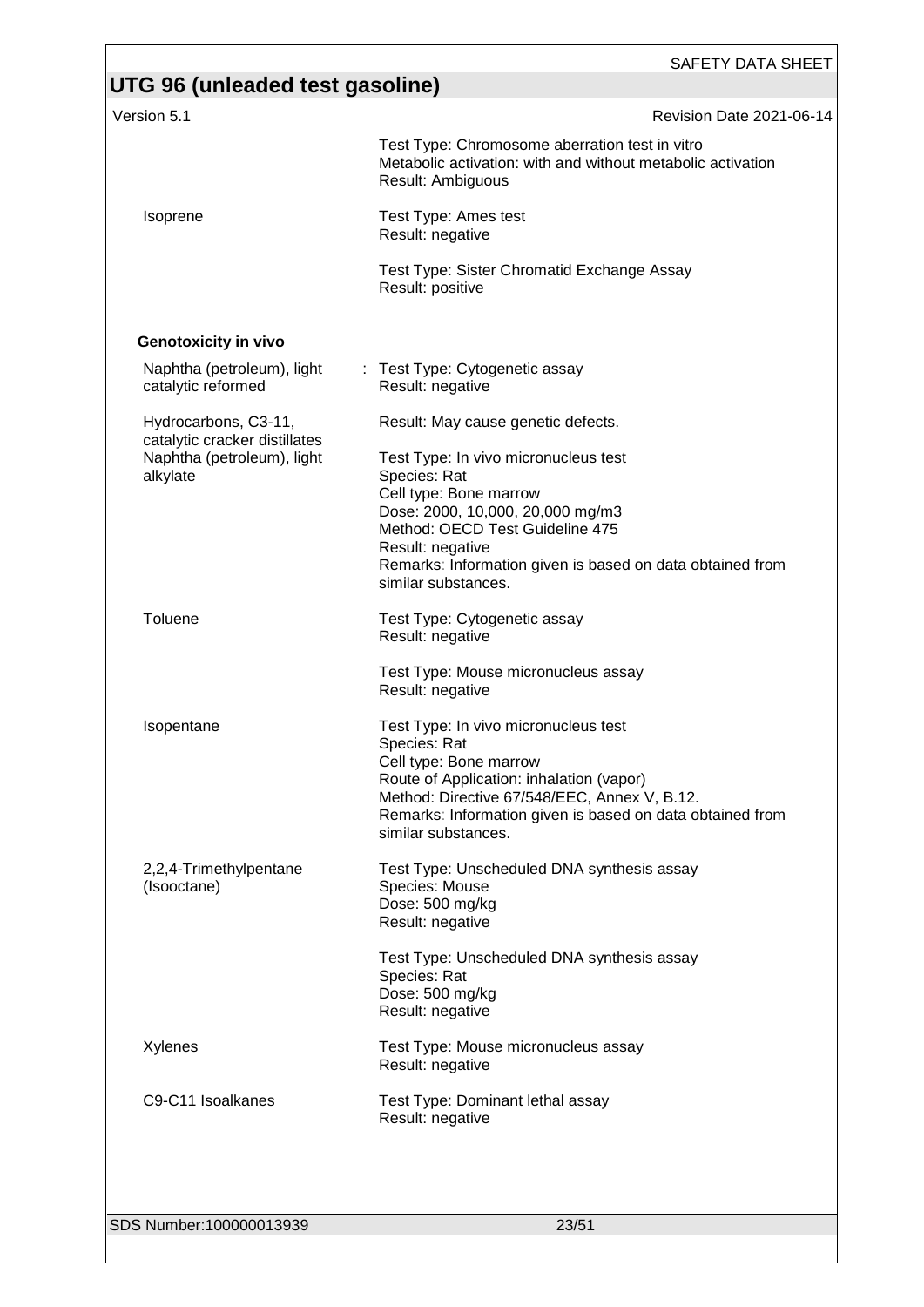| Version 5.1             |                                                                                                                                                                                                     | Revision Date 2021-06-14 |
|-------------------------|-----------------------------------------------------------------------------------------------------------------------------------------------------------------------------------------------------|--------------------------|
|                         | Test Type: Mouse micronucleus assay<br>Result: negative                                                                                                                                             |                          |
| Cyclopentane            | Test Type: Micronucleus test<br>Species: Mouse<br>Dose: 28.7 mg/l<br>Result: negative                                                                                                               |                          |
| n-hexane                | Test Type: Dominant lethal assay<br>Species: Mouse<br>Dose: 100 and 400 ppm<br>Result: negative                                                                                                     |                          |
|                         | Test Type: Cytogenetic assay<br>Species: Rat<br>Dose: 900, 3000, 9000 ppm<br>Result: negative                                                                                                       |                          |
| 1-Hexene                | Test Type: Mouse micronucleus assay<br>Species: Mouse<br>Method: Mutagenicity (micronucleus test)<br>Result: negative                                                                               |                          |
| Ethylbenzene            | Test Type: Mouse micronucleus assay<br>Species: Mouse<br>Result: negative                                                                                                                           |                          |
| Naphthalene             | Test Type: Mouse micronucleus assay<br>Result: negative                                                                                                                                             |                          |
| Benzene                 | Test Type: Mouse micronucleus assay<br>Result: positive                                                                                                                                             |                          |
| 2-methyl-2-butene       | Test Type: Mouse micronucleus assay<br>Species: Rat<br>Cell type: Bone marrow<br>Route of Application: Inhalation<br>Exposure time: 6 h/d 2d<br>Method: OECD Test Guideline 474<br>Result: positive |                          |
| Cyclohexane             | Test Type: Cytogenetic assay<br>Species: Rat<br>Cell type: Bone marrow<br>Dose: 96.6, 307.2, 10141.6 ppm<br>Result: negative                                                                        |                          |
| n-Pentane               | Test Type: Micronucleus test<br>Species: Rat<br>Cell type: Bone marrow<br>Result: negative                                                                                                          |                          |
| Isoprene                | Result: negative                                                                                                                                                                                    |                          |
|                         | Test Type: Micronucleus test<br>Result: positive                                                                                                                                                    |                          |
| Carcinogenicity         |                                                                                                                                                                                                     |                          |
| SDS Number:100000013939 | 24/51                                                                                                                                                                                               |                          |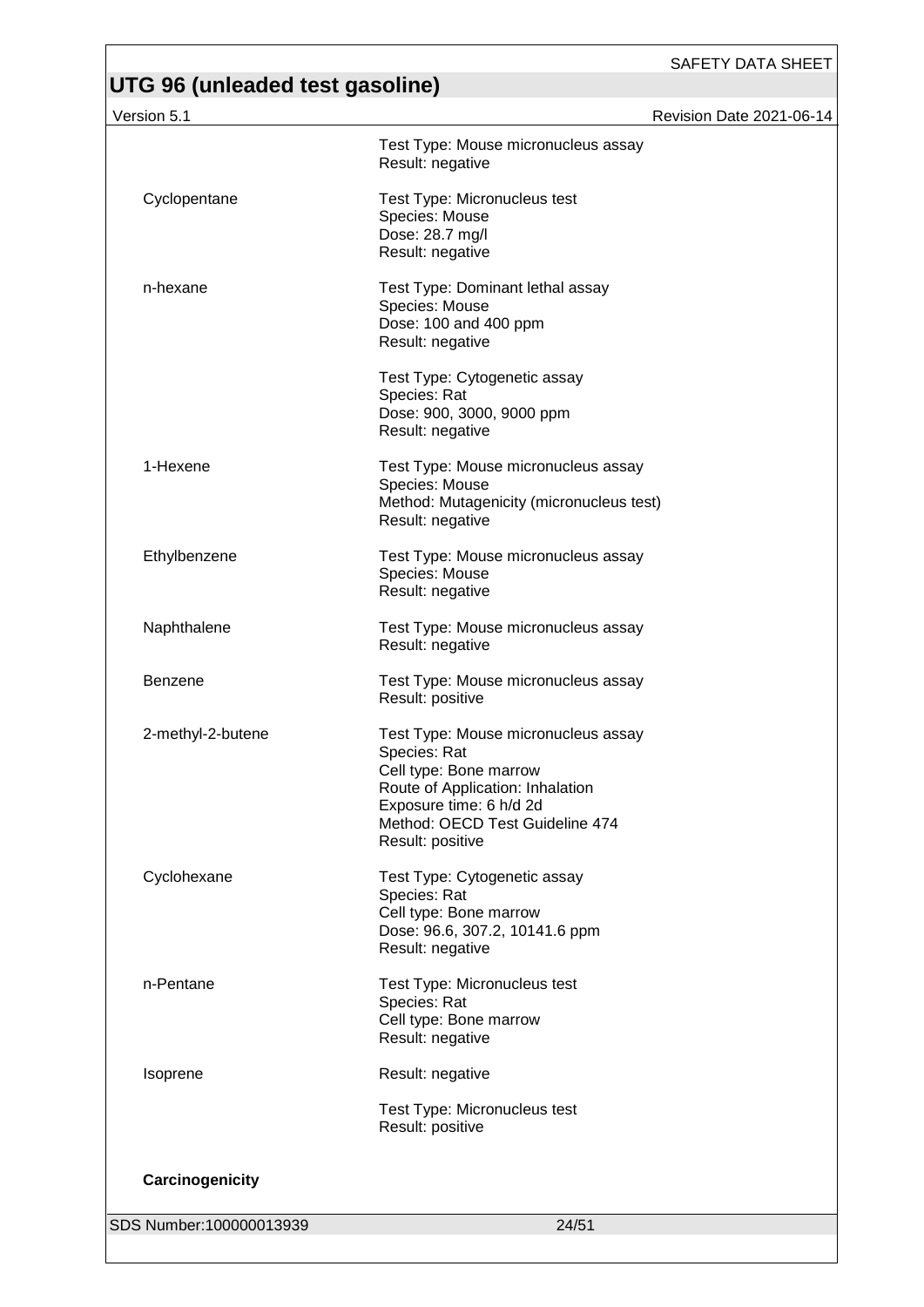| Version 5.1                                           | Revision Date 2021-06-14                                                                                                                                                                                                                                       |
|-------------------------------------------------------|----------------------------------------------------------------------------------------------------------------------------------------------------------------------------------------------------------------------------------------------------------------|
| Naphtha, Petroleum, Heavy<br>Catalytic Cracked        | : Species: Mouse<br>Sex: male<br>Dose: 0, 0.05 ml<br>Exposure time: 2 yrs<br>Number of exposures: 3 times/wk<br>Print Date: OECD Test Guideline 451<br>Remarks: no increase incidence of tumors                                                                |
| Hydrocarbons, C3-11,<br>catalytic cracker distillates | Species: Rat<br>Exposure time: 2 years<br>Print Date: OECD Test Guideline 451                                                                                                                                                                                  |
| <b>Toluene</b>                                        | Species: Rat<br>Dose: 0, 600, 1200 ppm<br>Exposure time: 2 yrs<br>Number of exposures: 6.5 h/d, 5 d/wk<br>Remarks: No evidence of carcinogenicity<br>Species: Mouse                                                                                            |
|                                                       | Dose: 0, 600, 1200 ppm<br>Exposure time: 2 yrs<br>Number of exposures: 6.5 h/d, 5 d/wk<br>Remarks: No evidence of carcinogenicity                                                                                                                              |
| Xylenes                                               | Species: Rat<br>Dose: 0, 250, 500 mg/kg<br>Exposure time: 103 wks<br>Number of exposures: 5 d/wk<br>Remarks: No evidence of carcinogenicity                                                                                                                    |
|                                                       | Species: Mouse<br>Dose: 0, 500, 1000 mg/kg<br>Exposure time: 103 wks<br>Number of exposures: 5 d/wk<br>Remarks: No evidence of carcinogenicity                                                                                                                 |
| n-hexane                                              | Species: Rat<br>Dose: 0.043, 900, 3,000, 9,016 ppm<br>Exposure time: 2 yrs<br>Number of exposures: 6 h/d, 5 d/wk<br>Remarks: No evidence of carcinogenicity, Information given is<br>based on data obtained from similar substances.                           |
|                                                       | Species: Mouse<br>Sex: male and female<br>Dose: 0.039, 900, 3,000, 9,018 ppm<br>Exposure time: 2 yrs<br>Number of exposures: 6 h/d, 5 d/wk<br>Remarks: No evidence of carcinogenicity, Information given is<br>based on data obtained from similar substances. |
| Naphthalene                                           | Species: Mouse<br>Sex: male<br>Dose: 10, 30 ppm<br>Exposure time: 105 weeks<br>Number of exposures: 6 hours/day, 5 days/week<br>Test substance: yes<br>Print Date: No information available.<br>Remarks: No evidence of carcinogenicity                        |
| SDS Number:100000013939                               | 25/51                                                                                                                                                                                                                                                          |
|                                                       |                                                                                                                                                                                                                                                                |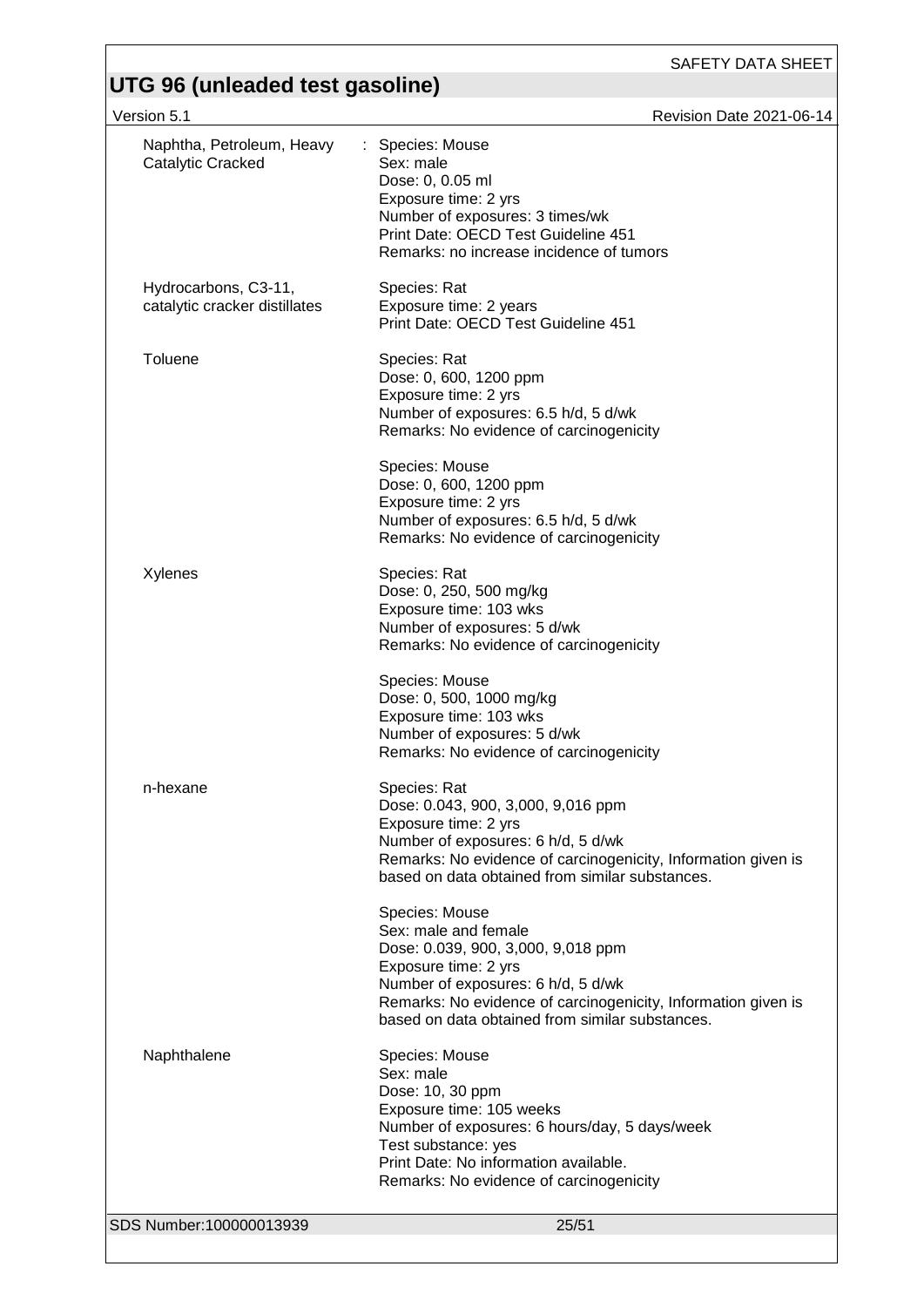Version 5.1 **New Search 2021-06-14** Revision Date 2021-06-14 SDS Number:100000013939 26/51 Species: Mouse Sex: female Dose: 10, 30 ppm Exposure time: 105 weeks Number of exposures: 6 hours/day, 5 days/week Test substance: yes Print Date: No information available. Remarks: increased incidence of alveolar/bronchiolar adenomas Species: Rat Sex: male and female Dose: 10, 30, 60 ppm Exposure time: 105 weeks Number of exposures: 6 hours/day, 5 days/week Test substance: yes Print Date: No information available. Remarks: nose respiratory epithelial adenoma, increased incidence of olfactory neuroblastomas Benzene Species: Rat Sex: female Dose: 0, 25, 50, 250 mg/kg Exposure time: 103 wks Number of exposures: daily, 5 days/week Test substance: yes Remarks: zymbal gland carcinomas, squamous cell papillomas Species: Rat Sex: male Dose: 0, 50, 100, 200 mg/kg Exposure time: 103 wks Number of exposures: daily, 5 days/week Test substance: yes Remarks: zymbal gland carcinomas, squamous cell papillomas Species: Mouse Sex: male and female Dose: 25, 50, 100 mg/kg Exposure time: 103 wks Number of exposures: daily, 5 days/week Test substance: yes Remarks: Clear evidence of multiple organ carcinogenicity. Isoprene Species: Rat Dose: 0. 70, 220, 700, 220, 7000 ppm Exposure time: 26 wks Number of exposures: 6 h/d, 5 d/wk Remarks: interstitial cell hyperplasia of testis at 7000 ppm Species: Mouse Dose: 0. 70, 220, 700, 220, 7000 ppm Exposure time: 26 wks Number of exposures: 6 h/d, 5 d/wk Remarks: malignant neoplastic lesions in the liver, lung, fore stomach and Harderian gland at 700 ppm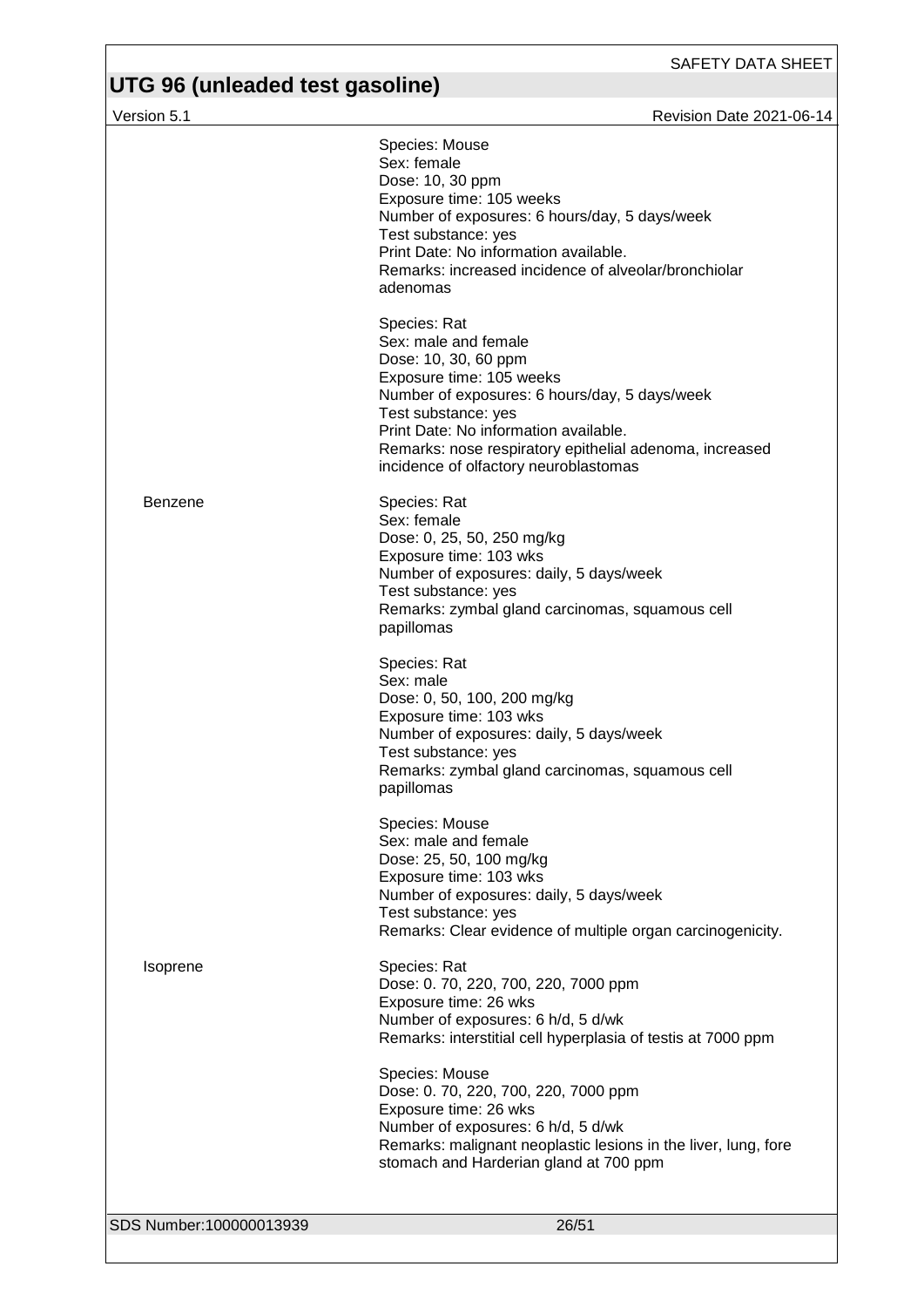SAFETY DATA SHEET

Version 5.1 Revision Date 2021-06-14

| <b>Reproductive toxicity</b>                          |                                                                                                                                                                                                                                                                                                                                                |
|-------------------------------------------------------|------------------------------------------------------------------------------------------------------------------------------------------------------------------------------------------------------------------------------------------------------------------------------------------------------------------------------------------------|
| Hydrocarbons, C3-11,<br>catalytic cracker distillates | : Species: Rat<br>Sex: male and female<br>Application Route: inhalation (vapor)<br>Dose: 0, 5000, 10000, 20000 mg/m3<br>Method: OECD Test Guideline 416<br>NOAEL Parent: > 20,000 mg/m3<br>NOAEL F1: > 20,000 mg/m3                                                                                                                            |
| Naphtha (petroleum), light<br>alkylate                | Species: Rat<br>Sex: male and female<br>Application Route: Inhalation<br>Dose: 5,000, 10,000, 20,000 mg/L<br>Number of exposures: 6 h/d, 7 d/wk<br>Method: OECD Test Guideline 416<br>NOAEL Parent: 24.7 mg/l<br>NOAEL F1: 24.7 mg/l<br>No adverse effects expected<br>Information given is based on data obtained from similar<br>substances. |
| Toluene                                               | Species: Rat<br>Application Route: Inhalation<br>Dose: 0, 100, 500, 2000 ppm<br>Test period: 95 d<br>NOAEL Parent: 2000 ppm                                                                                                                                                                                                                    |
| Isopentane                                            | Species: Rat<br>Sex: male and female<br>Application Route: inhalation (vapor)<br>Dose: 0, 500, 2000, 7000 ppm<br>Number of exposures: 6 h/d 5 d/wk<br>Method: OECD Test Guideline 416<br>NOAEL Parent: 7000 ppm<br>NOAEL F1: 2000 ppm<br>NOAEL F2: 2000 ppm<br>Information given is based on data obtained from similar<br>substances.         |
|                                                       | Species: Rat<br>Sex: female<br>Application Route: oral gavage<br>Dose: 0, 100, 300, 1000 mg/kg/d<br>Method: OECD Test Guideline 415<br>NOAEL Parent: $>= 1,000$ mg/kg<br>NOAEL F1: >= 1,000 mg/kg                                                                                                                                              |
|                                                       | Species: Rat<br>Sex: male<br>Application Route: oral gavage<br>Dose: 0, 100, 300, 1000 mg/kg/d<br>Method: OECD Test Guideline 415<br>NOAEL Parent: >= 300 mg/kg                                                                                                                                                                                |
| 2,2,4-Trimethylpentane<br>(Isooctane)                 | Species: Rat<br>Sex: male and female<br>Application Route: Inhalation<br>Dose: 0, 900, 3000, 9000 ppm<br>Number of exposures: 6 h/d 5 d/wk                                                                                                                                                                                                     |
| SDS Number:100000013939                               | 27/51                                                                                                                                                                                                                                                                                                                                          |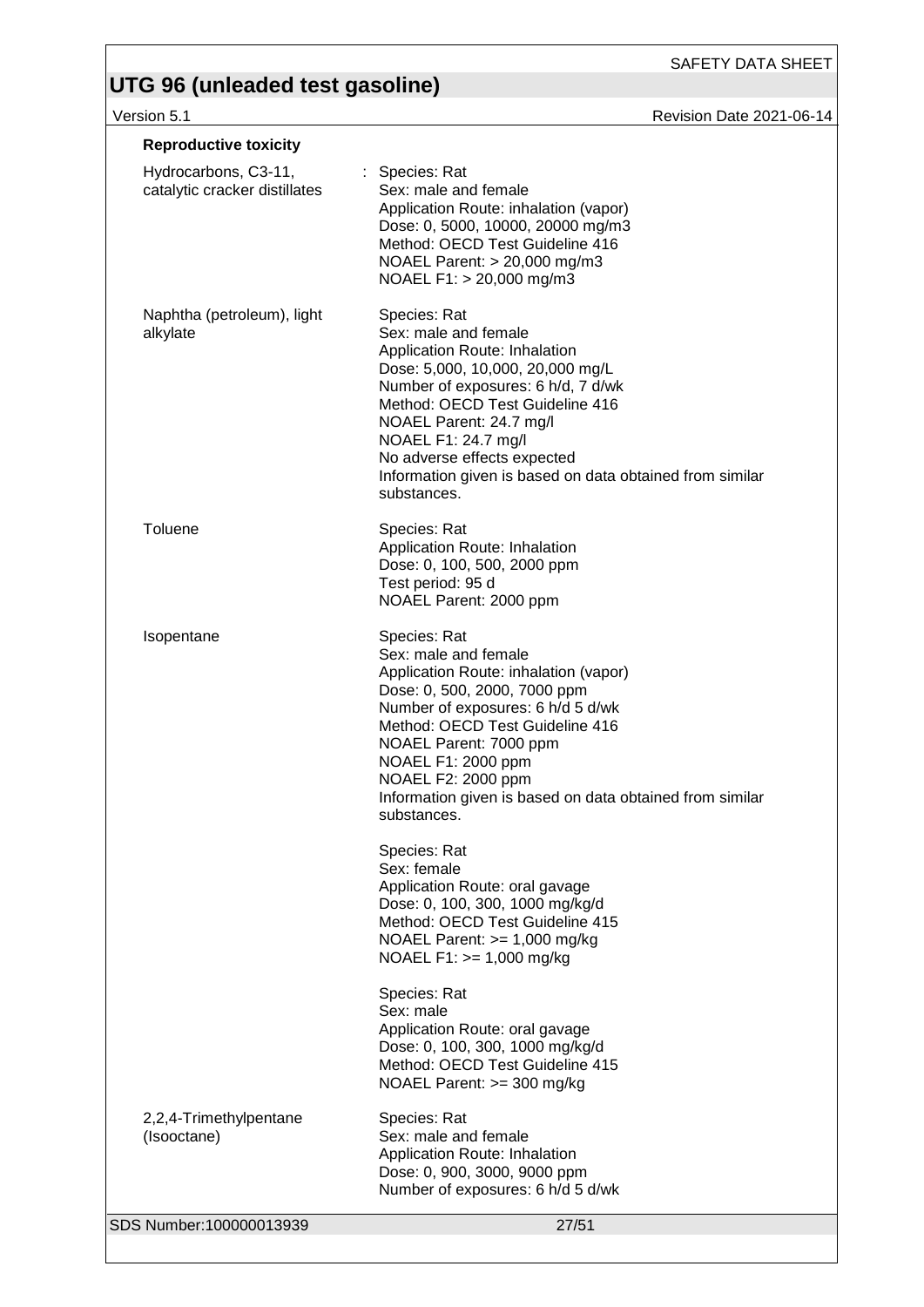| $\sim$ . $\sim$ 00 (anioadod tool gabonno)<br>Version 5.1 | Revision Date 2021-06-14                                                                                                                                                                                                                                                                                                                                                                                         |
|-----------------------------------------------------------|------------------------------------------------------------------------------------------------------------------------------------------------------------------------------------------------------------------------------------------------------------------------------------------------------------------------------------------------------------------------------------------------------------------|
|                                                           | Method: OECD Test Guideline 416<br>NOAEL Parent: 3000 ppm<br>NOAEL F1: 3000 ppm<br>NOAEL F2: 3000 ppm<br>Information given is based on data obtained from similar<br>substances.                                                                                                                                                                                                                                 |
| <b>Isoalkanes C7-8</b>                                    | Species: Rat<br>Sex: male and female<br>Application Route: inhalation (vapor)<br>Number of exposures: 6 hr/d; 5 d/wk<br>Method: OECD Test Guideline 416<br>NOAEL Parent: 10,560 mg/m3<br>NOAEL F1: 31,680 mg/m3<br>NOAEL F2: 31,680 mg/m3<br>Fertility and developmental toxicity tests did not reveal any<br>effect on reproduction.<br>Information given is based on data obtained from similar<br>substances. |
| Cyclopentane                                              | Species: Rat<br>Sex: males<br>Application Route: Inhalation<br>Dose: 0, 500, 2000, 7000 ppm<br>Number of exposures: 6 h/day<br>NOAEL Parent: 2000 ppm<br>NOAEL F1: 2000 ppm<br>NOAEL F2: 2000 ppm                                                                                                                                                                                                                |
| n-Heptane                                                 | Species: Rat<br>Sex: male and female<br>Application Route: Inhalation<br>Dose: 0, 900, 3000, 9000 ppm<br>Number of exposures: 6 hr/d, 5 d/wk<br>Test period: 13 wk<br>Method: OECD Test Guideline 416<br>NOAEL Parent: 9000 ppm<br>NOAEL F1: 3000 ppm<br>NOAEL F2: 3000 ppm<br>Information given is based on data obtained from similar<br>substances.                                                           |
| n-hexane                                                  | Species: Rat<br>Sex: male<br>Application Route: Inhalation<br>Dose: 5,000 ppm<br>Number of exposures: 16 hr/d, 6 d/wk<br>Test period: 6 wks<br>permanent testicular damage characterized by loss of germ-<br>cell line                                                                                                                                                                                           |
| 1-Hexene                                                  | Species: Rat<br>Sex: males<br>Application Route: oral gavage<br>Dose: 0, 100, 500, 1000 mg/kg<br>Number of exposures: daily<br>Test period: 44 d<br>Test substance: yes<br>Method: OECD Guideline 421<br>NOAEL Parent: 1,000 mg/kg                                                                                                                                                                               |
| SDS Number:100000013939                                   | 28/51                                                                                                                                                                                                                                                                                                                                                                                                            |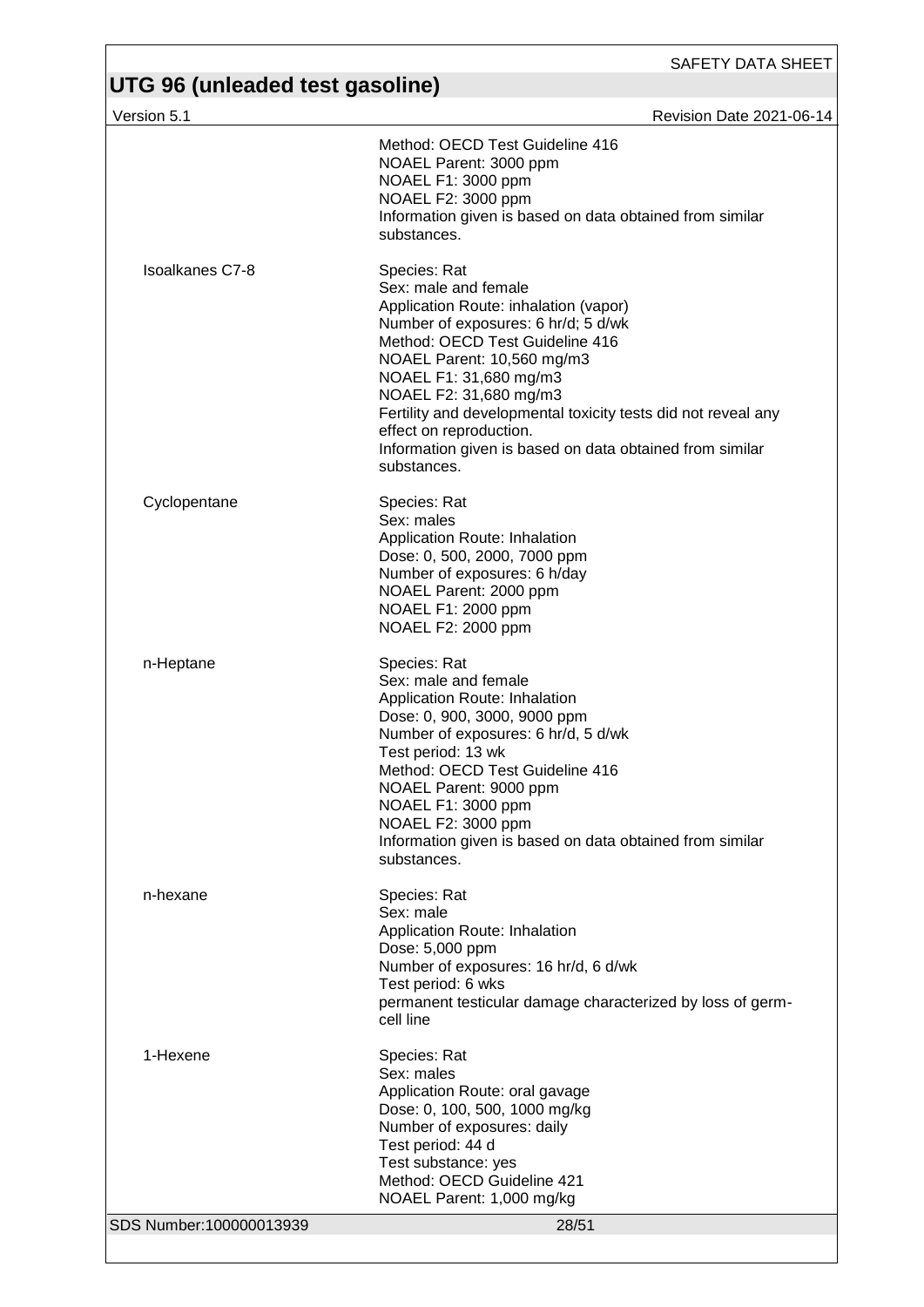Version 5.1 Revision Date 2021-06-14

|                         | NOAEL F1: 1,000 mg/kg                                                                                                                                                                                                                                                     |
|-------------------------|---------------------------------------------------------------------------------------------------------------------------------------------------------------------------------------------------------------------------------------------------------------------------|
|                         | Species: Rat<br>Sex: females<br>Application Route: oral gavage<br>Dose: 0, 100, 500, 1000 mg/kg<br>Number of exposures: daily<br>Test period: 41-51 d<br>Test substance: yes<br>Method: OECD Guideline 421<br>NOAEL Parent: 1,000 mg/kg<br>NOAEL F1: 1,000 mg/kg          |
| 2-methyl-2-butene       | Species: Rat<br>Sex: male and female<br>Application Route: Inhalation<br>Dose: 580, 2000, 7000 ppm<br>Number of exposures: 6 h/d, 7 d/wk<br>Test period: 4 wks<br>Method: OECD Guideline 422<br>NOAEL Parent: 7000 ppm<br>NOAEL F1: 7000 ppm<br>no abnormalities observed |
| Cyclohexane             | Species: Rat<br>Application Route: Inhalation<br>Dose: 0, 500, 2000, 7000 ppm<br>Number of exposures: 6 hr/d, 5 d/wk<br>Method: OECD Test Guideline 416<br>NOAEL Parent: 500 ppm<br>NOAEL F1: 7000 ppm<br>NOAEL F2: 7000 ppm                                              |
| n-Pentane               | Species: Rat<br>Sex: male<br>Application Route: Inhalation<br>Dose: 0, 5, 10, 20 mg/l<br>Exposure time: 13 wk<br>Test period: 6hrs/day, 5 days/wk<br>NOAEL Parent: 20 mg/l<br>no abnormalities observed                                                                   |
|                         | Species: Rat<br>Sex: female<br>Application Route: Inhalation<br>Dose: 0, 5, 10, 20 mg/l<br>Exposure time: 13 wk<br>Test period: 6hrs/day, 5days/wk<br>NOAEL Parent: 20 mg/l<br>no abnormalities observed                                                                  |
| Methylcyclohexane       | Species: Rat<br>Sex: male<br>Application Route: oral gavage<br>Dose: 62.5, 250, 1000 mg/kg<br>Number of exposures: daily, 7 d/wk<br>Test period: 28<br>Method: OECD Guideline 422<br>NOAEL Parent: 1,000 mg/kg<br>NOAEL F1: 1,000 mg/kg                                   |
| SDS Number:100000013939 | 29/51                                                                                                                                                                                                                                                                     |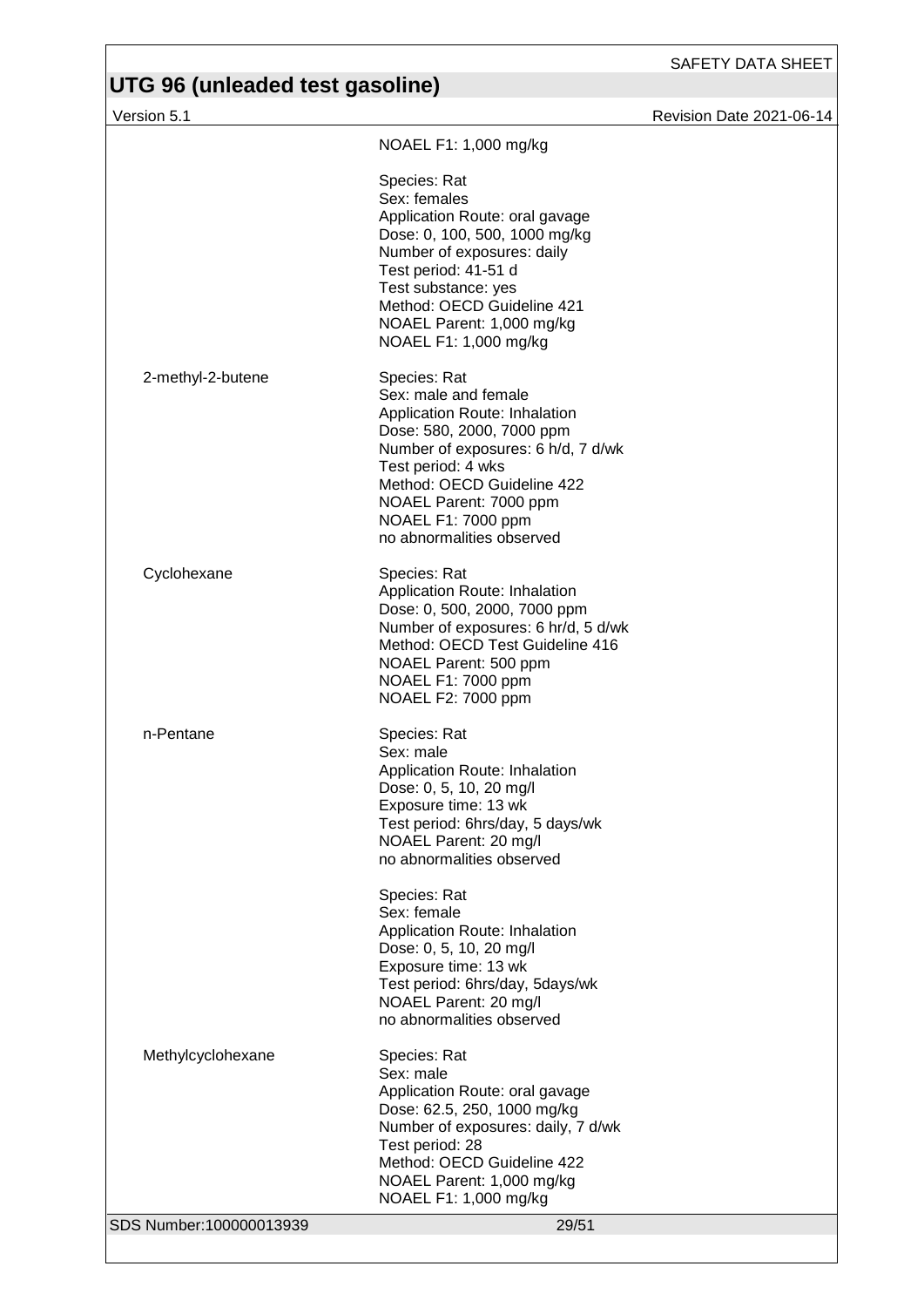# **UTG 96 (unleaded test gasoline)**

Version 5.1 Revision Date 2021-06-14

|                                                       | Species: Rat<br>Sex: female<br>Application Route: oral gavage<br>Dose: 62.5, 250, 1000 mg/kg<br>Number of exposures: daily, 7 d/wk<br>Test period: 46<br>Method: OECD Guideline 422<br>NOAEL Parent: 1,000 mg/kg<br>NOAEL F1: 1,000 mg/kg                                                                                                                                 |
|-------------------------------------------------------|---------------------------------------------------------------------------------------------------------------------------------------------------------------------------------------------------------------------------------------------------------------------------------------------------------------------------------------------------------------------------|
|                                                       | Species: Rat<br>Sex: male and female<br>Application Route: inhalation (vapor)<br>Dose: 500, 2000, 7000 ppm<br>Number of exposures: daily, 7 d/wk<br>Test period: 28<br>Method: OECD Test Guideline 416<br>NOAEL Parent: 500 ppm<br>NOAEL F1: 500 ppm<br>NOAEL F2: 2000 ppm<br>Information given is based on data obtained from similar<br>substances.                     |
| <b>Developmental Toxicity</b>                         |                                                                                                                                                                                                                                                                                                                                                                           |
| Hydrocarbons, C3-11,<br>catalytic cracker distillates | : Species: Rat<br>Exposure time: GD6-GD19<br>Number of exposures: 6 h/d<br>Test period: Day 20 of Gestation<br>Method: OECD Guideline 414<br>NOAEL Teratogenicity: 23900 mg/m3<br>NOAEL Maternal: 23900 mg/m3                                                                                                                                                             |
| Naphtha (petroleum), light<br>alkylate                | Species: Rat<br><b>Application Route: Dermal</b><br>Dose: 30, 125, 500 mg/kg/d<br>Exposure time: GD 0 - 19<br>Number of exposures: Daily<br>Test period: 19 d<br>NOAEL Teratogenicity: 500 mg/kg<br>NOAEL Maternal: 500 mg/kg<br>Animal testing did not show any effects on fetal development.<br>Information given is based on data obtained from similar<br>substances. |
| Toluene                                               | Species: Rat<br>Application Route: Inhalation<br>Dose: 0, 100, 500, 2000 ppm<br>Test period: 95 d<br>NOAEL Teratogenicity: 400-750 ppm                                                                                                                                                                                                                                    |
| Isopentane                                            | Species: Rat<br>Application Route: oral gavage<br>Dose: 0, 100, 500, 1000 mg/kg/d<br>Exposure time: GD 6-15<br>Number of exposures: daily<br>Method: OECD Guideline 414<br>NOAEL Teratogenicity: 1,000 mg/kg                                                                                                                                                              |
| SDS Number:100000013939                               | 30/51                                                                                                                                                                                                                                                                                                                                                                     |
|                                                       |                                                                                                                                                                                                                                                                                                                                                                           |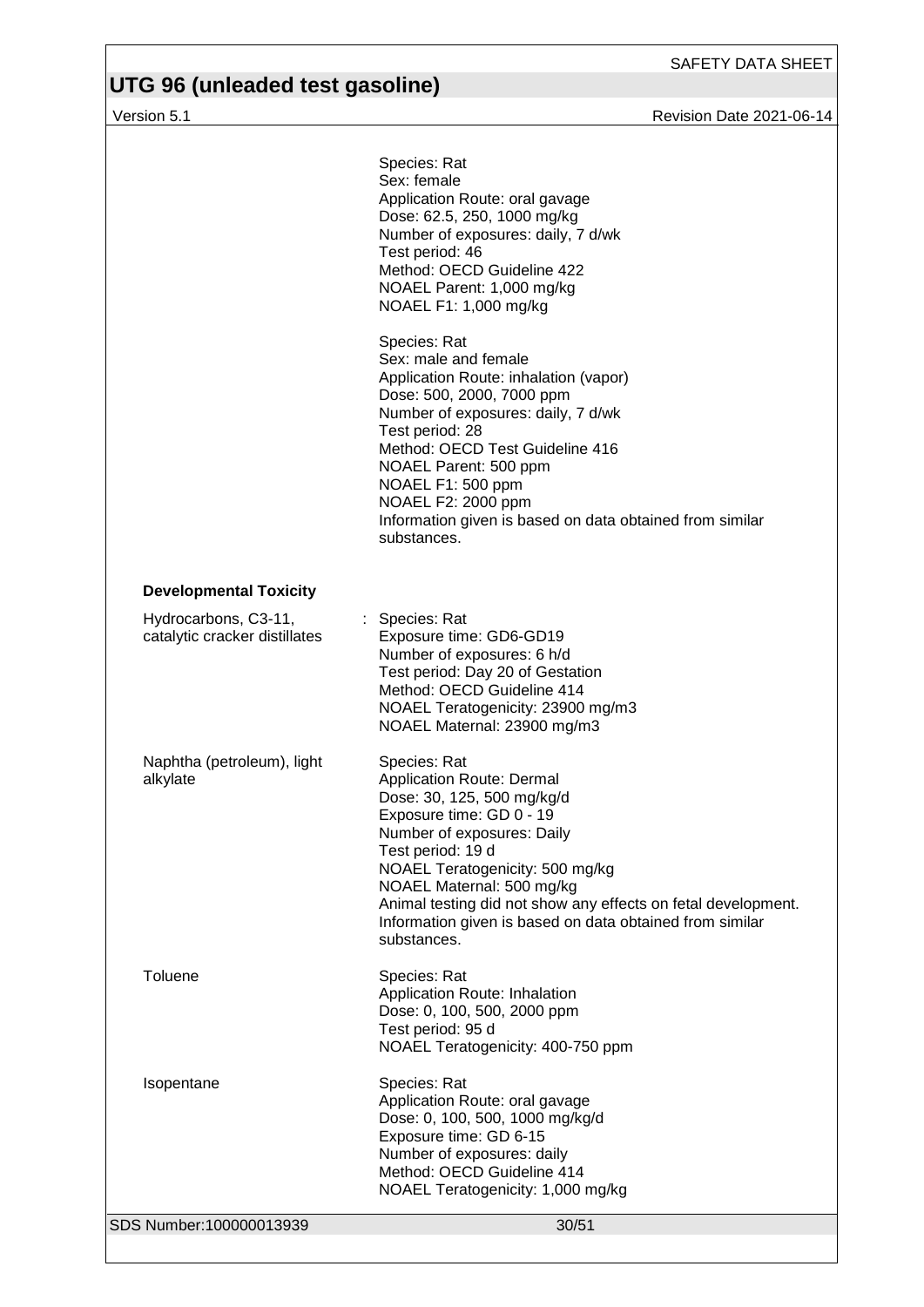| Version 5.1                           | Revision Date 2021-06-14                                                                                                                                                                                                                                                                                            |
|---------------------------------------|---------------------------------------------------------------------------------------------------------------------------------------------------------------------------------------------------------------------------------------------------------------------------------------------------------------------|
|                                       | NOAEL Maternal: 1,000 mg/kg<br>Information given is based on data obtained from similar<br>substances.                                                                                                                                                                                                              |
|                                       | Species: Rat<br>Application Route: Inhalation<br>Dose: 0, 500, 2000, 7000 ppm<br>Exposure time: GD 6-15<br>Number of exposures: 5 d/wk<br>Method: OECD Guideline 414<br>NOAEL Teratogenicity: 7000 ppm<br>NOAEL Maternal: 500 - 2000 ppm<br>Information given is based on data obtained from similar<br>substances. |
|                                       | Species: Rabbit<br>Application Route: Inhalation<br>Dose: 0, 500, 2000, 7000 ppm<br>Exposure time: GD 6-18<br>Method: OECD Guideline 414<br>NOAEL Teratogenicity: 7000 ppm<br>NOAEL Maternal: 7000 ppm<br>Information given is based on data obtained from similar<br>substances.                                   |
| 2,2,4-Trimethylpentane<br>(Isooctane) | Species: Rat<br>Application Route: Inhalation<br>Dose: 0, 400, 1200 ppm<br>Number of exposures: 6h/d<br>Test period: GD6-15<br>NOAEL Teratogenicity: 1200 ppm<br>NOAEL Maternal: 1200 ppm<br>Information given is based on data obtained from similar<br>substances.                                                |
|                                       | Species: Rat<br>Application Route: Inhalation<br>Dose: 0, 900, 3000, 9000 ppm<br>Number of exposures: 6h/d<br>Test period: GD6-15<br>Method: OECD Guideline 414<br>NOAEL Teratogenicity: 9000 ppm<br>NOAEL Maternal: 3000 ppm<br>Information given is based on data obtained from similar<br>substances.            |
| Xylenes                               | Species: Rat<br>Application Route: Inhalation<br>Dose: 0, 805, 1610 ppm<br>Number of exposures: 6 h/d<br>Test period: GD 7-16<br>NOAEL Maternal: 1610 ppm                                                                                                                                                           |
|                                       |                                                                                                                                                                                                                                                                                                                     |

SDS Number:100000013939 31/51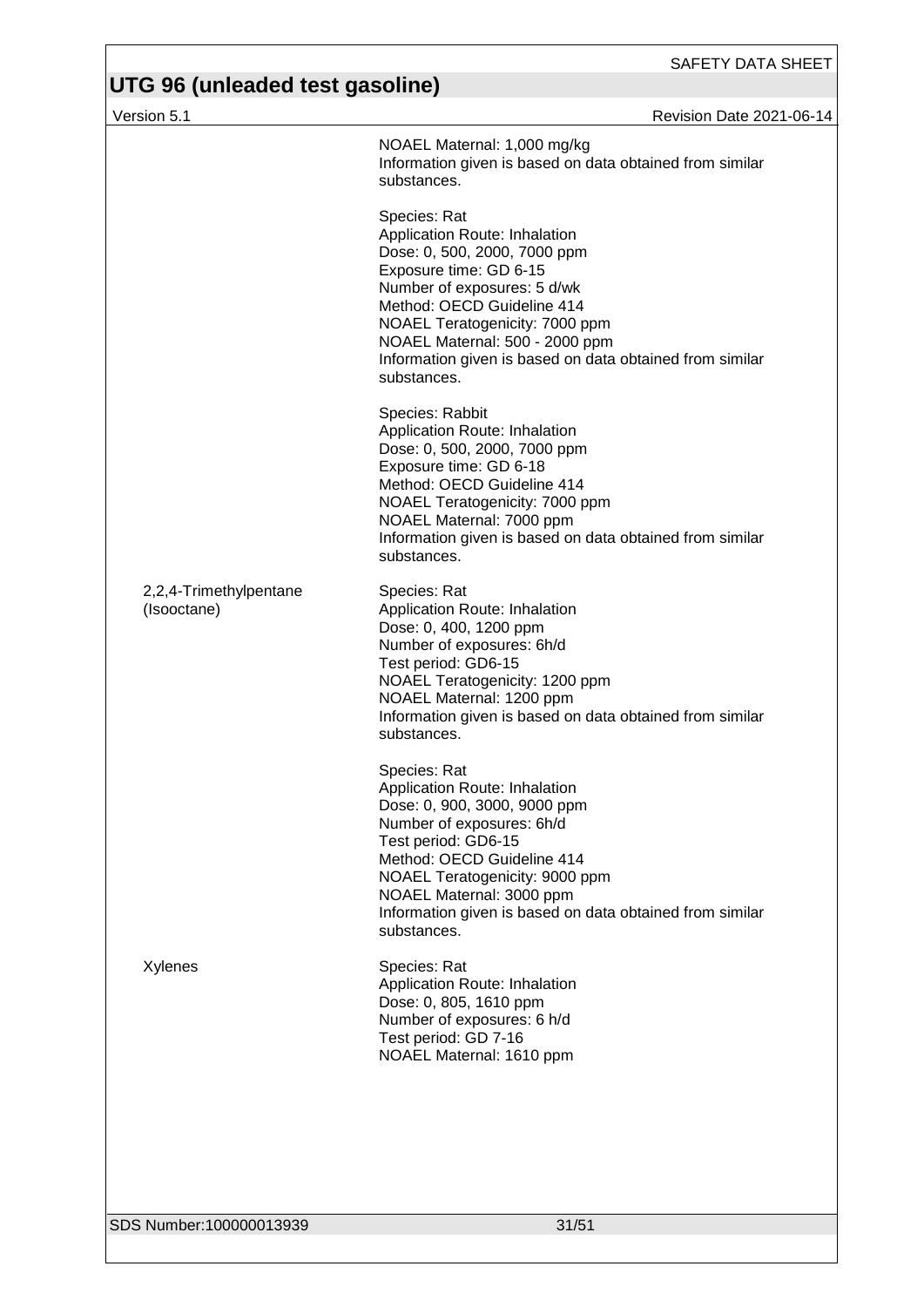| Version 5.1             | Revision Date 2021-06-14                                                                                                                                                                                                                                                                                                                                                          |
|-------------------------|-----------------------------------------------------------------------------------------------------------------------------------------------------------------------------------------------------------------------------------------------------------------------------------------------------------------------------------------------------------------------------------|
|                         | Species: Mouse<br>Application Route: oral gavage<br>Dose: 0, 780, 1960, 2619 mg/kg<br>Number of exposures: 3 times/d<br>Test period: GD 6-15<br>NOAEL Teratogenicity: 780 mg/kg<br>NOAEL Maternal: 780 mg/kg                                                                                                                                                                      |
| C9-C11 Isoalkanes       | Species: Rat<br>Application Route: Inhalation<br>Dose: 0, 291, 817 ppm<br>Number of exposures: 6 h/d<br>Test period: GD 6-15<br>NOAEL Teratogenicity: > 817 ppm<br>NOAEL Maternal: > 817 ppm                                                                                                                                                                                      |
| <b>Isoalkanes C7-8</b>  | Species: Rat<br>Application Route: Inhalation<br>Dose: 500, 2000, 7000 ppm<br>Exposure time: 6 hr/d<br>Test period: GD 6-15<br>Method: OECD Guideline 414<br>NOAEL Teratogenicity: > 21,000 mg/m3<br>NOAEL Maternal: $> 21,000$ mg/m3<br>Animal testing did not show any effects on fetal development.<br>Information given is based on data obtained from similar<br>substances. |
| n-Heptane               | Species: Rat<br>Application Route: Inhalation<br>Dose: 0, 900, 3000, 9000 ppm<br>Exposure time: GD6-15<br>Number of exposures: 6 hrs/d<br>NOAEL Teratogenicity: 9000 ppm<br>NOAEL Maternal: 3000 ppm                                                                                                                                                                              |
| n-hexane                | Species: Rat<br>Application Route: Inhalation<br>Dose: 200, 1,000, 5,000 ppm<br>Number of exposures: 20 hr/d, daily<br>Test period: GD 6-20<br>NOAEL Teratogenicity: 200 ppm<br>NOAEL Maternal: 200 ppm                                                                                                                                                                           |
|                         | Species: Mouse<br>Application Route: Inhalation<br>Dose: 200, 1,000, 5,000 ppm<br>Number of exposures: 20 hr/d, daily<br>Test period: GD 6-17<br>NOAEL Maternal: 1,000 ppm                                                                                                                                                                                                        |
| Naphthalene             | Species: Rabbit<br>Application Route: oral gavage<br>Dose: 40, 200, 400 mg/kg<br>Test period: 29 d, GD 6-18<br>NOAEL Teratogenicity: 400 mg/kg                                                                                                                                                                                                                                    |
| 2-methyl-2-butene       | Species: Rat<br>Application Route: Inhalation<br>Dose: 500, 2000, 8000 ppm                                                                                                                                                                                                                                                                                                        |
| SDS Number:100000013939 | 32/51                                                                                                                                                                                                                                                                                                                                                                             |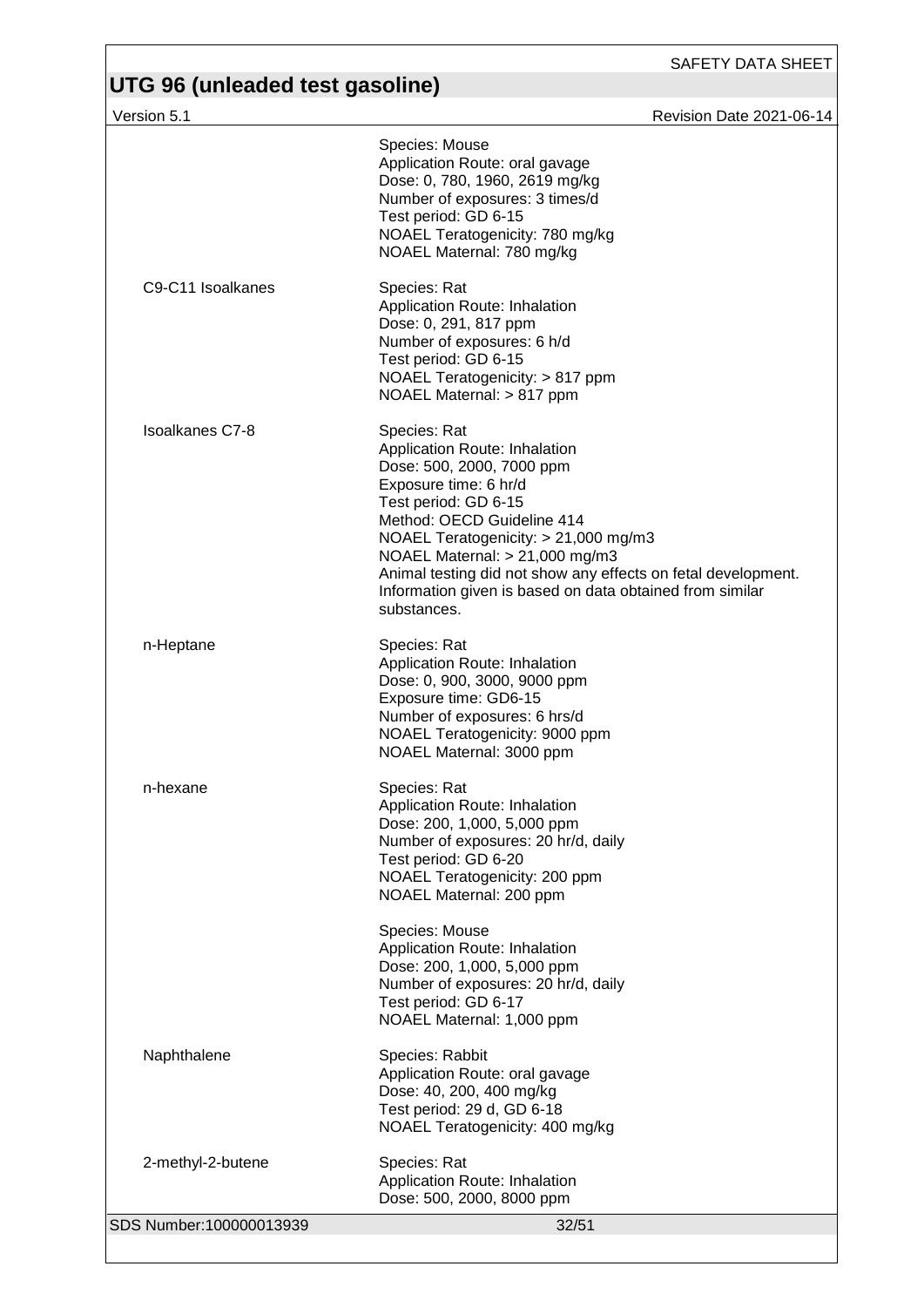Version 5.1 **New York 2021-06-14** 

|                                                               | Exposure time: 6 h/d<br>Test period: Days 5 -21<br>Method: OECD Guideline 414<br>NOAEL Teratogenicity: 8000 ppm<br>NOAEL Maternal: 8000 ppm<br>Information given is based on data obtained from similar<br>substances.<br>Animal testing did not show any effects on fetal development.                              |
|---------------------------------------------------------------|----------------------------------------------------------------------------------------------------------------------------------------------------------------------------------------------------------------------------------------------------------------------------------------------------------------------|
| Cyclohexane                                                   | Species: Rat<br>Application Route: Inhalation<br>Dose: 0, 500, 2,000, 7,000 PPM<br>Number of exposures: 6 hr/d<br>Test period: GD 6-15<br>Method: OECD Guideline 414<br>NOAEL Teratogenicity: 7,000 ppm<br>NOAEL Maternal: 500 ppm                                                                                   |
|                                                               | Species: Rabbit<br>Application Route: Inhalation<br>Dose: 0, 500, 2,000, 7,000 PPM<br>Number of exposures: 6 hr/d<br>Test period: GD 6-18<br>Method: OECD Guideline 414<br>NOAEL Teratogenicity: 7,000 ppm<br>NOAEL Maternal: 500 ppm                                                                                |
| n-Pentane                                                     | Species: Rat<br>Application Route: Inhalation<br>Dose: 0, 1000, 3000, 10000 ppm<br>Number of exposures: 6 h/d<br>Test period: GD 6-15<br>NOAEL Teratogenicity: 10,000 ppm                                                                                                                                            |
| Methylcyclohexane                                             | Species: Rat<br>Application Route: Inhalation<br>Dose: 500, 2000, 7000 ppm<br>Number of exposures: 6 hr/d, 7 d/wk<br>Test period: GD 7 - 16<br>Method: OECD Guideline 414<br>NOAEL Teratogenicity: 7000 ppm<br>NOAEL Maternal: 500 ppm<br>Information given is based on data obtained from similar<br>substances.    |
|                                                               | Species: Rabbit<br>Application Route: Inhalation<br>Dose: 500, 2000, 7000 ppm<br>Number of exposures: 6 hr/d, 7 d/wk<br>Test period: GD 6 - 18<br>Method: OECD Guideline 414<br>NOAEL Teratogenicity: 7000 ppm<br>NOAEL Maternal: 500 ppm<br>Information given is based on data obtained from similar<br>substances. |
| UTG 96 (unleaded test gasoline)<br><b>Aspiration toxicity</b> | : May be fatal if swallowed and enters airways.                                                                                                                                                                                                                                                                      |
| SDS Number:100000013939                                       | 33/51                                                                                                                                                                                                                                                                                                                |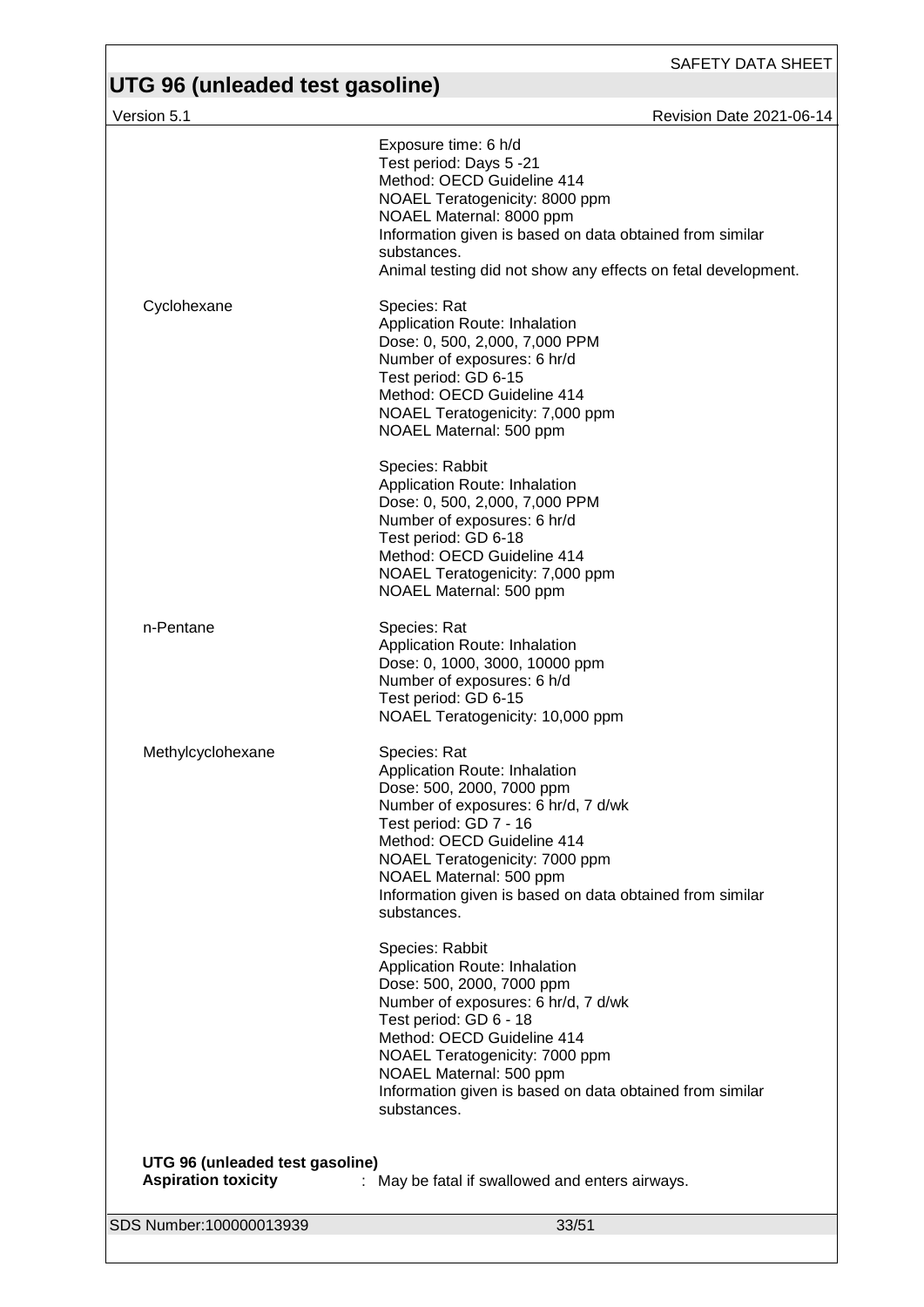SAFETY DATA SHEET

Version 5.1 Revision Date 2021-06-14

| <b>CMR</b> effects                                    |                                                                                                                                                                                                                                                                                                                                                                                                   |
|-------------------------------------------------------|---------------------------------------------------------------------------------------------------------------------------------------------------------------------------------------------------------------------------------------------------------------------------------------------------------------------------------------------------------------------------------------------------|
| Naphtha, Petroleum, Heavy<br>Catalytic Cracked        | : Carcinogenicity: Possible human carcinogen<br>Mutagenicity: In vivo tests showed mutagenic effects<br>Reproductive toxicity: Some evidence of adverse effects on<br>sexual function and fertility, and/or on development, based on<br>animal experiments.                                                                                                                                       |
| Naphtha (petroleum), light<br>catalytic reformed      | Carcinogenicity: Possible human carcinogen<br>Mutagenicity: In vivo tests showed mutagenic effects<br>Reproductive toxicity: Some evidence of adverse effects on<br>sexual function and fertility, and/or on development, based on<br>animal experiments.                                                                                                                                         |
| Hydrocarbons, C3-11,<br>catalytic cracker distillates | Carcinogenicity: Human carcinogen.<br>Mutagenicity: In vivo tests showed mutagenic effects<br>Teratogenicity: Some evidence of adverse effects on sexual<br>function and fertility, and/or on development, based on animal<br>experiments.<br>Reproductive toxicity: Some evidence of adverse effects on<br>sexual function and fertility, and/or on development, based on<br>animal experiments. |
| Toluene                                               | Carcinogenicity: Not classifiable as a human carcinogen.<br>Mutagenicity: Animal testing did not show any mutagenic<br>effects.<br>Teratogenicity: Some evidence of adverse effects on<br>development, based on animal experiments.<br>Reproductive toxicity: Some evidence of adverse effects on<br>sexual function and fertility, and/or on development, based on<br>animal experiments.        |
| Isopentane                                            | Carcinogenicity: Not available<br>Mutagenicity: Tests on bacterial or mammalian cell cultures<br>did not show mutagenic effects., In vivo tests did not show<br>mutagenic effects<br>Teratogenicity: Animal testing did not show any effects on<br>fetal development.<br>Reproductive toxicity: Animal testing did not show any effects<br>on fertility.                                          |
| 2,2,4-Trimethylpentane<br>(Isooctane)                 | Mutagenicity: Tests on bacterial or mammalian cell cultures<br>did not show mutagenic effects.<br>Teratogenicity: Animal testing did not show any effects on<br>fetal development.<br>Reproductive toxicity: Animal testing did not show any effects<br>on fertility.                                                                                                                             |
| Xylenes                                               | Carcinogenicity: Not classifiable as a human carcinogen.<br>Mutagenicity: Did not show mutagenic effects in animal<br>experiments.<br>Teratogenicity: Damage to fetus not classifiable                                                                                                                                                                                                            |
| <b>Isoalkanes C7-8</b>                                | Carcinogenicity: Not available<br>Mutagenicity: In vitro tests did not show mutagenic effects<br>Reproductive toxicity: No evidence of adverse effects on<br>sexual function and fertility, or on development, based on<br>animal experiments.                                                                                                                                                    |
| n-Heptane                                             | Mutagenicity: Tests on bacterial or mammalian cell cultures                                                                                                                                                                                                                                                                                                                                       |
| SDS Number:100000013939                               | 34/51                                                                                                                                                                                                                                                                                                                                                                                             |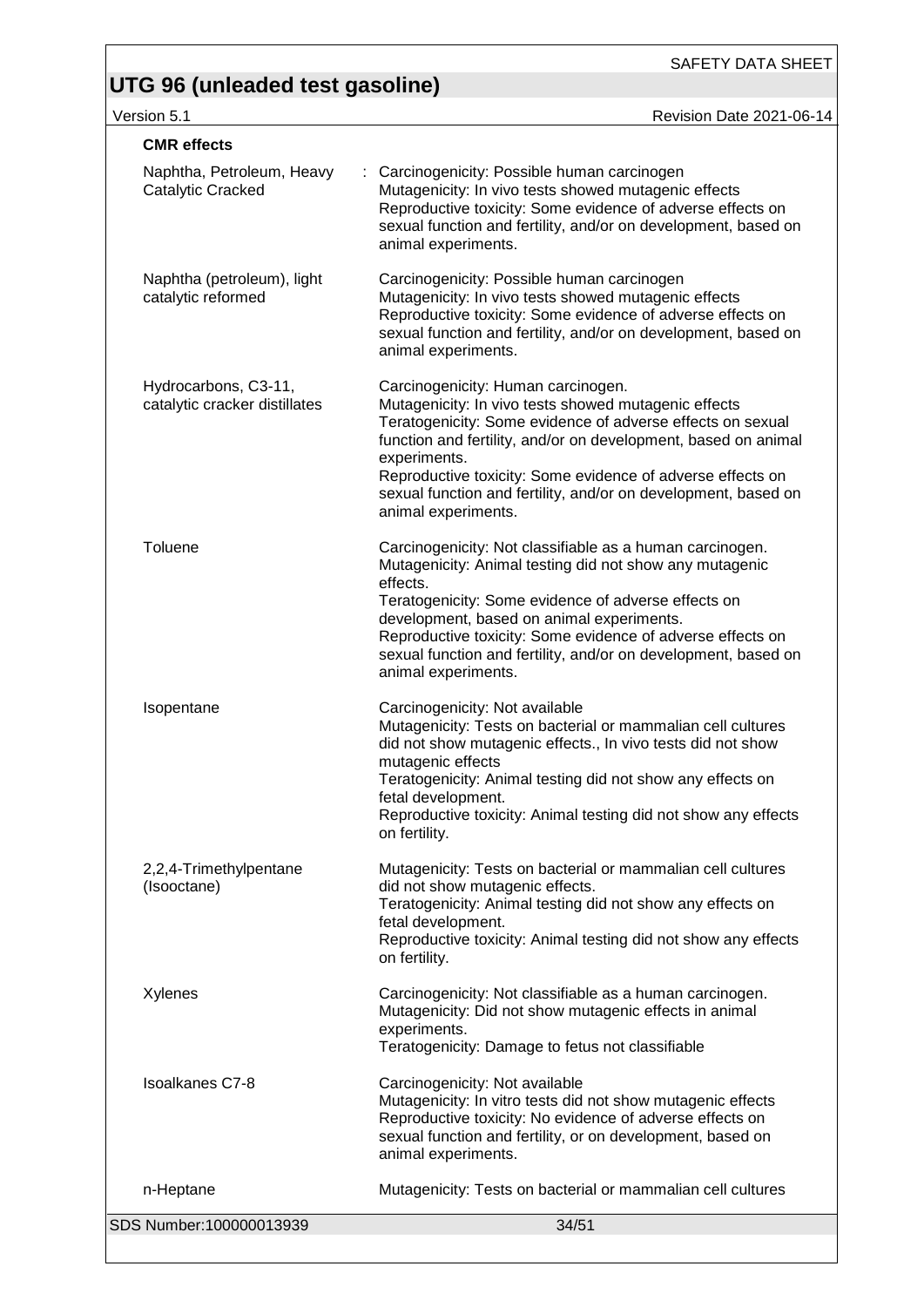| Version 5.1             | Revision Date 2021-06-14                                                                                                                                                                                                                                                                                                                                                      |
|-------------------------|-------------------------------------------------------------------------------------------------------------------------------------------------------------------------------------------------------------------------------------------------------------------------------------------------------------------------------------------------------------------------------|
|                         | did not show mutagenic effects.<br>Teratogenicity: Animal testing did not show any effects on<br>fetal development.<br>Reproductive toxicity: No toxicity to reproduction                                                                                                                                                                                                     |
| n-Butane                | Carcinogenicity: Weight of evidence does not support<br>classification as a carcinogen<br>Mutagenicity: Weight of evidence does not support<br>classification as a germ cell mutagen.<br>Teratogenicity: Not available<br>Reproductive toxicity: Weight of evidence does not support<br>classification for reproductive toxicity                                              |
| n-hexane                | Carcinogenicity: Not classifiable as a human carcinogen.<br>Mutagenicity: Did not show mutagenic effects in animal<br>experiments.<br>Teratogenicity: Animal testing did not show any effects on<br>fetal development.<br>Reproductive toxicity: Some evidence of adverse effects on<br>sexual function and fertility, and/or on development, based on<br>animal experiments. |
| 1-Hexene                | Carcinogenicity: Not available<br>Mutagenicity: Tests on bacterial or mammalian cell cultures<br>did not show mutagenic effects.<br>Teratogenicity: Animal testing did not show any effects on<br>fetal development.<br>Reproductive toxicity: Animal testing did not show any effects<br>on fertility.                                                                       |
| Ethylbenzene            | Carcinogenicity: Weight of evidence does not support<br>classification as a carcinogen<br>Mutagenicity: In vivo tests did not show mutagenic effects<br>Teratogenicity: Did not show teratogenic effects in animal<br>experiments.<br>Reproductive toxicity: No toxicity to reproduction                                                                                      |
| Naphthalene             | Carcinogenicity: Limited evidence of carcinogenicity in animal<br>studies                                                                                                                                                                                                                                                                                                     |
| <b>Benzene</b>          | Carcinogenicity: Human carcinogen.<br>Mutagenicity: In vivo tests showed mutagenic effects<br>Teratogenicity: Did not show teratogenic effects in animal<br>experiments.<br>Reproductive toxicity: Animal testing did not show any effects<br>on fertility.                                                                                                                   |
| 2-methyl-2-butene       | Carcinogenicity: Limited evidence of carcinogenicity in animal<br>studies<br>Mutagenicity: In vitro tests showed mutagenic effects<br>Teratogenicity: Animal testing did not show any effects on<br>fetal development.<br>Reproductive toxicity: Animal testing did not show any effects<br>on fertility.                                                                     |
| Cyclohexane             | Carcinogenicity: Weight of evidence does not support<br>classification as a carcinogen<br>Mutagenicity: Did not show mutagenic effects in animal<br>experiments.<br>Teratogenicity: Did not show teratogenic effects in animal                                                                                                                                                |
| SDS Number:100000013939 | 35/51                                                                                                                                                                                                                                                                                                                                                                         |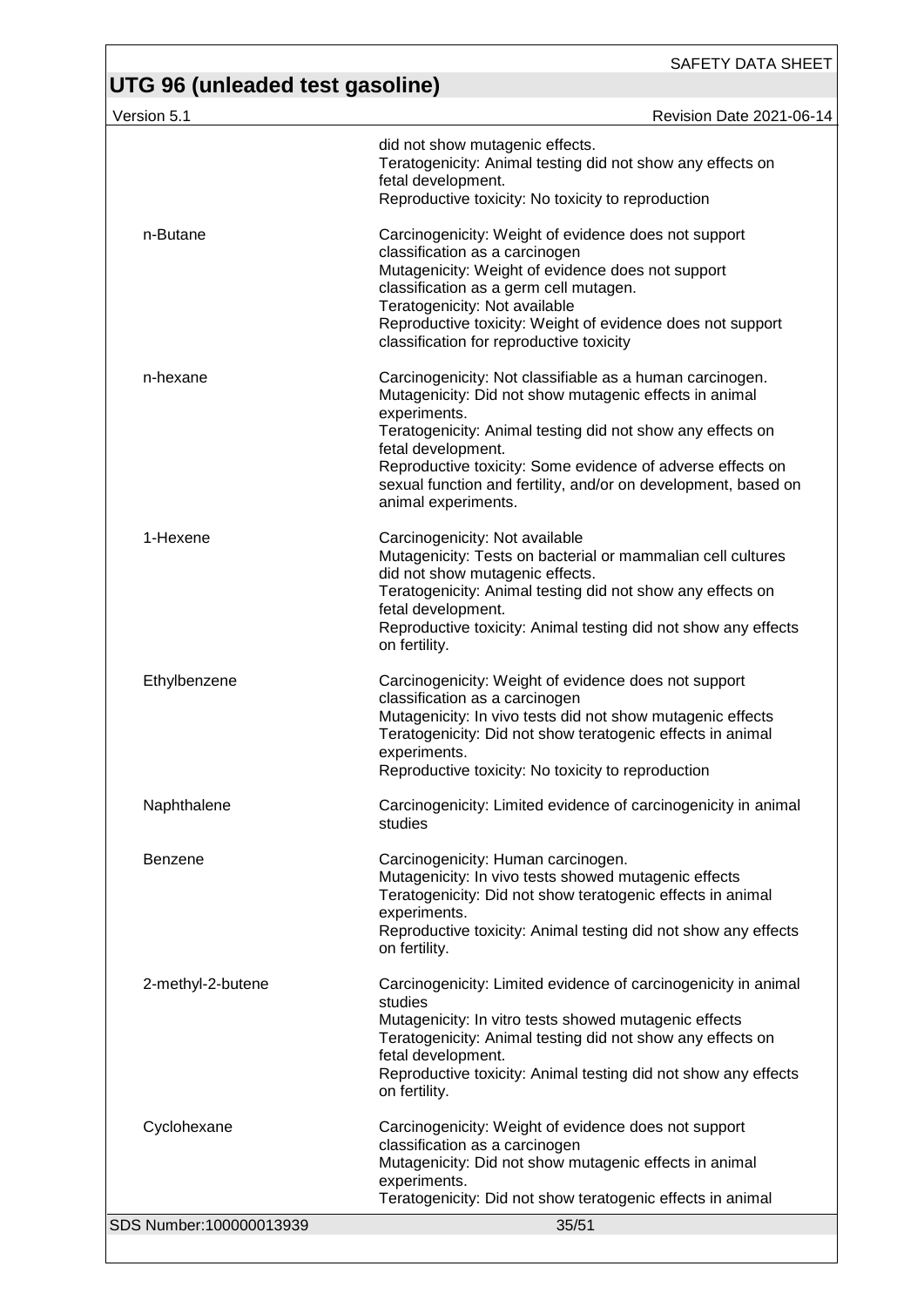| Revision Date 2021-06-14<br>Version 5.1 |  |
|-----------------------------------------|--|
|-----------------------------------------|--|

|                                                               | experiments.<br>Reproductive toxicity: No toxicity to reproduction                                                                                                                                                                                                                                      |
|---------------------------------------------------------------|---------------------------------------------------------------------------------------------------------------------------------------------------------------------------------------------------------------------------------------------------------------------------------------------------------|
| Methylcyclohexane                                             | Carcinogenicity: Not available<br>Mutagenicity: Tests on bacterial or mammalian cell cultures<br>did not show mutagenic effects.<br>Teratogenicity: Animal testing did not show any effects on<br>fetal development.<br>Reproductive toxicity: Animal testing did not show any effects<br>on fertility. |
| Isoprene                                                      | Carcinogenicity: Possible human carcinogen<br>Mutagenicity: In vitro tests showed mutagenic effects                                                                                                                                                                                                     |
| UTG 96 (unleaded test gasoline)<br><b>Further information</b> | Symptoms of overexposure may be headache, dizziness,<br>tiredness, nausea and vomiting. Concentrations substantially<br>above the TLV value may cause narcotic effects. Solvents<br>may degrease the skin.                                                                                              |
| <b>SECTION 12: Ecological information</b>                     |                                                                                                                                                                                                                                                                                                         |
|                                                               |                                                                                                                                                                                                                                                                                                         |
| <b>Toxicity to fish</b>                                       |                                                                                                                                                                                                                                                                                                         |
| Naphtha, Petroleum, Heavy<br>Catalytic Cracked                | : LL50: 10 mg/l<br>Exposure time: 96 h<br>Species: Oncorhynchus mykiss (rainbow trout)<br>semi-static test Method: OECD Test Guideline 203                                                                                                                                                              |
| Naphtha (petroleum), light<br>catalytic reformed              | LL50: 8.2 mg/l<br>Exposure time: 96 h<br>Species: Pimephales promelas (fathead minnow)<br>semi-static test                                                                                                                                                                                              |
| Hydrocarbons, C3-11,<br>catalytic cracker distillates         | $1 - 100$ mg/l<br>Toxic to fish.                                                                                                                                                                                                                                                                        |
| Naphtha (petroleum), light<br>alkylate                        | LL50: 8.2 mg/l<br>Exposure time: 96 h<br>Species: Pimephales promelas (fathead minnow)<br>semi-static test                                                                                                                                                                                              |
| Toluene                                                       | LC50: 18 - 36 mg/l<br>Exposure time: 96 h<br>Species: Pimephales promelas (fathead minnow)                                                                                                                                                                                                              |
| Isopentane                                                    | LC50: 4.26 mg/l<br>Exposure time: 96 h<br>Species: Oncorhynchus mykiss (rainbow trout)<br>semi-static test Method: OECD Test Guideline 203<br>Information given is based on data obtained from similar<br>substances.                                                                                   |
| 2,2,4-Trimethylpentane<br>(Isooctane)                         | LC50: 0.11 mg/l<br>Exposure time: 96 h<br>Species: Oncorhynchus mykiss (rainbow trout)<br>semi-static test Method: OECD Test Guideline 203<br>Information given is based on data obtained from similar<br>substances.                                                                                   |
| SDS Number:100000013939                                       | 36/51                                                                                                                                                                                                                                                                                                   |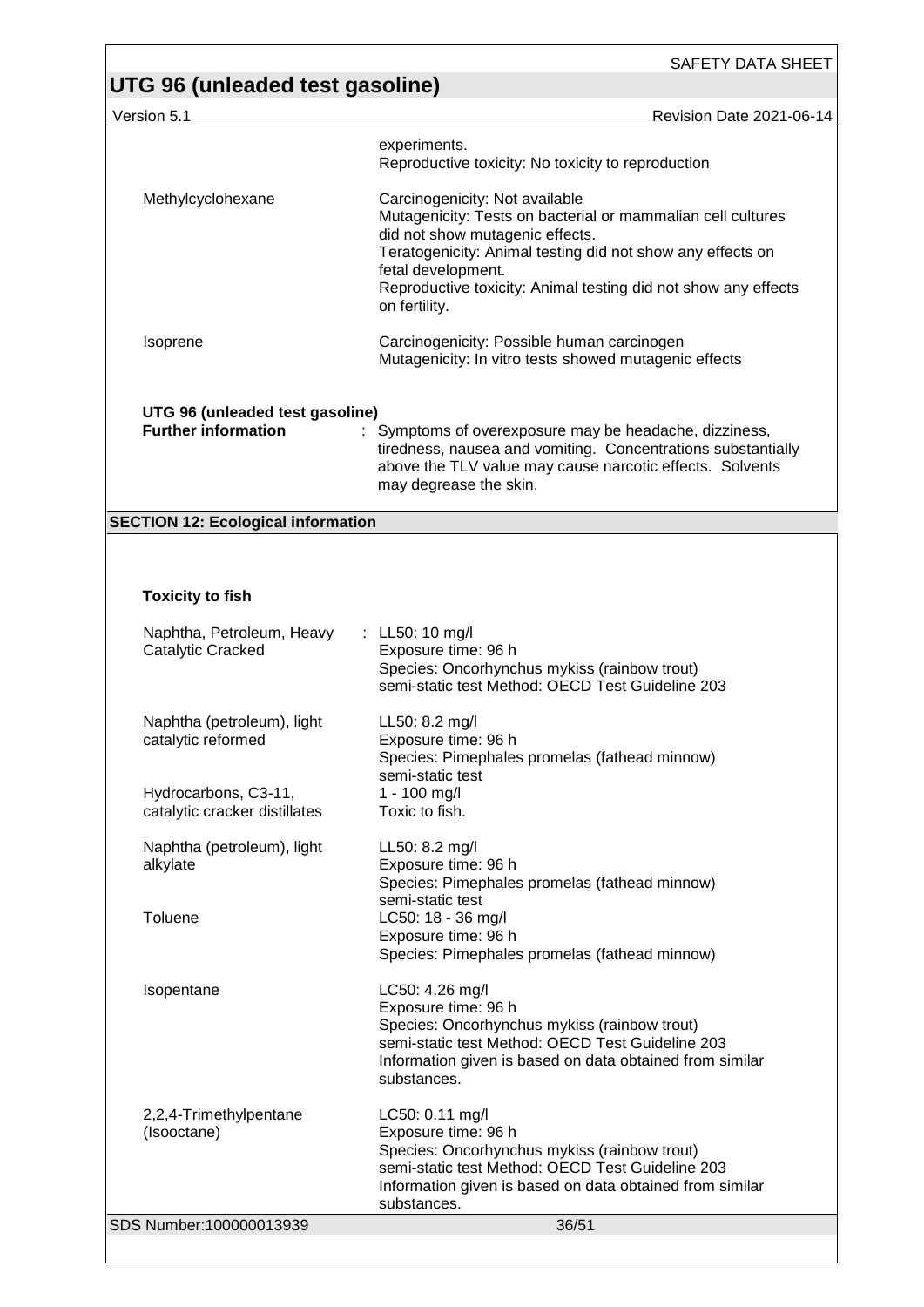version 5.1 Revision Date 2021-06-14

| Xylenes                 | LC50: 8.2 mg/l<br>Exposure time: 96 h<br>Species: Salmo gairdneri (Rainbow trout)                                                                                                                                    |
|-------------------------|----------------------------------------------------------------------------------------------------------------------------------------------------------------------------------------------------------------------|
| C9-C11 Isoalkanes       | LL50: 3.6 mg/l<br>Exposure time: 96 h<br>Species: Oncorhynchus mykiss (rainbow trout)<br>semi-static test Method: OECD Test Guideline 203<br>Information given is based on data obtained from similar<br>substances. |
| <b>Isoalkanes C7-8</b>  | LL50: 5.4 mg/l<br>Exposure time: 96 h<br>Species: Oncorhynchus mykiss (rainbow trout)<br>Method: OECD Test Guideline 203<br>Information given is based on data obtained from similar<br>substances.                  |
| Cyclopentane            | $NOEC:$ > 100 mg/l<br>Exposure time: 24 h<br>Species: Oncorhynchus kisutch (Marine, fresh water)                                                                                                                     |
| n-Heptane               | LL50: 5.738 mg/l<br>Exposure time: 96 h<br>Species: Oncorhynchus mykiss (rainbow trout)<br>Method: QSAR modeled data                                                                                                 |
| n-hexane                | LL50: 12.51 mg/l<br>Exposure time: 96 h<br>Species: Oncorhynchus mykiss (rainbow trout)<br>Method: QSAR modeled data                                                                                                 |
| 1-Hexene                | LC50: 5.6 mg/l<br>Exposure time: 96 h<br>Species: Oncorhynchus mykiss (rainbow trout)<br>semi-static test Test substance: yes<br>Method: OECD Test Guideline 203                                                     |
| Ethylbenzene            | LC50: 4.3 mg/l<br>Exposure time: 96 h<br>Species: Marone saxatilis (striped bass)                                                                                                                                    |
| Naphthalene             | LC50: 3.2 mg/l<br>Exposure time: 96 h<br>Species: Pimephales promelas (fathead minnow)                                                                                                                               |
| <b>Benzene</b>          | LC50: 5.3 mg/l<br>Exposure time: 96 h<br>Species: Oncorhynchus mykiss (rainbow trout)<br>flow-through test Test substance: yes<br>Method: OECD Test Guideline 203                                                    |
| 3-Methylpentane         | No data available                                                                                                                                                                                                    |
| Methylcyclopentane      | No data available                                                                                                                                                                                                    |
| 2-methyl-2-butene       | LC50: 4.99 mg/l<br>Exposure time: 96 h<br>Species: Oncorhynchus mykiss (rainbow trout)                                                                                                                               |
| SDS Number:100000013939 | 37/51                                                                                                                                                                                                                |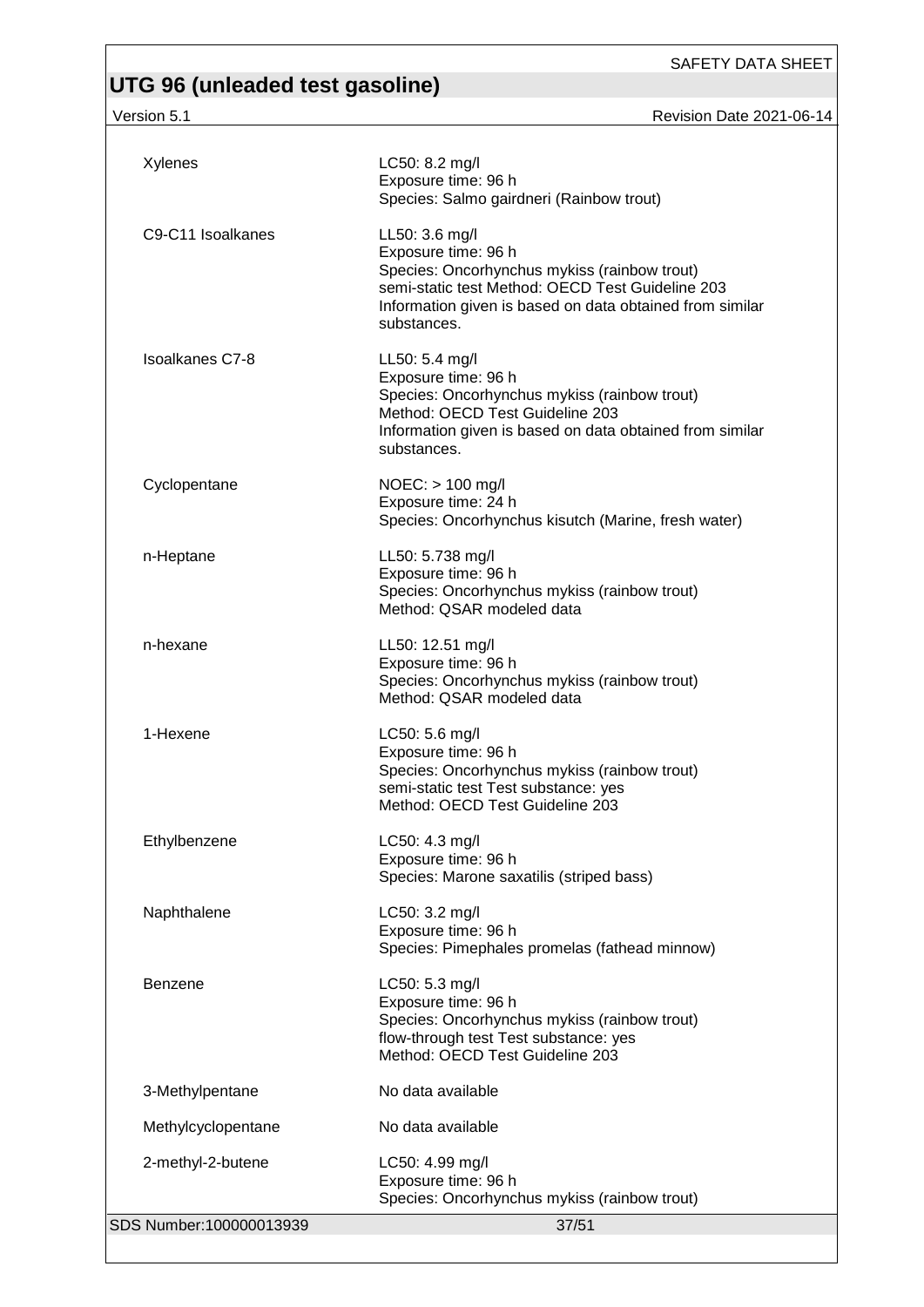| Version 5.1                                           | Revision Date 2021-06-14                                                                                                                                            |
|-------------------------------------------------------|---------------------------------------------------------------------------------------------------------------------------------------------------------------------|
|                                                       | semi-static test Method: OECD Test Guideline 203                                                                                                                    |
| Cyclohexane                                           | LC50: 4.53 mg/l<br>Exposure time: 96 h<br>Species: Pimephales promelas (fathead minnow)<br>Method: OECD Test Guideline 203                                          |
| 2,3-Dimethylbutane                                    | LC50: 6.68 mg/l<br>Exposure time: 96 h<br>Species: Fish<br>Method: QSAR modeled data                                                                                |
| n-Pentane                                             | LC50: 4.3 mg/l<br>Exposure time: 96 h<br>Species: Oncorhynchus mykiss (rainbow trout)                                                                               |
| Methylcyclohexane                                     | semi-static test<br>LC50: 2.07 mg/l<br>Exposure time: 96 h<br>Species: Fish                                                                                         |
| Isoprene                                              | semi-static test<br>LC50: 7.43 mg/l<br>Exposure time: 96 h<br>Species: Oncorhynchus mykiss (rainbow trout)<br>semi-static test Method: OECD Test Guideline 203      |
| Toxicity to daphnia and other aquatic invertebrates   |                                                                                                                                                                     |
| Naphtha, Petroleum, Heavy<br>Catalytic Cracked        | : EL50: 4.5 mg/l<br>Exposure time: 48 h<br>Species: Daphnia magna (Water flea)<br>static test Method: OECD Test Guideline 202                                       |
| Hydrocarbons, C3-11,<br>catalytic cracker distillates | 1 - 100 mg/l<br>Toxic effects on fish and plankton                                                                                                                  |
| Naphtha (petroleum), light<br>alkylate                | EL50: 4.5 mg/l<br>Exposure time: 48 h<br>Species: Daphnia magna (Water flea)<br>static test Method: OECD Test Guideline 202                                         |
| Toluene                                               | EC50: 3.78 mg/l<br>Exposure time: 48 h<br>Species: Daphnia magna (Water flea)                                                                                       |
| Isopentane                                            | EC50: 2.3 mg/l<br>Exposure time: 48 h<br>Species: Daphnia magna (Water flea)<br>static test Method: OECD Test Guideline 202                                         |
| 2,2,4-Trimethylpentane<br>(Isooctane)                 | EC50: 0.4 mg/l<br>Exposure time: 48 h<br>Species: Daphnia magna (Water flea)<br>static test Information given is based on data obtained from<br>similar substances. |
| C9-C11 Isoalkanes                                     | EL50: 22 - 46 mg/l<br>Exposure time: 48 h<br>Species: Daphnia magna (Water flea)<br>static test Method: OECD Test Guideline 202                                     |
| SDS Number:100000013939                               | 38/51                                                                                                                                                               |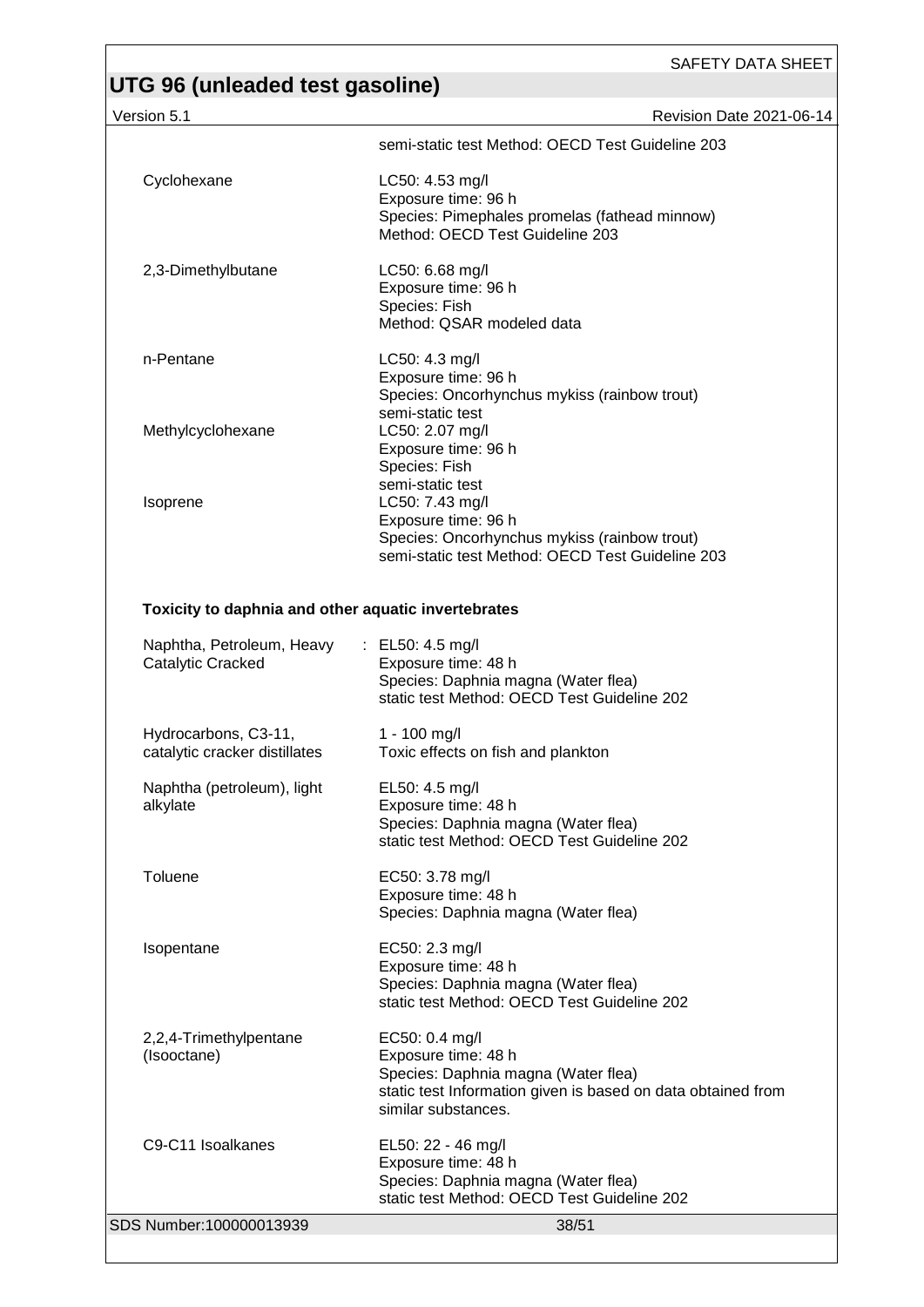| Version 5.1             | Revision Date 2021-06-14                                                                                                                                                                                                     |
|-------------------------|------------------------------------------------------------------------------------------------------------------------------------------------------------------------------------------------------------------------------|
|                         | Information given is based on data obtained from similar<br>substances.                                                                                                                                                      |
| <b>Isoalkanes C7-8</b>  | EL50: 143 mg/l<br>Exposure time: 48 h<br>Species: Daphnia magna (Water flea)<br>static test Method: OECD Test Guideline 202                                                                                                  |
| Cyclopentane            | EL50: 10.5 mg/l<br>Exposure time: 24 h<br>Species: Daphnia magna (Water flea)                                                                                                                                                |
| n-Heptane               | EC50: 1.5 mg/l<br>Exposure time: 48 h<br>Species: Daphnia magna (Water flea)<br>static test Toxic to aquatic organisms.                                                                                                      |
|                         | LC50: 0.1 mg/l<br>Exposure time: 96 h<br>Species: Mysidopsis bahia (mysid shrimp)<br>semi-static test Very toxic to aquatic organisms.                                                                                       |
| n-hexane                | EL50: 21.85 mg/l<br>Exposure time: 48 h<br>Species: Daphnia magna (Water flea)<br>Method: QSAR modeled data                                                                                                                  |
| 1-Hexene                | EC50: 4.4 mg/l<br>Exposure time: 48 h<br>Species: Daphnia magna (Water flea)<br>static test Test substance: no<br>Method: OECD Test Guideline 202<br>Information given is based on data obtained from similar<br>substances. |
| Ethylbenzene            | LC50: 2.6 mg/l<br>Exposure time: 96 h<br>Species: Mysidopsis bahia (mysid shrimp)                                                                                                                                            |
|                         | EC50: 2.2 mg/l<br>Exposure time: 48 h<br>Species: Daphnia magna (Water flea)<br>Method: OECD Test Guideline 202                                                                                                              |
| 2-Methylpentane         | 3.649 mg/l<br>Exposure time: 48 h<br>Species: Daphnia<br>Method: Value calculated using ECOSAR.                                                                                                                              |
| Naphthalene             | LC50: 2.16 mg/l<br>Exposure time: 48 h<br>Species: Daphnia magna (Water flea)                                                                                                                                                |
| <b>Benzene</b>          | EC50: 10 mg/l<br>Exposure time: 48 h<br>Species: Daphnia magna (Water flea)<br>static test Test substance: yes<br>Method: OECD Test Guideline 202                                                                            |
| 3-Methylpentane         | No data available                                                                                                                                                                                                            |
| SDS Number:100000013939 | 39/51                                                                                                                                                                                                                        |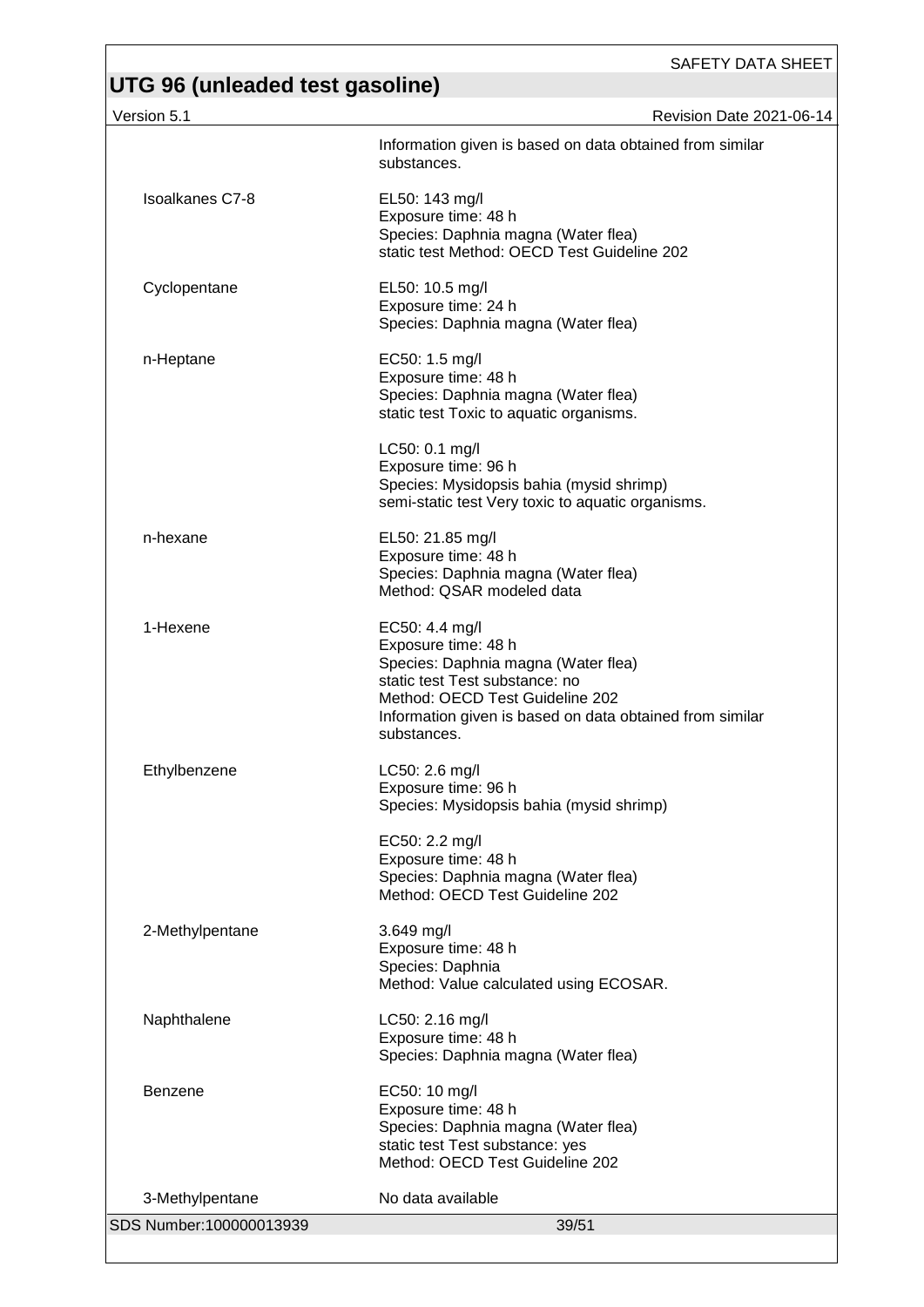# **UTG 96 (unleaded test gasoline)**

Version 5.1 Revision Date 2021-06-14

| Methylcyclopentane                                    | No data available                                                                                                                                                                                     |
|-------------------------------------------------------|-------------------------------------------------------------------------------------------------------------------------------------------------------------------------------------------------------|
| 2-methyl-2-butene                                     | EC50: 3.84 mg/l<br>Exposure time: 48 h<br>Species: Daphnia magna (Water flea)<br>static test Method: OECD Test Guideline 202                                                                          |
| Cyclohexane                                           | EC50: 0.9 mg/l<br>Exposure time: 48 h<br>Species: Daphnia magna (Water flea)<br>Method: OECD Test Guideline 202                                                                                       |
| 2,3-Dimethylbutane                                    | LC50: 4.21 mg/l<br>Exposure time: 48 h<br>Species: Daphnia<br>Method: QSAR modeled data<br>No data available                                                                                          |
| n-Pentane                                             | EC50: 2.7 mg/l<br>Exposure time: 48 h<br>Species: Daphnia magna (Water flea)<br>static test                                                                                                           |
| Methylcyclohexane                                     | EC50: 0.326 mg/l<br>Exposure time: 48 h<br>Species: Daphnia magna (Water flea)                                                                                                                        |
| Hydrogen Sulfide                                      | semi-static test<br>EC50: 0.12 mg/l<br>Exposure time: 48 h<br>Species: Daphnia magna (Water flea)<br>static test Analytical monitoring: yes<br>Test substance: yes<br>Method: OECD Test Guideline 202 |
| Isoprene                                              | EC50: 5.77 mg/l<br>Exposure time: 48 h<br>Species: Daphnia magna (Water flea)                                                                                                                         |
| <b>Toxicity to algae</b>                              |                                                                                                                                                                                                       |
| Naphtha, Petroleum, Heavy<br>Catalytic Cracked        | : ErL50: 3.1 mg/l<br>Exposure time: 96 h<br>Species: Selenastrum capricornutum (green algae)<br>static test Method: OECD Test Guideline 201                                                           |
| Hydrocarbons, C3-11,<br>catalytic cracker distillates | $1 - 100$ mg/l<br>Toxic to algae.                                                                                                                                                                     |
| Naphtha (petroleum), light<br>alkylate                | EC50: 3.1 mg/l<br>Exposure time: 96 h<br>Species: Selenastrum capricornutum (algae)<br>static test Method: OECD Test Guideline 201                                                                    |
| Toluene                                               | EC50: 134 mg/l<br>Exposure time: 72 h<br>Species: Chlamydomonas angulosa (Green algae)                                                                                                                |
| Isopentane                                            | EC50: 7.51 mg/l<br>Exposure time: 72 h                                                                                                                                                                |
| SDS Number:100000013939                               | 40/51                                                                                                                                                                                                 |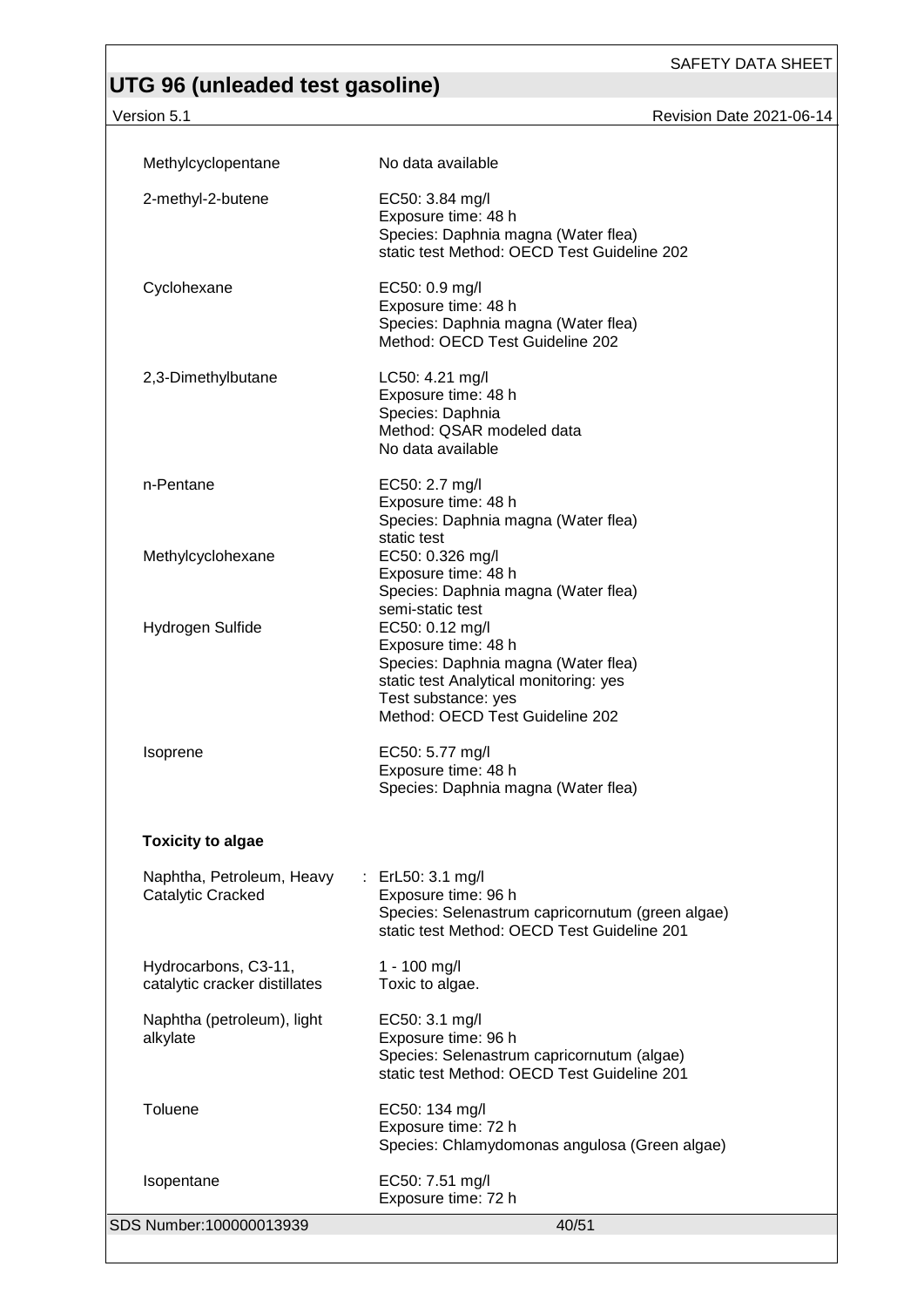# **UTG 96 (unleaded test gasoline)**<br>Version 5.1

| Version 5.1                           | Revision Date 2021-06-14                                                                                                                                                                                                            |
|---------------------------------------|-------------------------------------------------------------------------------------------------------------------------------------------------------------------------------------------------------------------------------------|
|                                       | Species: Scenedesmus capricornutum (fresh water algae)<br>Growth inhibition Method: OECD Test Guideline 201<br>Information given is based on data obtained from similar<br>substances.                                              |
| 2,2,4-Trimethylpentane<br>(Isooctane) | EL50: 2.943 mg/l<br>Exposure time: 72 h<br>Method: QSAR modeled data                                                                                                                                                                |
| C9-C11 Isoalkanes                     | $ErL50:$ > 1,000 mg/l<br>Exposure time: 72 h<br>Species: Pseudokirchneriella subcapitata (algae)<br>static test Method: OECD Test Guideline 201<br>Information given is based on data obtained from similar<br>substances.          |
| Isoalkanes C7-8                       | EL50: 29.0 mg/l<br>Exposure time: 72 h<br>Species: Pseudokirchneriella subcapitata (green algae)<br>Growth inhibition Method: OECD Test Guideline 201                                                                               |
| n-Heptane                             | EL50: 4.338 mg/l<br>Exposure time: 72 h<br>Species: Pseudokirchneriella subcapitata (microalgae)<br>Method: QSAR                                                                                                                    |
| n-hexane                              | EL50: 9.29 mg/l<br>Exposure time: 72 h<br>Species: Pseudokirchneriella subcapitata (green algae)<br>Method: QSAR modeled data                                                                                                       |
| 1-Hexene                              | NOEC: 1.8 mg/l<br>Exposure time: 96 h<br>Species: Pseudokirchneriella subcapitata (green algae)<br>Growth inhibition Method: OECD Test Guideline 201<br>Information given is based on data obtained from similar<br>substances.     |
|                                       | $EC50:$ > 5.5 mg/l<br>Exposure time: 96 h<br>Species: Pseudokirchneriella subcapitata (green algae)<br>Growth inhibition Method: OECD Test Guideline 201<br>Information given is based on data obtained from similar<br>substances. |
| Ethylbenzene                          | ErC50: 5.0 mg/l<br>Exposure time: 96 h<br>Species: Selenastrum capricornutum (algae)                                                                                                                                                |
|                                       | ErC50: 7.7 mg/l<br>Exposure time: 72 h<br>Species: Skeletonema costatum (Marine Algae)                                                                                                                                              |
| 2-Methylpentane                       | 4.321 mg/l<br>Exposure time: 96 h<br>Species: green algae<br>Method: Value calculated using ECOSAR.                                                                                                                                 |
| Naphthalene                           | EC50: 2.96 mg/l<br>Exposure time: 48 h                                                                                                                                                                                              |
| SDS Number:100000013939               | 41/51                                                                                                                                                                                                                               |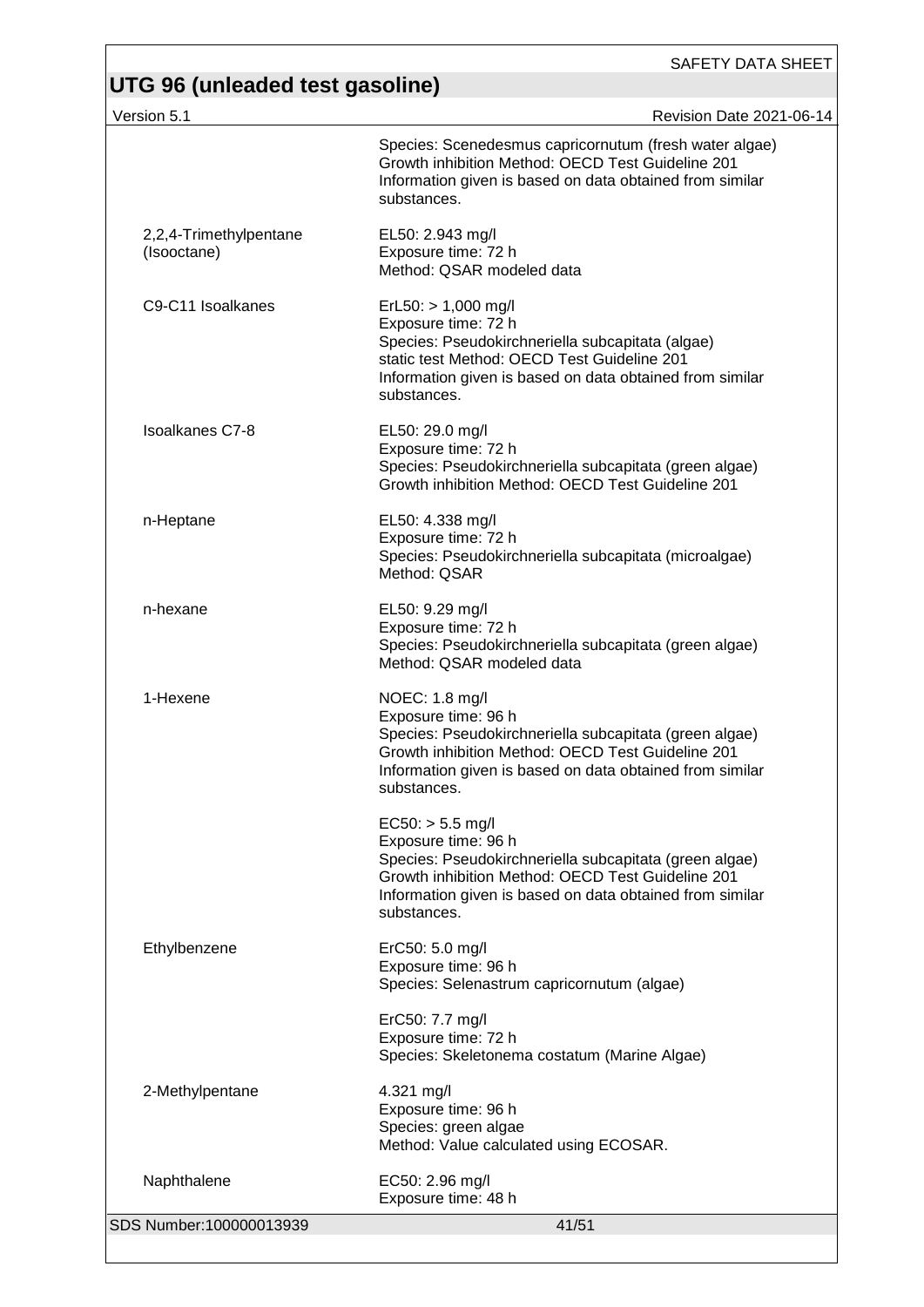| Version 5.1                                | Revision Date 2021-06-14                                                                                                                                   |
|--------------------------------------------|------------------------------------------------------------------------------------------------------------------------------------------------------------|
|                                            | Species: Selenastrum capricornutum (algae)                                                                                                                 |
| Benzene                                    | ErC50: 100 mg/l<br>Exposure time: 72 h<br>Species: Pseudokirchneriella subcapitata (green algae)<br>Test substance: yes<br>Method: OECD Test Guideline 201 |
| 2-methyl-2-butene                          | ErC50: 13.2 mg/l<br>Exposure time: 72 h<br>Species: Pseudokirchneriella subcapitata (green algae)<br>static test Method: OECD Test Guideline 201           |
| Cyclohexane                                | EbC50: 3.4 mg/l<br>Exposure time: 72 h<br>Species: Selenastrum capricornutum (algae)                                                                       |
|                                            | NOEC: 0.925 mg/l<br>Exposure time: 72 h<br>Species: Pseudokirchneriella subcapitata (microalgae)<br>Method: OECD Test Guideline 201                        |
| n-Pentane                                  | EbC50: 10.7 mg/l<br>Exposure time: 72 h<br>Species: Pseudokirchneriella subcapitata (green algae)<br>static test                                           |
| Methylcyclohexane                          | EC50: 0.134 mg/l<br>Exposure time: 72 h<br>Species: Pseudokirchneriella subcapitata (green algae)<br>static test                                           |
| Hydrogen Sulfide                           | EC50: 1.87 mg/l<br>Exposure time: 24 h<br>Species: Selenastrum capricornutum (algae)<br>static test Test substance: yes                                    |
| Isoprene                                   | $EC50:$ > 35.2 mg/l<br>Exposure time: 96 h<br>Species: Pseudokirchneriella subcapitata (green algae)                                                       |
| <b>M-Factor</b><br>cyclohexane             | M-Factor (Acute Aquat. Tox.)<br>1                                                                                                                          |
| <b>M-Factor</b><br>methylcyclohexane       | M-Factor (Acute Aquat. Tox.)<br>1                                                                                                                          |
|                                            | M-Factor (Chron. Aquat. Tox.)<br>1                                                                                                                         |
| <b>Toxicity to bacteria</b>                |                                                                                                                                                            |
| Methylcyclohexane                          | : IC50: 29 mg/l<br>Exposure time: 15 h<br>Growth inhibition                                                                                                |
| <b>Toxicity to fish (Chronic toxicity)</b> |                                                                                                                                                            |
| SDS Number:100000013939                    | 42/51                                                                                                                                                      |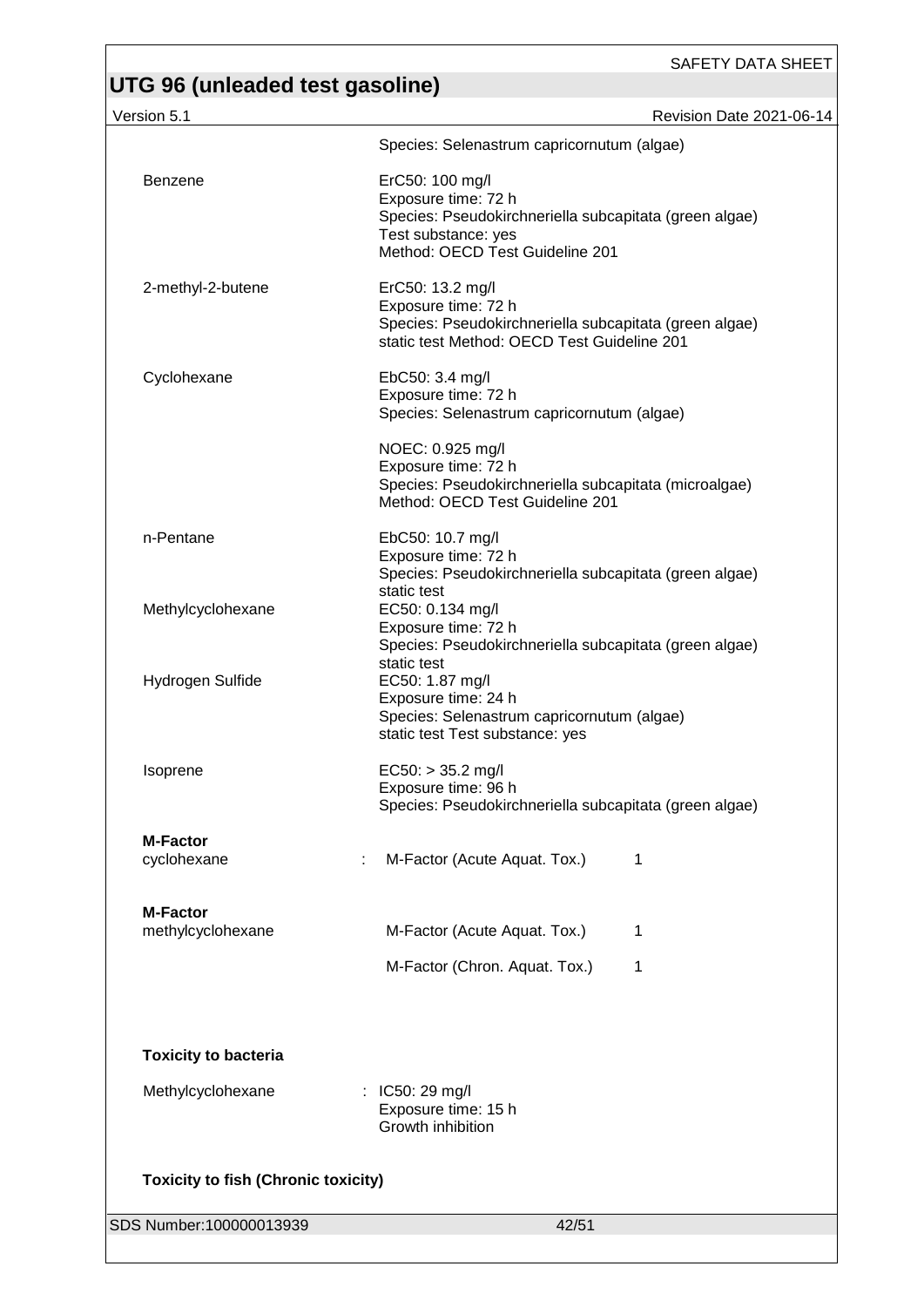| Version 5.1                                           | Revision Date 2021-06-14                                                                                                                                                                              |
|-------------------------------------------------------|-------------------------------------------------------------------------------------------------------------------------------------------------------------------------------------------------------|
| Hydrocarbons, C3-11,<br>catalytic cracker distillates | : NOEL: $2.6 \text{ mg/l}$<br>Toxic effects on fish and plankton                                                                                                                                      |
| C9-C11 Isoalkanes                                     | NOELR: 0.132 mg/l<br>Species: Oncorhynchus mykiss (rainbow trout)<br>Method: QSAR modeled data                                                                                                        |
| <b>Isoalkanes C7-8</b>                                | NOELR: 0.778 mg/l<br>Exposure time: 28 d<br>Species: Oncorhynchus mykiss (rainbow trout)<br>Method: QSAR modeled data                                                                                 |
| n-Heptane                                             | NOELR: 1.284 mg/l<br>Exposure time: 28 d<br>Species: Oncorhynchus mykiss (rainbow trout)<br>Method: QSAR modeled data                                                                                 |
|                                                       | Toxicity to daphnia and other aquatic invertebrates (Chronic toxicity)                                                                                                                                |
| Naphtha, Petroleum, Heavy<br>Catalytic Cracked        | : NOELR: 2.6 mg/l<br>Exposure time: 21 d<br>Species: Daphnia magna (Water flea)<br>semi-static test<br>Method: OECD Test Guideline 211                                                                |
| Hydrocarbons, C3-11,<br>catalytic cracker distillates | : NOEL: $2.6 \text{ mg/l}$<br>Species: Daphnia sp. (Water flea)<br>Toxic effects on fish and plankton                                                                                                 |
| Naphtha (petroleum), light<br>alkylate                | : NOELR: 2.6 mg/l<br>Exposure time: 21 d<br>Species: Daphnia magna (Water flea)<br>semi-static test<br>Method: OECD Test Guideline 211                                                                |
| 2,2,4-Trimethylpentane<br>(Isooctane)                 | : NOEL: 0.17 mg/l<br>Exposure time: 21 d<br>Species: Daphnia magna (Water flea)<br>Method: OECD Test Guideline 211<br>Information given is based on data obtained from similar<br>substances.         |
| <b>Isoalkanes C7-8</b>                                | : NOELR: $1 \text{ mg/l}$<br>Exposure time: 21 d<br>Species: Daphnia magna (Water flea)<br>Method: OECD Test Guideline 211<br>Information given is based on data obtained from similar<br>substances. |
| Ethylbenzene                                          | NOEC: 1 mg/l<br>Exposure time: 7 d<br>Species: Daphnia pulex (Water flea)<br>semi-static test<br>Analytical monitoring: yes                                                                           |
| Biodegradability                                      | : This material is not expected to be readily biodegradable.<br>Expected to be inherently biodegradable.                                                                                              |
| SDS Number:100000013939                               | 43/51                                                                                                                                                                                                 |
|                                                       |                                                                                                                                                                                                       |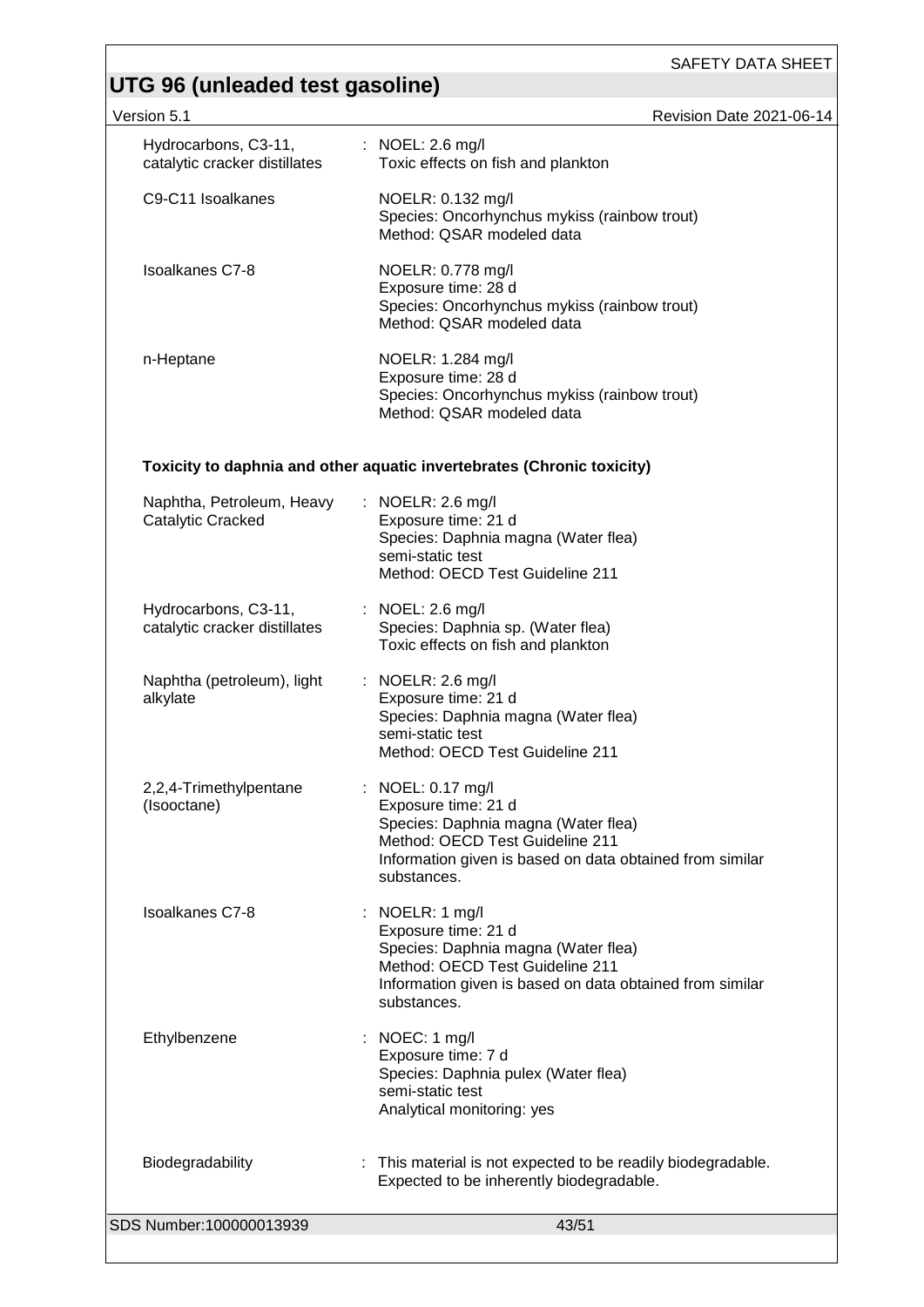Version 5.1 **Access 12 Access 12 Access 12 Access 12 Access 12 Access 12 Access 12 Access 12 Access 12 Access 12 Access 12 Access 12 Access 12 Access 12 Access 12 Access 12 Access 12 Access 12 Access 12 Access 12 Access 12** 

Elimination information (persistence and degradability)

#### Bioaccumulation

| SDS Number:100000013939                                                                       |    | 44/51                                                                                                                |
|-----------------------------------------------------------------------------------------------|----|----------------------------------------------------------------------------------------------------------------------|
| Mobility                                                                                      |    |                                                                                                                      |
| Hydrogen Sulfide                                                                              |    | This material is not expected to bioaccumulate.                                                                      |
| Methylcyclohexane                                                                             |    | : Not classified due to data which are conclusive although<br>insufficient for classification.                       |
| n-Pentane                                                                                     |    | Bioconcentration factor (BCF): 171<br>Method: QSAR modeled data<br>This material is not expected to bioaccumulate.   |
| Cyclohexane                                                                                   |    | Bioconcentration factor (BCF): 167<br>This material is not expected to bioaccumulate.                                |
| <b>Benzene</b>                                                                                |    | Bioconcentration factor (BCF): 13                                                                                    |
| 2-Methylpentane                                                                               |    | Does not significantly accumulate in organisms.                                                                      |
| 2,2-Dimethylbutane                                                                            |    | : Accumulation in aquatic organisms is unlikely.                                                                     |
| Ethylbenzene                                                                                  |    | : Bioconcentration factor (BCF): 110                                                                                 |
| 1-Hexene                                                                                      |    | : This material is not expected to bioaccumulate.                                                                    |
| n-hexane                                                                                      |    | : Bioconcentration factor (BCF): 501<br>Does not significantly accumulate in organisms.                              |
| n-Butane                                                                                      |    | : This material is not expected to bioaccumulate.                                                                    |
| n-Heptane                                                                                     |    | : Bioconcentration factor (BCF): 552<br>Method: QSAR modeled data<br>This material is not expected to bioaccumulate. |
| Cyclopentane                                                                                  |    | : Accumulation in aquatic organisms is unlikely.                                                                     |
| <b>Isoalkanes C7-8</b>                                                                        |    | This material is not expected to bioaccumulate.                                                                      |
| Xylenes                                                                                       |    | : This material is not expected to bioaccumulate.                                                                    |
| 2,2,4-Trimethylpentane<br>(Isooctane)                                                         |    | : Bioconcentration factor (BCF): 231<br>Method: QSAR modeled data<br>This material is not expected to bioaccumulate. |
| Isopentane                                                                                    |    | : Accumulation in aquatic organisms is unlikely.                                                                     |
| alkylate<br>Toluene                                                                           |    | This material is not expected to bioaccumulate.                                                                      |
| catalytic cracker distillates<br>Naphtha (petroleum), light                                   |    | : The product may be accumulated in organisms.                                                                       |
| Catalytic Cracked<br>Naphtha (petroleum), light<br>catalytic reformed<br>Hydrocarbons, C3-11, |    | : No data available                                                                                                  |
|                                                                                               | ÷. | The product may be accumulated in organisms.                                                                         |
| Naphtha, Petroleum, Heavy                                                                     |    | : The product may be accumulated in organisms.                                                                       |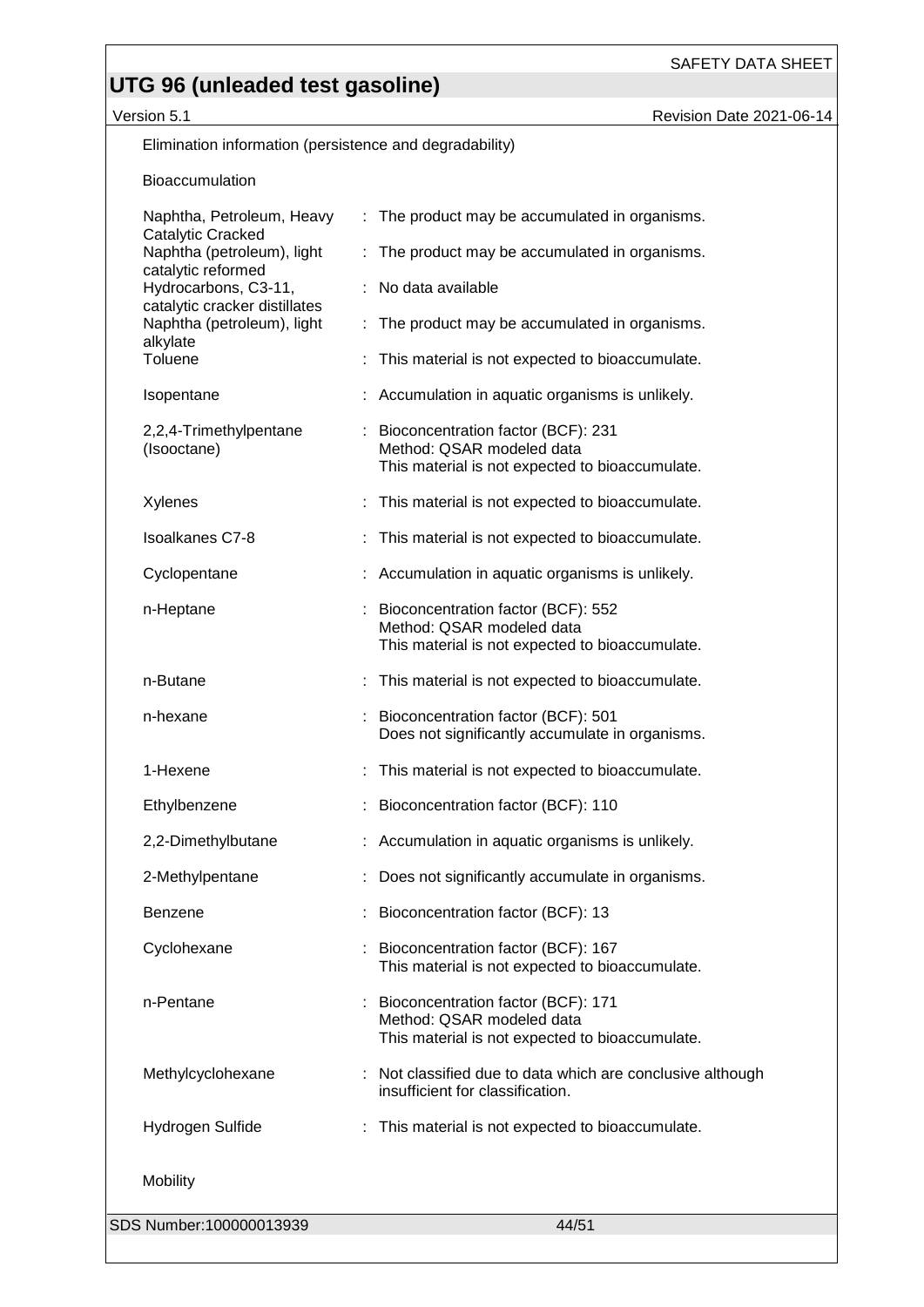| Version 5.1                                                                                                                                  | Revision Date 2021-06-14                                                                                                                                                                 |
|----------------------------------------------------------------------------------------------------------------------------------------------|------------------------------------------------------------------------------------------------------------------------------------------------------------------------------------------|
| Naphtha, Petroleum, Heavy<br>Catalytic Cracked<br>Naphtha (petroleum), light<br>catalytic reformed<br>Naphtha (petroleum), light<br>alkylate | : No data available                                                                                                                                                                      |
|                                                                                                                                              | No data available                                                                                                                                                                        |
|                                                                                                                                              | : This product may float or sink in water.<br>After release, disperses into the air.                                                                                                     |
| Toluene                                                                                                                                      | Not expected to adsorb on soil.                                                                                                                                                          |
| 2,2,4-Trimethylpentane<br>(Isooctane)                                                                                                        | Medium: Air<br>Method: Calculation, Mackay Level I Fugacity Model<br>After release, disperses into the air.                                                                              |
| <b>Isoalkanes C7-8</b>                                                                                                                       | Medium: Air<br>Method: Calculation, Mackay Level III Fugacity Model                                                                                                                      |
| n-Heptane                                                                                                                                    | Medium: Air<br>Method: Calculation, Mackay Level I Fugacity Model<br>After release, disperses into the air.                                                                              |
| n-Butane                                                                                                                                     | : The product evaporates readily.                                                                                                                                                        |
| 1-Hexene                                                                                                                                     | No data available                                                                                                                                                                        |
| Ethylbenzene                                                                                                                                 | Method: Calculation, Mackay Level I Fugacity Model<br>Disperses rapidly in air.                                                                                                          |
| <b>Benzene</b>                                                                                                                               | No data available                                                                                                                                                                        |
| Cyclohexane                                                                                                                                  | Not expected to adsorb on soil.                                                                                                                                                          |
| n-Pentane                                                                                                                                    | : After release, disperses into the air.                                                                                                                                                 |
| Hydrogen Sulfide                                                                                                                             | No data available                                                                                                                                                                        |
| <b>Results of PBT assessment</b>                                                                                                             |                                                                                                                                                                                          |
| Naphtha, Petroleum, Heavy<br>Catalytic Cracked                                                                                               | Non-classified PBT substance, Non-classified vPvB substance                                                                                                                              |
| Toluene                                                                                                                                      | Non-classified vPvB substance, Non-classified PBT substance                                                                                                                              |
| Isopentane                                                                                                                                   | Non-classified PBT substance, Non-classified vPvB substance                                                                                                                              |
| 2,2,4-Trimethylpentane                                                                                                                       | Non-classified PBT substance, Non-classified vPvB substance                                                                                                                              |
| (Isooctane)<br><b>Isoalkanes C7-8</b>                                                                                                        | Non-classified PBT substance, Non-classified vPvB substance                                                                                                                              |
| n-Heptane                                                                                                                                    | Non-classified PBT substance, Non-classified vPvB substance                                                                                                                              |
| n-Butane                                                                                                                                     | This substance is not considered to be persistent,<br>bioaccumulating and toxic (PBT)., This substance is not<br>considered to be very persistent and very bioaccumulating<br>$(vPvB)$ . |
| n-hexane                                                                                                                                     | Non-classified vPvB substance, Non-classified PBT substance                                                                                                                              |
| 1-Hexene                                                                                                                                     | Non-classified PBT substance, Non-classified vPvB substance                                                                                                                              |
| Ethylbenzene                                                                                                                                 | Non-classified vPvB substance, Non-classified PBT substance                                                                                                                              |
| SDS Number:100000013939                                                                                                                      | 45/51                                                                                                                                                                                    |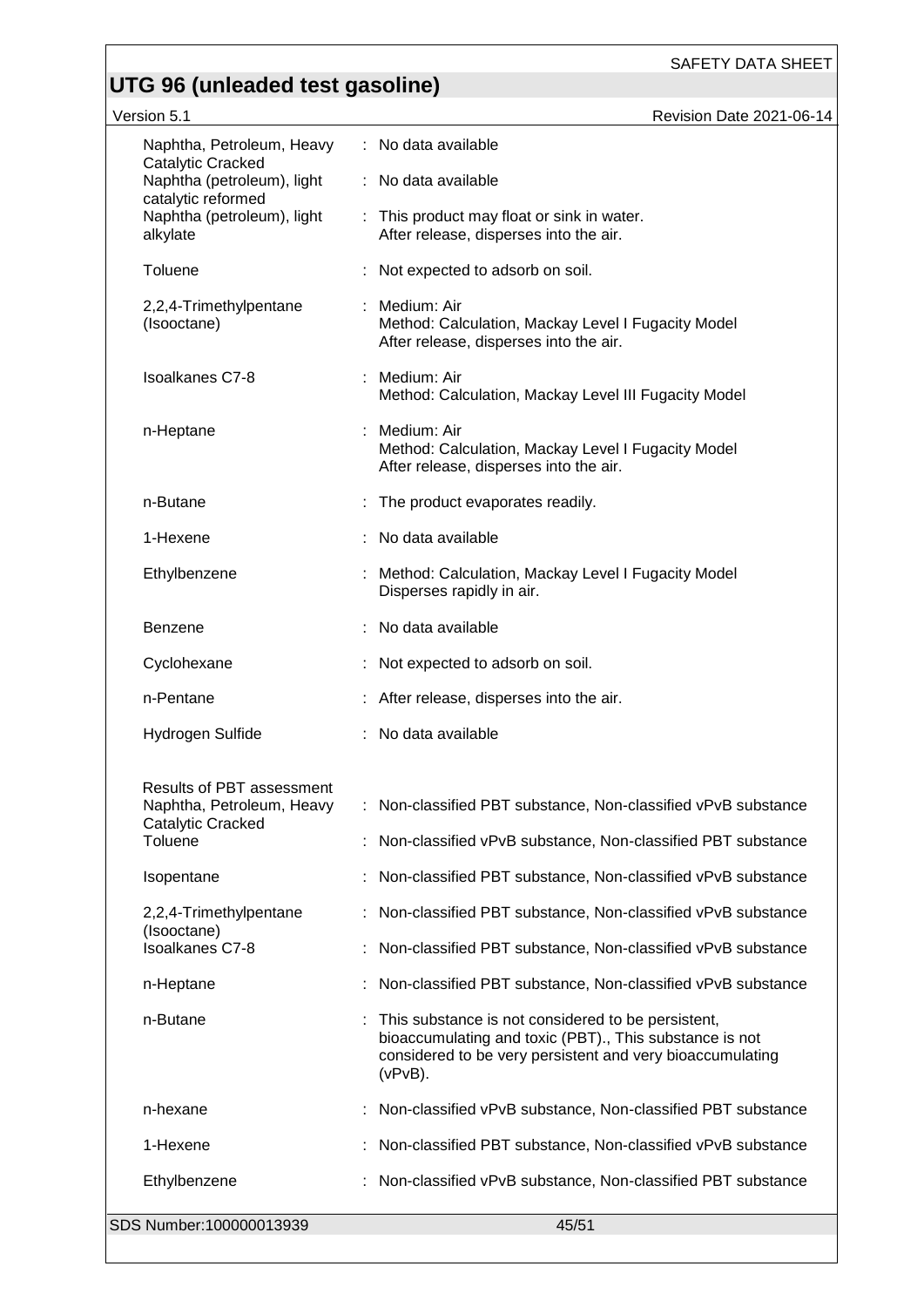#### **UTG 96 (unleaded test gasoline)**

| Version 5.1                                                             | <b>Revision Date 2021-06-14</b>                                                                                                                                                            |  |  |
|-------------------------------------------------------------------------|--------------------------------------------------------------------------------------------------------------------------------------------------------------------------------------------|--|--|
| Benzene                                                                 | : This substance is not considered to be persistent,<br>bioaccumulating and toxic (PBT)., This substance is not<br>considered to be very persistent and very bioaccumulating<br>$(vPvB)$ . |  |  |
| 2-methyl-2-butene                                                       | : Non-classified PBT substance, Non-classified vPvB substance                                                                                                                              |  |  |
| Cyclohexane                                                             | : Non-classified PBT substance, Non-classified vPvB substance                                                                                                                              |  |  |
| Methylcyclohexane                                                       | : Non-classified PBT substance, Non-classified vPvB substance                                                                                                                              |  |  |
| Additional ecological<br>information<br><b>Ecotoxicology Assessment</b> | : Very toxic to aquatic life with long lasting effects.                                                                                                                                    |  |  |
| Short-term (acute) aquatic<br>hazard                                    | $\therefore$ Very toxic to aquatic life.                                                                                                                                                   |  |  |
| Long-term (chronic) aquatic<br>hazard                                   | : Very toxic to aquatic life with long lasting effects.                                                                                                                                    |  |  |
| <b>SECTION 13: Disposal considerations</b>                              |                                                                                                                                                                                            |  |  |

The information in this SDS pertains only to the product as shipped.

Use material for its intended purpose or recycle if possible. This material, if it must be discarded, may meet the criteria of a hazardous waste as defined by US EPA under RCRA (40 CFR 261) or other State and local regulations. Measurement of certain physical properties and analysis for regulated components may be necessary to make a correct determination. If this material is classified as a hazardous waste, federal law requires disposal at a licensed hazardous waste disposal facility.

| Product                | : The product should not be allowed to enter drains, water<br>courses or the soil. Do not contaminate ponds, waterways or<br>ditches with chemical or used container. Send to a licensed<br>waste management company. |  |
|------------------------|-----------------------------------------------------------------------------------------------------------------------------------------------------------------------------------------------------------------------|--|
| Contaminated packaging | : Empty remaining contents. Dispose of as unused product.                                                                                                                                                             |  |

#### **SECTION 14: Transport information**

**The shipping descriptions shown here are for bulk shipments only, and may not apply to shipments in non-bulk packages (see regulatory definition).**

torch on, the empty drum.

Consult the appropriate domestic or international mode-specific and quantity-specific Dangerous Goods Regulations for additional shipping description requirements (e.g., technical name or names, etc.) Therefore, the information shown here, may not always agree with the bill of lading shipping description for the material. Flashpoints for the material may vary slightly between the SDS and the bill of lading.

#### **US DOT (UNITED STATES DEPARTMENT OF TRANSPORTATION)**

UN1203, GASOLINE, 3, II, MARINE POLLUTANT, (2,2,4-TRIMETHYLPENTANE (ISOOCTANE), N-HEPTANE)

#### **IMO / IMDG (INTERNATIONAL MARITIME DANGEROUS GOODS)**

UN1203, GASOLINE, 3, II, (-37°C), MARINE POLLUTANT, (NAPHTHA, PETROLEUM, HEAVY

SDS Number:100000013939 46/51

Do not re-use empty containers. Do not burn, or use a cutting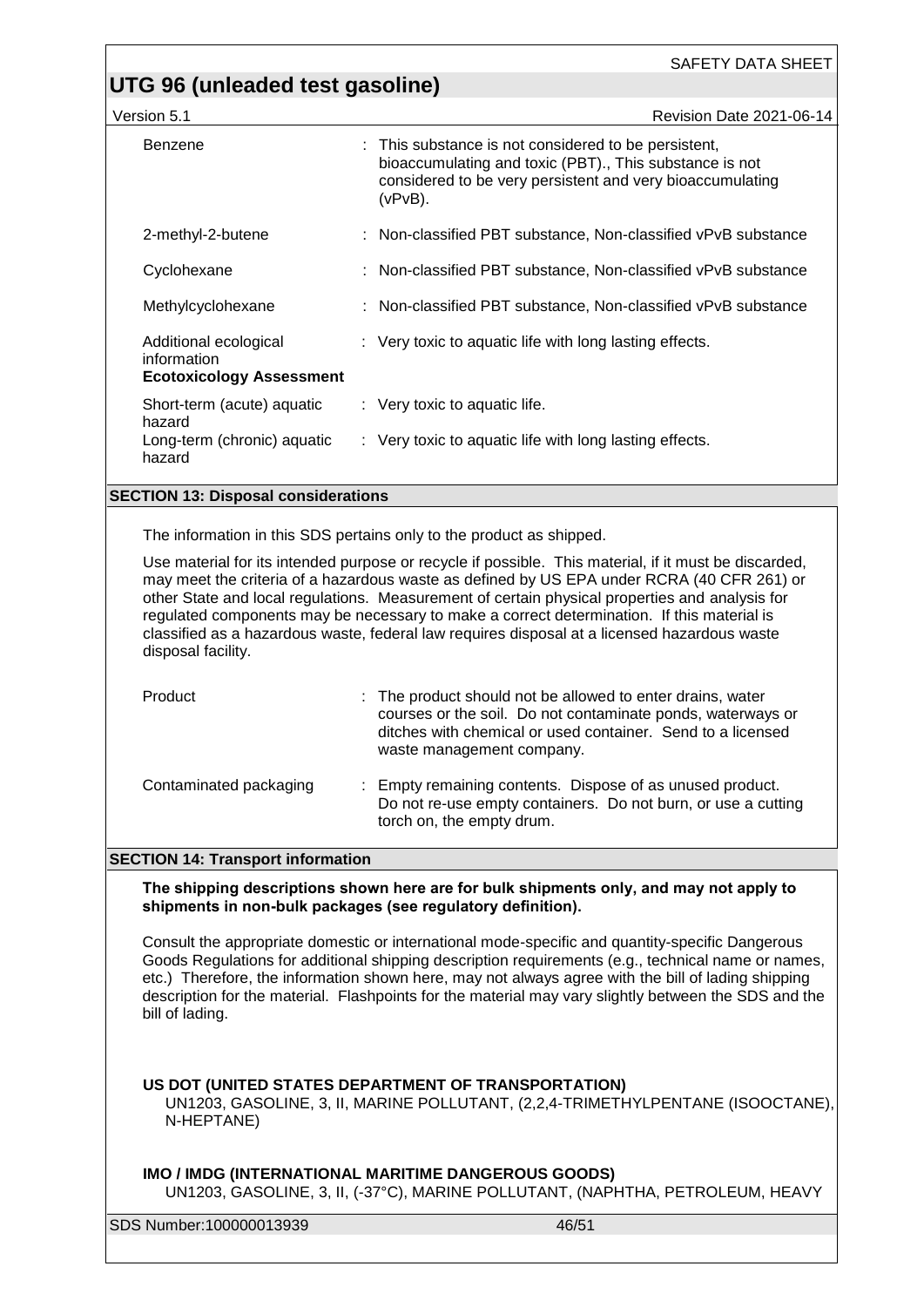#### **UTG 96 (unleaded test gasoline)**

Version 5.1 **Network 2021-06-14** Revision Date 2021-06-14

CATALYTIC CRACKED)

**IATA (INTERNATIONAL AIR TRANSPORT ASSOCIATION)**

UN1203, GASOLINE, 3, II

**ADR (AGREEMENT ON DANGEROUS GOODS BY ROAD (EUROPE))** UN1203, MOTOR SPIRIT, 3, II, (D/E), ENVIRONMENTALLY HAZARDOUS, (NAPHTHA, PETROLEUM, HEAVY CATALYTIC CRACKED)

#### **RID (REGULATIONS CONCERNING THE INTERNATIONAL TRANSPORT OF DANGEROUS GOODS (EUROPE))**

UN1203, GASOLINE, 3, II, ENVIRONMENTALLY HAZARDOUS, (NAPHTHA, PETROLEUM, HEAVY CATALYTIC CRACKED)

**ADN (EUROPEAN AGREEMENT CONCERNING THE INTERNATIONAL CARRIAGE OF DANGEROUS GOODS BY INLAND WATERWAYS)** UN1203, GASOLINE, 3, II, ENVIRONMENTALLY HAZARDOUS, (NAPHTHA, PETROLEUM, HEAVY CATALYTIC CRACKED)

**Transport in bulk according to Annex II of MARPOL 73/78 and the IBC Code**

| <b>SECTION 15: Regulatory information</b>      |  |                                                                                                                                                                                                                                              |  |  |
|------------------------------------------------|--|----------------------------------------------------------------------------------------------------------------------------------------------------------------------------------------------------------------------------------------------|--|--|
| <b>National legislation</b>                    |  |                                                                                                                                                                                                                                              |  |  |
| SARA 311/312 Hazards                           |  | : Flammable (gases, aerosols, liquids, or solids)<br>Germ cell mutagenicity<br>Carcinogenicity<br>Reproductive toxicity<br>Specific target organ toxicity (single or repeated exposure)<br>Aspiration hazard<br>Skin corrosion or irritation |  |  |
| <b>CERCLA Reportable</b><br>Quantity           |  | $: 200$ lbs<br><b>Benzene</b>                                                                                                                                                                                                                |  |  |
| SARA 302 Reportable<br>Quantity                |  | : Calculated RQ exceeds reasonably attainable upper limit.<br>Hydrogen Sulfide                                                                                                                                                               |  |  |
| SARA 302 Threshold<br><b>Planning Quantity</b> |  | : This material does not contain any components with a section<br>302 EHS TPQ.                                                                                                                                                               |  |  |
| SARA 304 Reportable                            |  | : Calculated RQ exceeds reasonably attainable upper limit.                                                                                                                                                                                   |  |  |

SDS Number:100000013939 47/51 **Quantity** Hydrogen Sulfide 7783-06-4 100 lbs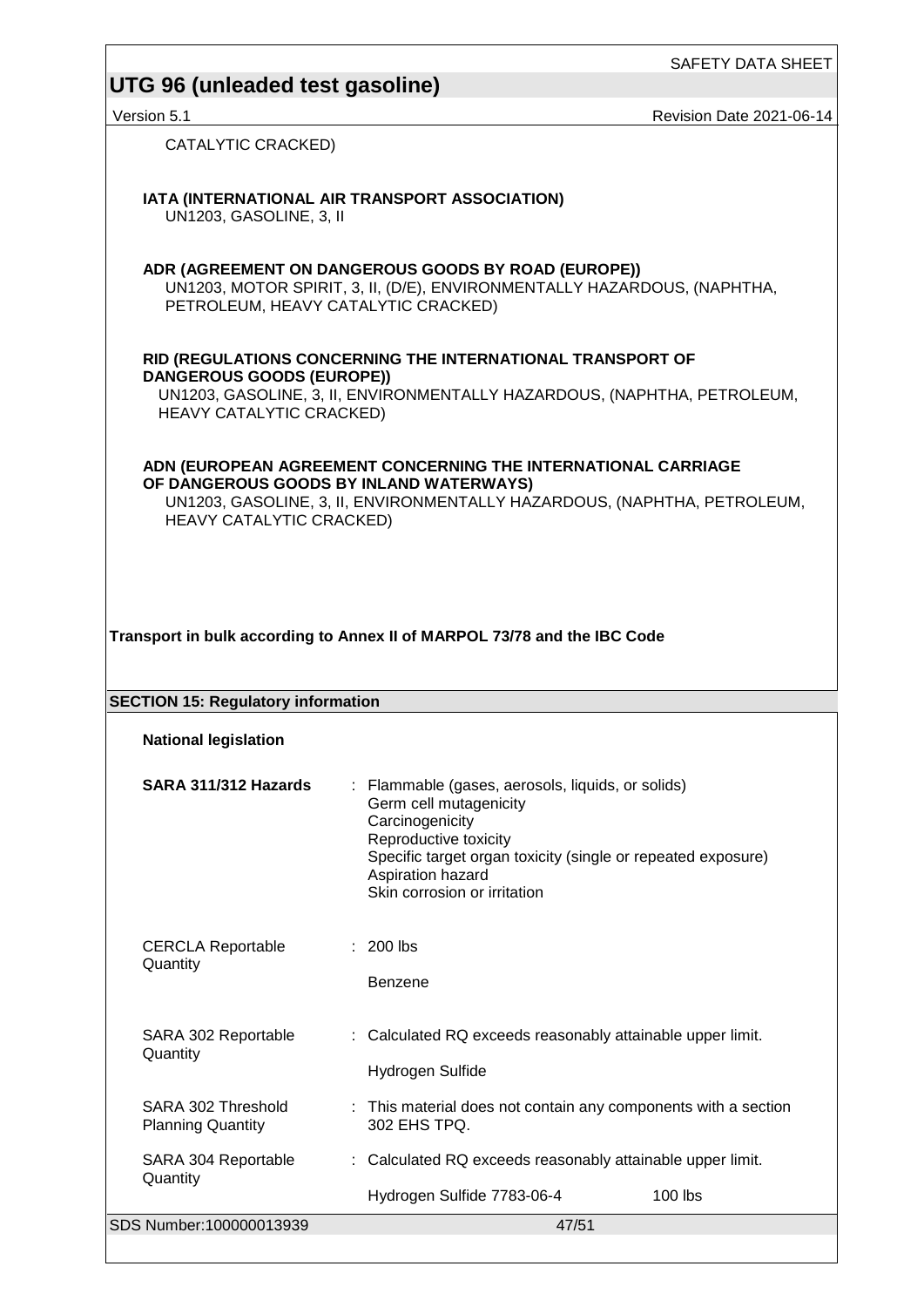| UTG 96 (unleaded test gasoline)                                                                                                                                                                               |                                                                                                                                                                                                                                                                                                                        |  |  |
|---------------------------------------------------------------------------------------------------------------------------------------------------------------------------------------------------------------|------------------------------------------------------------------------------------------------------------------------------------------------------------------------------------------------------------------------------------------------------------------------------------------------------------------------|--|--|
| Version 5.1                                                                                                                                                                                                   | Revision Date 2021-06-14                                                                                                                                                                                                                                                                                               |  |  |
|                                                                                                                                                                                                               |                                                                                                                                                                                                                                                                                                                        |  |  |
| SARA 313 Components                                                                                                                                                                                           | : The following components are subject to reporting levels<br>established by SARA Title III, Section 313:                                                                                                                                                                                                              |  |  |
|                                                                                                                                                                                                               | : Toluene - 108-88-3<br>Xylenes - 1330-20-7<br>n-hexane - 110-54-3<br>1,2,4-Trimethylbenzene - 95-63-6<br>Ethylbenzene - 100-41-4<br>Benzene - 71-43-2                                                                                                                                                                 |  |  |
|                                                                                                                                                                                                               | Naphthalene - 91-20-3<br>Cyclohexane - 110-82-7<br>Isoprene - 78-79-5<br>p-xylene - 106-42-3<br>o-xylene - 95-47-6<br>m-xylene - 108-38-3                                                                                                                                                                              |  |  |
| <b>Clean Air Act</b>                                                                                                                                                                                          |                                                                                                                                                                                                                                                                                                                        |  |  |
| : This product neither contains, nor was manufactured with a Class I or<br>Ozone-Depletion<br>Potential<br>Class II ODS as defined by the U.S. Clean Air Act Section 602 (40 CFR<br>82, Subpt. A, App.A + B). |                                                                                                                                                                                                                                                                                                                        |  |  |
|                                                                                                                                                                                                               | The following chemical(s) are listed as HAP under the U.S. Clean Air Act, Section 112 (40 CFR 61):<br>: Toluene - 108-88-3<br>2,2,4-Trimethylpentane (Isooctane) - 540-84-1<br>Xylenes - 1330-20-7<br>n-hexane - 110-54-3<br>Ethylbenzene - 100-41-4<br>Naphthalene - 91-20-3<br>Benzene - 71-43-2<br>Cumene - 98-82-8 |  |  |
| Release Prevention (40 CFR 68.130, Subpart F):                                                                                                                                                                | The following chemical(s) are listed under the U.S. Clean Air Act Section 112(r) for Accidental<br>: Isopentane - 78-78-4<br>n-Butane - 106-97-8<br>n-Pentane - 109-66-0<br>2-methyl-1-butene - 563-46-2                                                                                                               |  |  |
| The following chemical(s) are listed under the U.S. Clean Air Act Section 111 SOCMI Intermediate or<br>Final VOC's (40 CFR 60.489):                                                                           |                                                                                                                                                                                                                                                                                                                        |  |  |
|                                                                                                                                                                                                               | : Toluene - 108-88-3<br>Isopentane - 78-78-4<br>Xylenes - 1330-20-7<br>Ethylbenzene - 100-41-4<br>Benzene - 71-43-2<br>Cyclohexane - 110-82-7<br>n-Pentane - 109-66-0                                                                                                                                                  |  |  |
| SDS Number:100000013939                                                                                                                                                                                       | Methylcyclohexane - 108-87-2<br>48/51                                                                                                                                                                                                                                                                                  |  |  |
|                                                                                                                                                                                                               |                                                                                                                                                                                                                                                                                                                        |  |  |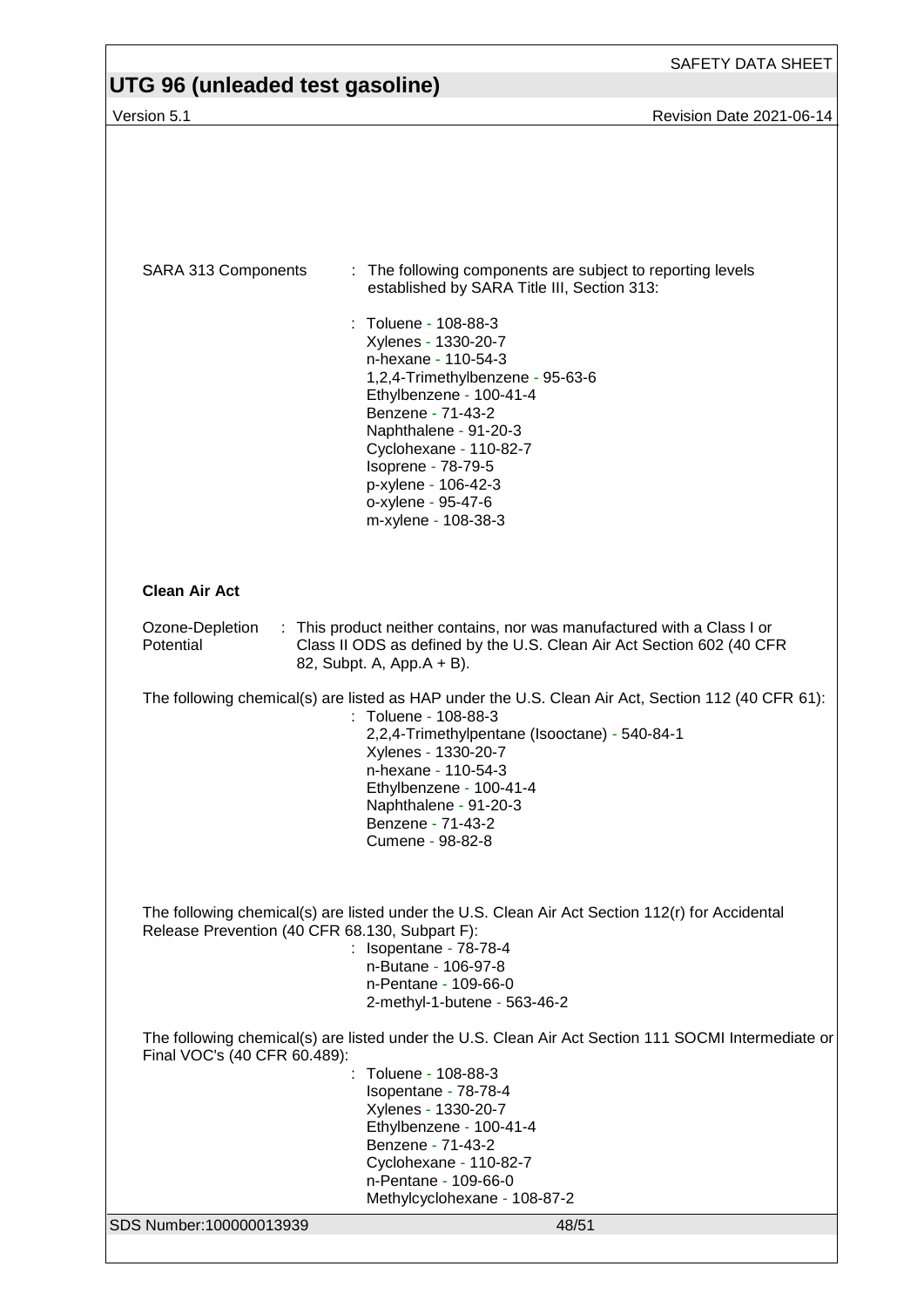# **UTG 96 (unleaded test gasoline)**

Version 5.1 **Version 5.1** Revision Date 2021-06-14

| Pennsylvania Right To Know<br>Naphtha, Petroleum, Heavy Catalytic Cracked - 64741-54-4<br>Naphtha (petroleum), light catalytic reformed - 64741-63-5<br>Naphtha (petroleum), light alkylate - 64741-66-8<br>Toluene - 108-88-3<br>Isopentane - 78-78-4<br>3,3-Dimethylpentane - 562-49-2<br>2,2,4-Trimethylpentane (Isooctane) - 540-84-1<br>Xylenes - 1330-20-7<br>C9-C11 Isoalkanes - 68551-16-6<br>Isoalkanes C7-8 - 70024-92-9<br>Heptane, branched, cyclic and linear - 426260-76-6<br>n-Heptane - 142-82-5<br>Cyclopentane - 287-92-3<br>n-Butane - 106-97-8<br>n-hexane - 110-54-3<br>1-Hexene - 592-41-6<br>Ethylbenzene - 100-41-4<br>1,2,4-Trimethylbenzene - 95-63-6<br>2,2-Dimethylbutane - 75-83-2<br>2-Methylpentane - 107-83-5<br>Naphthalene - 91-20-3<br>Benzene - 71-43-2<br>3-Methylpentane - 96-14-0<br><b>Related Materials -</b><br>2-Methylhexane - 591-76-4<br>Methylcyclopentane - 96-37-7<br>3-Methylhexane - 589-34-4<br>2-methyl-2-butene - 513-35-9<br>Cyclohexane - 110-82-7<br>2,3-Dimethylbutane - 79-29-8<br>2,3-Dimethylpentane - 565-59-3<br>2,4-Dimethylpentane - 108-08-7<br>n-Pentane - 109-66-0<br>Methylcyclohexane - 108-87-2<br>2-methyl-1-butene - 563-46-2<br>2-Methyl-2-Pentene - 625-27-4<br>Hydrogen Sulfide - 7783-06-4<br>Isoprene - 78-79-5<br>Cumene - 98-82-8 | <b>US State Regulations</b> |                                                                 |
|-------------------------------------------------------------------------------------------------------------------------------------------------------------------------------------------------------------------------------------------------------------------------------------------------------------------------------------------------------------------------------------------------------------------------------------------------------------------------------------------------------------------------------------------------------------------------------------------------------------------------------------------------------------------------------------------------------------------------------------------------------------------------------------------------------------------------------------------------------------------------------------------------------------------------------------------------------------------------------------------------------------------------------------------------------------------------------------------------------------------------------------------------------------------------------------------------------------------------------------------------------------------------------------------------------------------|-----------------------------|-----------------------------------------------------------------|
|                                                                                                                                                                                                                                                                                                                                                                                                                                                                                                                                                                                                                                                                                                                                                                                                                                                                                                                                                                                                                                                                                                                                                                                                                                                                                                                   |                             |                                                                 |
|                                                                                                                                                                                                                                                                                                                                                                                                                                                                                                                                                                                                                                                                                                                                                                                                                                                                                                                                                                                                                                                                                                                                                                                                                                                                                                                   |                             |                                                                 |
|                                                                                                                                                                                                                                                                                                                                                                                                                                                                                                                                                                                                                                                                                                                                                                                                                                                                                                                                                                                                                                                                                                                                                                                                                                                                                                                   |                             |                                                                 |
|                                                                                                                                                                                                                                                                                                                                                                                                                                                                                                                                                                                                                                                                                                                                                                                                                                                                                                                                                                                                                                                                                                                                                                                                                                                                                                                   |                             |                                                                 |
|                                                                                                                                                                                                                                                                                                                                                                                                                                                                                                                                                                                                                                                                                                                                                                                                                                                                                                                                                                                                                                                                                                                                                                                                                                                                                                                   |                             | Hydrocarbons, C3-11, catalytic cracker distillates - 68476-46-0 |
|                                                                                                                                                                                                                                                                                                                                                                                                                                                                                                                                                                                                                                                                                                                                                                                                                                                                                                                                                                                                                                                                                                                                                                                                                                                                                                                   |                             |                                                                 |
|                                                                                                                                                                                                                                                                                                                                                                                                                                                                                                                                                                                                                                                                                                                                                                                                                                                                                                                                                                                                                                                                                                                                                                                                                                                                                                                   |                             |                                                                 |
|                                                                                                                                                                                                                                                                                                                                                                                                                                                                                                                                                                                                                                                                                                                                                                                                                                                                                                                                                                                                                                                                                                                                                                                                                                                                                                                   |                             |                                                                 |
|                                                                                                                                                                                                                                                                                                                                                                                                                                                                                                                                                                                                                                                                                                                                                                                                                                                                                                                                                                                                                                                                                                                                                                                                                                                                                                                   |                             |                                                                 |
|                                                                                                                                                                                                                                                                                                                                                                                                                                                                                                                                                                                                                                                                                                                                                                                                                                                                                                                                                                                                                                                                                                                                                                                                                                                                                                                   |                             |                                                                 |
|                                                                                                                                                                                                                                                                                                                                                                                                                                                                                                                                                                                                                                                                                                                                                                                                                                                                                                                                                                                                                                                                                                                                                                                                                                                                                                                   |                             |                                                                 |
|                                                                                                                                                                                                                                                                                                                                                                                                                                                                                                                                                                                                                                                                                                                                                                                                                                                                                                                                                                                                                                                                                                                                                                                                                                                                                                                   |                             |                                                                 |
|                                                                                                                                                                                                                                                                                                                                                                                                                                                                                                                                                                                                                                                                                                                                                                                                                                                                                                                                                                                                                                                                                                                                                                                                                                                                                                                   |                             |                                                                 |
|                                                                                                                                                                                                                                                                                                                                                                                                                                                                                                                                                                                                                                                                                                                                                                                                                                                                                                                                                                                                                                                                                                                                                                                                                                                                                                                   |                             |                                                                 |
|                                                                                                                                                                                                                                                                                                                                                                                                                                                                                                                                                                                                                                                                                                                                                                                                                                                                                                                                                                                                                                                                                                                                                                                                                                                                                                                   |                             |                                                                 |
|                                                                                                                                                                                                                                                                                                                                                                                                                                                                                                                                                                                                                                                                                                                                                                                                                                                                                                                                                                                                                                                                                                                                                                                                                                                                                                                   |                             |                                                                 |
|                                                                                                                                                                                                                                                                                                                                                                                                                                                                                                                                                                                                                                                                                                                                                                                                                                                                                                                                                                                                                                                                                                                                                                                                                                                                                                                   |                             |                                                                 |
|                                                                                                                                                                                                                                                                                                                                                                                                                                                                                                                                                                                                                                                                                                                                                                                                                                                                                                                                                                                                                                                                                                                                                                                                                                                                                                                   |                             |                                                                 |
|                                                                                                                                                                                                                                                                                                                                                                                                                                                                                                                                                                                                                                                                                                                                                                                                                                                                                                                                                                                                                                                                                                                                                                                                                                                                                                                   |                             |                                                                 |
|                                                                                                                                                                                                                                                                                                                                                                                                                                                                                                                                                                                                                                                                                                                                                                                                                                                                                                                                                                                                                                                                                                                                                                                                                                                                                                                   |                             |                                                                 |
|                                                                                                                                                                                                                                                                                                                                                                                                                                                                                                                                                                                                                                                                                                                                                                                                                                                                                                                                                                                                                                                                                                                                                                                                                                                                                                                   |                             |                                                                 |
|                                                                                                                                                                                                                                                                                                                                                                                                                                                                                                                                                                                                                                                                                                                                                                                                                                                                                                                                                                                                                                                                                                                                                                                                                                                                                                                   |                             |                                                                 |
|                                                                                                                                                                                                                                                                                                                                                                                                                                                                                                                                                                                                                                                                                                                                                                                                                                                                                                                                                                                                                                                                                                                                                                                                                                                                                                                   |                             |                                                                 |
|                                                                                                                                                                                                                                                                                                                                                                                                                                                                                                                                                                                                                                                                                                                                                                                                                                                                                                                                                                                                                                                                                                                                                                                                                                                                                                                   |                             |                                                                 |
|                                                                                                                                                                                                                                                                                                                                                                                                                                                                                                                                                                                                                                                                                                                                                                                                                                                                                                                                                                                                                                                                                                                                                                                                                                                                                                                   |                             |                                                                 |
|                                                                                                                                                                                                                                                                                                                                                                                                                                                                                                                                                                                                                                                                                                                                                                                                                                                                                                                                                                                                                                                                                                                                                                                                                                                                                                                   |                             |                                                                 |
|                                                                                                                                                                                                                                                                                                                                                                                                                                                                                                                                                                                                                                                                                                                                                                                                                                                                                                                                                                                                                                                                                                                                                                                                                                                                                                                   |                             |                                                                 |
|                                                                                                                                                                                                                                                                                                                                                                                                                                                                                                                                                                                                                                                                                                                                                                                                                                                                                                                                                                                                                                                                                                                                                                                                                                                                                                                   |                             |                                                                 |

SDS Number:100000013939 49/51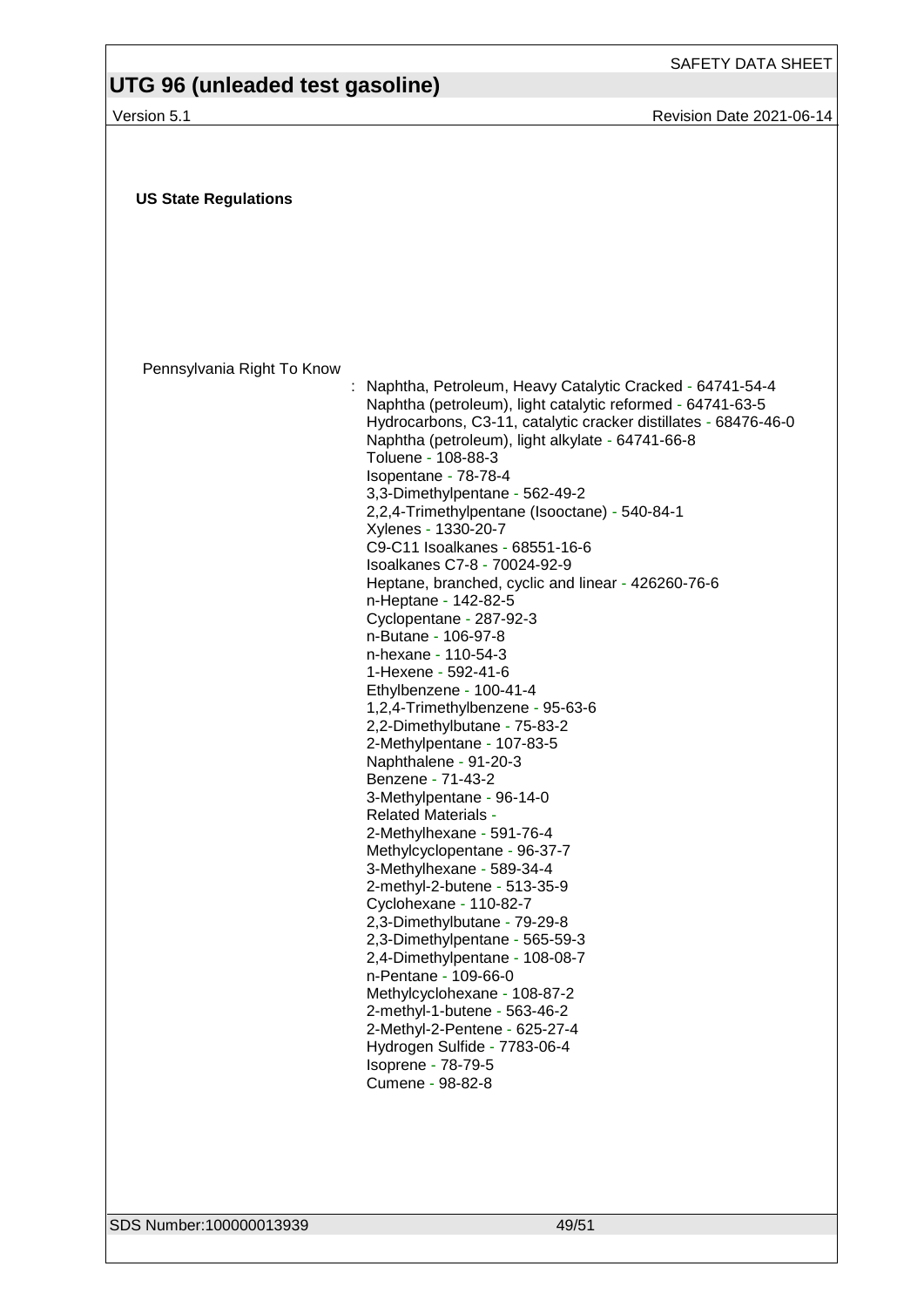| UTG 96 (unleaded test gasoline)                                                                                                                                                                                                                   |                                                                                                                                                                                                                                                                                                                                                                                                                                                                              |                                                                    |  |  |
|---------------------------------------------------------------------------------------------------------------------------------------------------------------------------------------------------------------------------------------------------|------------------------------------------------------------------------------------------------------------------------------------------------------------------------------------------------------------------------------------------------------------------------------------------------------------------------------------------------------------------------------------------------------------------------------------------------------------------------------|--------------------------------------------------------------------|--|--|
| Version 5.1                                                                                                                                                                                                                                       |                                                                                                                                                                                                                                                                                                                                                                                                                                                                              | Revision Date 2021-06-14                                           |  |  |
| California Prop. 65<br>Components                                                                                                                                                                                                                 | : WARNING: This product can expose you to chemicals including<br>[listed below], which is [are] known to the State of California to<br>cause cancer. For more information go to<br>www.P65Warnings.ca.gov/food.                                                                                                                                                                                                                                                              |                                                                    |  |  |
|                                                                                                                                                                                                                                                   | Ethylbenzene<br>Benzene<br>Naphthalene<br>Isoprene<br>Cumene                                                                                                                                                                                                                                                                                                                                                                                                                 | $100 - 41 - 4$<br>$71-43-2$<br>$91 - 20 - 3$<br>78-79-5<br>98-82-8 |  |  |
|                                                                                                                                                                                                                                                   | WARNING: This product can expose you to chemicals including<br>[listed below], which is [are] known to the State of California to<br>cause birth defects or other reproductive harm. For more<br>information go to www.P65Warnings.ca.gov.                                                                                                                                                                                                                                   |                                                                    |  |  |
|                                                                                                                                                                                                                                                   | Toluene<br>n-hexane<br><b>Benzene</b>                                                                                                                                                                                                                                                                                                                                                                                                                                        | 108-88-3<br>110-54-3<br>$71 - 43 - 2$                              |  |  |
| <b>Notification status</b><br>Europe REACH<br>Switzerland CH INV<br>United States of America (USA)<br><b>TSCA</b><br>Canada DSL<br>Other AIIC<br>New Zealand NZIoC<br>Japan ENCS<br>Korea KECI<br>Philippines PICCS<br>Taiwan TCSI<br>China IECSC | Not in compliance with the inventory<br>Not in compliance with the inventory<br>On or in compliance with the active portion of the<br><b>TSCA</b> inventory<br>in the Canadian NDSL.<br>Not in compliance with the inventory<br>Not in compliance with the inventory<br>Not in compliance with the inventory<br>Not in compliance with the inventory<br>Not in compliance with the inventory<br>Not in compliance with the inventory<br>Not in compliance with the inventory | This product contains one or several components listed             |  |  |
| <b>SECTION 16: Other information</b><br><b>NFPA Classification</b>                                                                                                                                                                                | : Health Hazard: 2<br>Fire Hazard: 4<br>Reactivity Hazard: 0                                                                                                                                                                                                                                                                                                                                                                                                                 | 4                                                                  |  |  |
|                                                                                                                                                                                                                                                   |                                                                                                                                                                                                                                                                                                                                                                                                                                                                              | $\overline{2}$<br>0                                                |  |  |
| <b>Further information</b>                                                                                                                                                                                                                        |                                                                                                                                                                                                                                                                                                                                                                                                                                                                              |                                                                    |  |  |
| Legacy SDS Number                                                                                                                                                                                                                                 | 34840                                                                                                                                                                                                                                                                                                                                                                                                                                                                        |                                                                    |  |  |
| Significant changes since the last version are highlighted in the margin. This version replaces all<br>previous versions.                                                                                                                         |                                                                                                                                                                                                                                                                                                                                                                                                                                                                              |                                                                    |  |  |
| SDS Number:100000013939                                                                                                                                                                                                                           | 50/51                                                                                                                                                                                                                                                                                                                                                                                                                                                                        |                                                                    |  |  |